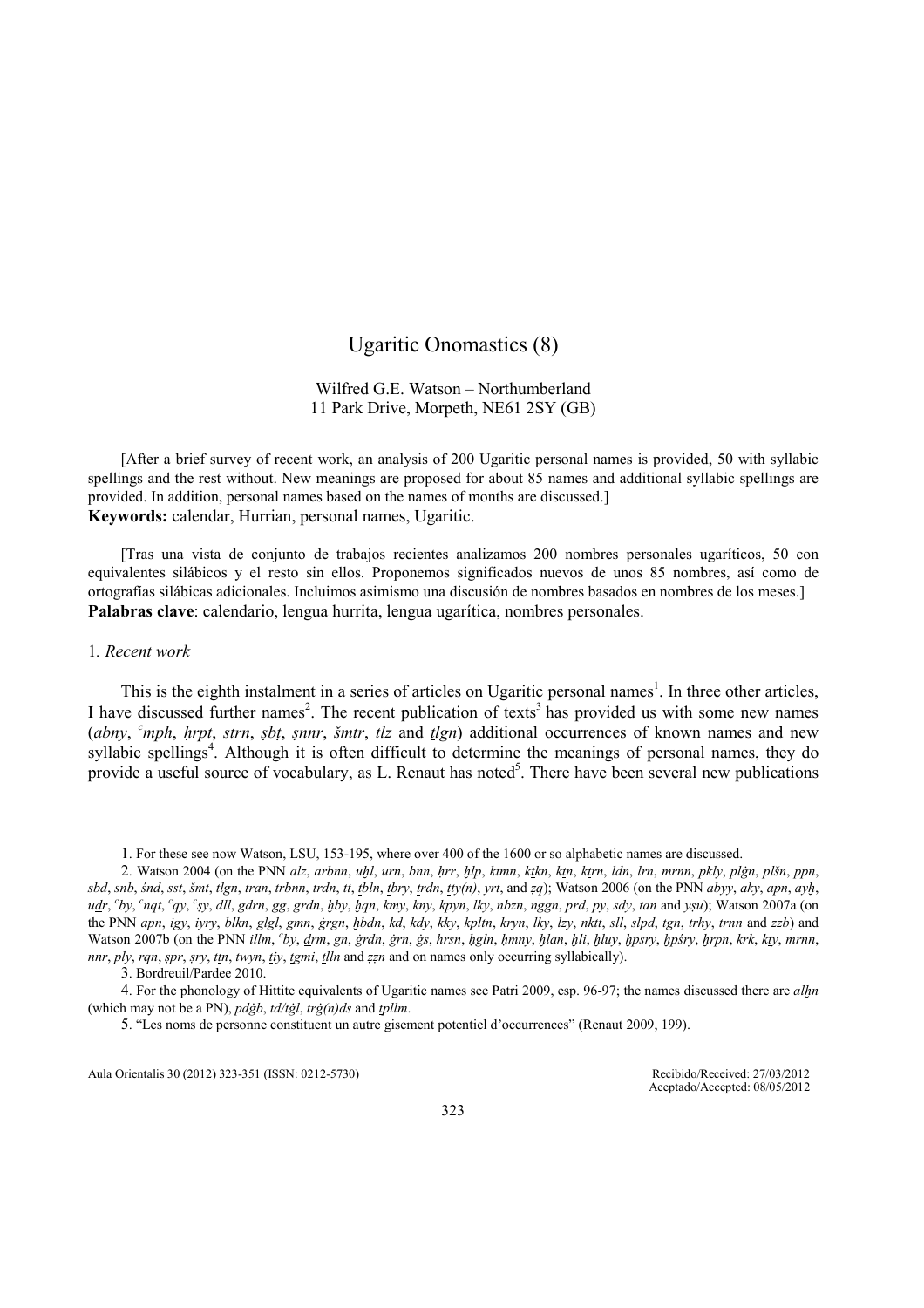on Ugaritic personal names<sup>6</sup>. Of particular interest is the study by G. del Olmo Lete on names ending in  $-y^7$ .

### 2. Ugaritic personal names

The names discussed here are listed in alphabetical sequence.

 $abd<sup>c</sup>n$ , "My father is knowledge" (KTU 4.12:9; 4.33:31; 4.233:5). Usually explained as an allograph of  $c'bd'n$ , "Servant of Anu" (KTU 4.75 v 23)<sup>8</sup>, instead it may correspond to Emar *a-bi-da-i* (TSABR 8:13), i.e. 'abī-da<sup>c</sup>i, "Mein Vater ist Wissen" (Pruzsinszky PTE, 189), as  $ab + d^c$  + afformative  $-n$ .

abl, "Water vessel" (KTU 4.371:10), spelled a-bal-la-a (PRU 4, 189 [RS 17.314]:2, etc.; PRU 4, 172-173 [RS 17.145]: 2, etc.). This spelling rules out comparison with Akk.  $ap(i)lu$ , "heir"<sup>9</sup> and may indicate Akk. aballu (< Sum. dug.a.bal), "vessel for water" (CDA, 1), "a vessel for drawing water" (CAD A/1, 10) which is lexical only.

abny, "Stone-like" (RS 94.2284:1). This is a new name, probably a form of  $abn$ , "Stone" (KTU 4.33:24;  $4.427:13$ ;  $4.335:25$ ;  $4.370:3$ ;  $4.715:2$ ;  $4.774:1$ <sup>10</sup>.

adnn, "Substitute" (KTU 4.54:8) could be a form of *adn*, "Lord", but the doubled  $-n-$  suggests comparison with Akk. *andunānu*, *addunānu*, etc., "substitute" (CDA, 17)<sup>11</sup> an apt name for a child who had replaced one that had died. See below under *dnn*.

agpt, "My brother has carried" (KTU 4.382:25), syllabically  $a$ -gab-šu (PRU 6, 99 [RS 19.009]:16), may correspond to Nuzi A-kap-še (HSS XV, 22 obv. 3)<sup>12</sup>.

agy, "(DN) Carried" (KTU 4.37:2; 4.50:16; 4.70:2,5; 4.123:10; 4.313:25; 4.753:1; 4.761:3) – syllabically *a-ga-ia* (PRU 6, 50 [RS 17.388]:21) – corresponds to Nuzi  $A$ -ga-ia<sup>13</sup>.

aham, "My brother has risen" (KTU 4.86:23: 4.297:1), has an exact equivalent in Emar a-hu-qa-mu (Emar VI 116, 13-18; Emar VI 117, 25), i.e. 'Ahu-qâmu, "Der Bruder hat sich erhoben" (Pruzsinszky PTE, 191).

akpgt, "Borne by the sea" (KTU 6.15:1), previously read as  $tkpg<sup>c</sup>$ . The correct reading was established by M. Dietrich and O. Loretz (2006), who explain the name as Hurrian, comprising  $ak/gp/b$ , "to carry" + kiyazi, "sea". As they show, here the second element is abbreviated to  $-gt$  as in the Alalaḫ PN Ib-ri-ge-še (AT 177:28). As noted by Dietrich and Loretz, the full name occurs in the Alalah texts as  $A$ -kap-ki-a-še (AT 91:17, 24; AT 162:18).

- 6. These include Israel 2008; Malbran-Labat 2007; Van Soldt 2003a; idem 2003b. See also Vita 2007.
- 7. Del Olmo Lete 2010b. For names with the element  $\frac{dmr}{dmr}$  (i.e.  $\frac{c}{m}$ tmr,  $\frac{dmr}{dmr}$ ,  $\frac{dmrd}{dmr}$  and  $\frac{dmr}{dmr}$ ) see Sanmartín 2010.
- 8. I.e.  $^{c}bd + ^{c}n$ ; see Gröndahl PTU, 19-20 (§25), 105, 110 and DUL, 142.
- 9. See Pruzsinszky PTE, 76.
- 10. Ribichini/Xella 1988.
- 11. See Akk. dinānu, etc., "substitute, wraith" (CAD, 148b-150a).
- 12. According to Maidman 2010, 33, the name is possibly to be restored as Akap-še[nni].
- 13. Listed by Dosch 2009, 77, No. 3 lines 2 and 3.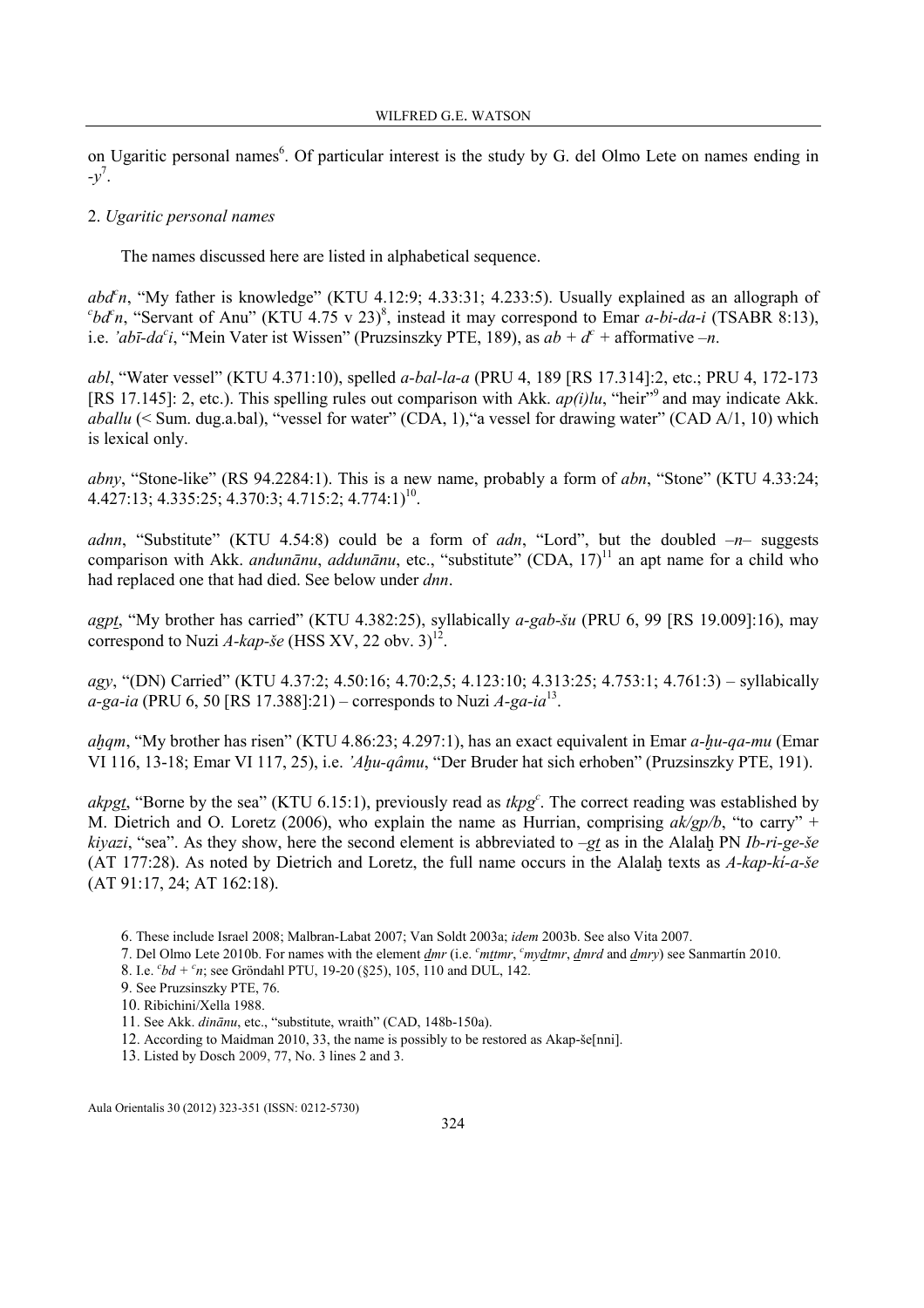akyn, "Carried" (KTU 4.658:5), with the spelling  $a$ -ki-ia-nu (RS 22.002:8') has an equivalent in Hurr.  $a$ ki-ya (UEM T1 line 13) and is a common Hurrrian name in Alalah and Nuzi<sup>14</sup>, the root being Hurr. ak, "to carry" (see previous name and agy).

alty, "My goddess" (KTU 4.343:3). According to Durand<sup>15</sup>, the Amorite PN *altu-/alti*- is a variant of *iltum/ilti*, "goddess"<sup>16</sup> and the same may apply to the Ugaritic name.

alty, "The Cypriot" (KTU 1.40: [20], 29, 37; 1.84:15, 20; 2.42:8; 4.149:8; 4.343:3; 4.705:9; RS 94.2392+:16; cf. 4.155:3;)<sup>17</sup> and *altyy* (KTU 1.141:1; 4.352:2) – cf. the Emar PNN *Alaša* and *Alazaia* (Pruzsinszky PTE, 75, 76) and note the spellings *aldy* (KTU 4.609:21) and *alzy* (KTU 4.272:1)<sup>18</sup>. This name has been borrowed from Luwian, as Breyer (2010) has shown.

anndy, "May X rejoice" (KTU 4.101:6; 4.25 ii 2; 4.753:16) – the syllabic spelling is a-na-ni-ša-e (RS  $86.2227:10^{19}$ .

*aptn*, no meaning (RS 94.2050+:30, as *bn aptn*) – the closest syllabic spelling is *ap-te-ya* (Ugar. 5, No. 95) [RS 20.001]:7). Slightly similar is the unexplained Emar PN Ap-pa-ta (Pruzsinszky PTE, 269).

arkd. "Kuša(h) has given (a child)" (KTU 4.723:2), corresponding to the Emar PN  $Ari-Kuša$  (i.e.  $ar=i=Ku\check{z}a$ , "Kuša(ḫ) gab" (Pruzsinszky PTE, 226) as well as to Alalaḫ  $Arip-Ku\check{s}u\check{h}a$  (AT 169:9, etc.)<sup>20</sup>. Similar names occur in the texts from  $Qatna^{21}$ .

 $arkdn$ , "Kuša(h) has given (a child)" (KTU 4.141 i 12) and  $ark\zeta t$  (KTU 4.631:4): see on  $arkd$  (above).

arpšh, "Precious" (RS 94.2050+:7), possibly corresponding to Hurr. arapšannu, "Precious object" (cf. CDA, 22a; CAD A/1, 231b) which occurs in EA 22 ii 14, but here has the (Hurrian) ending  $-h$ .

arttb, "Gift of Teššup" (KTU 4.102:4; 4.204:12; 4.281:28) corresponds to the Hurr. PN ar-te-eš-šu-pa, "Gift of Teššup" (UEM T1 line  $7)^{22}$ .

arwn, "Freeman" (KTU 4.783:1) corresponds exactly to ar-wa-nu (PRU 3, 206 [RS 16.294]:4 and PRU 6, 79 [RS 19.042]:16). As already noted by Gröndahl (PTU, 272), the name is Hittite: arāwa-, "free  $(from)^{3,23}$ .

14. See Cooper/Schwartz/Westbrook 2005, 47, note to line 13 (with no reference to Ugaritic) and Maidman 2010, 277.

15. Durand 1997, 649 n. 690.

16. Alternatively, see Watson LSU, 156, citing Nuzi Akk. alātû, "a social class, palace dependant" (cf. CDA, 11).

17. PN: alty (KTU 4.390:1).

18. See Dietrich/Loretz/Sanmartín 1973, 81.

19. For discussion of the Hurr. verbal element an=an-, "to cause to rejoice", see most recently PTE, 230 n. 73.

20. Cited by Pruzsinszky PTE, 226 n. 42, but with no reference to the Ug. PN, on which cf. Gröndahl PTU, 219. For Alalaḫ a-ri-ku-ša, a-ri-ik-ku-ša, etc. see Wiseman, 1953, 129a.

21. Richter 2004, 220, reads a-ri-ku-šu-ḫa in MSH02G-i1170 line 1 (following a suggestion by M. Dietrich).

22. Cooper/Schwartz/Westbrook 2009.

23. On this word see now EDHIL, 198-199, with cognates and discussion.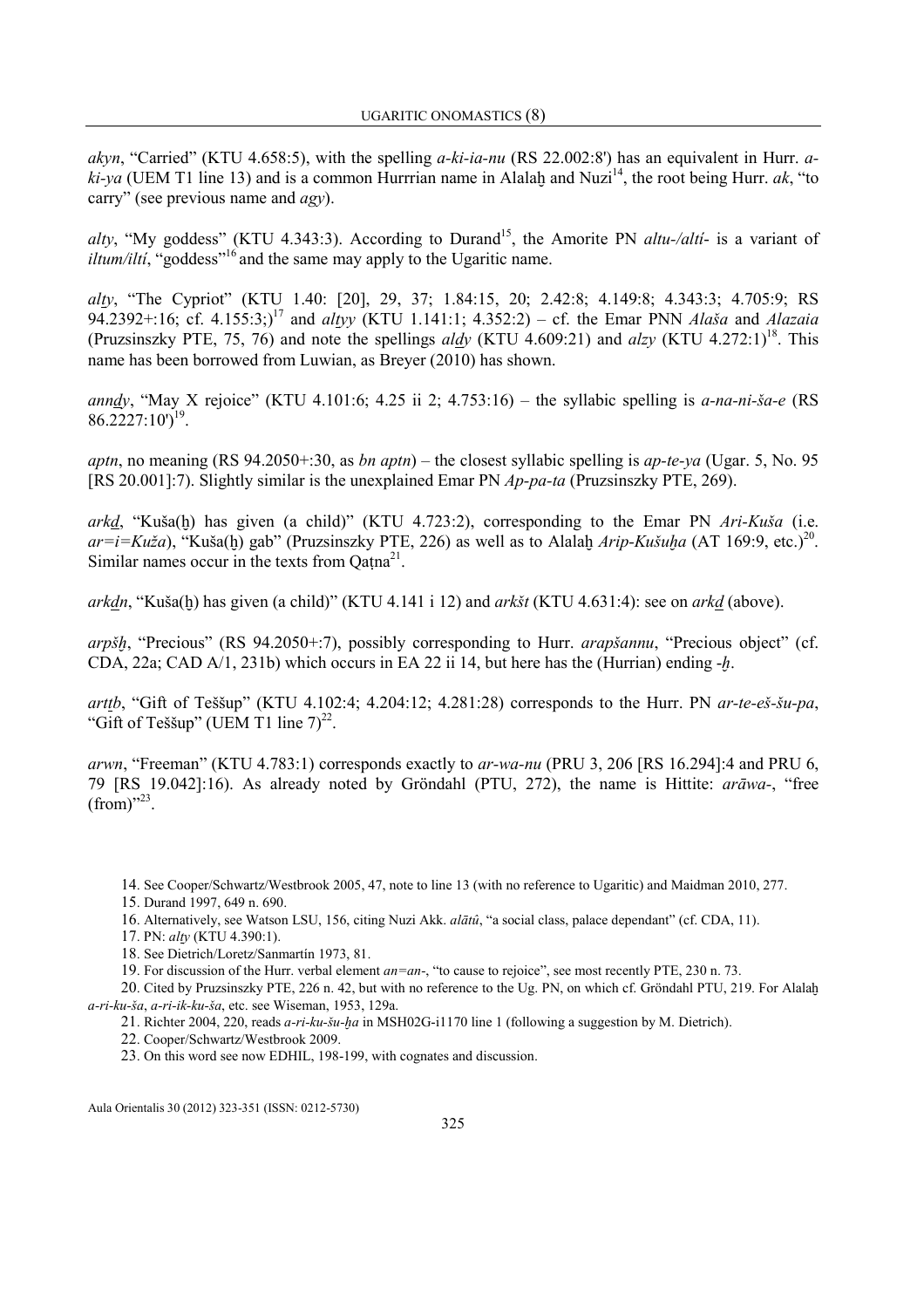arz, "Cedar" (KTU 4.33:25; 4.63 ii 45), is possible if it is Semitic (cf. Gröndahl PTU, 29, 101) but the corresponding (?) Emar PN Arizi may be Hurrian, although its meaning is unknown (cf. Pruzsinszky PTE, 252 §4.I.2a).

atnb (KTU 4.46:13; 4.65:7; 4.93 iv 13; 4.106:9; 4.422:5; 4.432:18; 4.692:4). The possible spellings of this name are at-ta-na-bu (RS 86.2220:15), at-ta-na-bi (PRU 4, 236 [RS 17.251]:24) and at-na-bi (Ugar. 5, No. 88 [RS 21.007A]:15') as well as *a-te-*[n]*a-b*[i] (RS 86.2227:7'). These may indicate that more than one name underlies the alphabetic version.

atyn (KTU 4.69 iii 2; 4.75 i 2; 4.75 iv 4) – besides the spellings at-tu-ia-nu (Syria 28, 1951, 49 [RS 12.034+] rev. 6) and at-te-ya (PRU 3, 200 [RS 16.126B+] ii 7, iii 53), see a-ti-ya[ ] (Ugar. 5, No. 8 [RS 17.038] rev. 8'). Again, these may reflect two different names but no meanings can be suggested.

idrm, "He protects" (KTU 4.69 ii 2; 4.377:8; 4.452:2; 4.511:2; 4.528:4; 4.786:11) – Hurr. idr, a Western form of Hurr.  $udr$ -, "to protect" – equivalent to the name Idrimi in the Alalah texts (Oliva 2008).

idrn, "He protects" (KTU 4.65:9; 4.322:9; 4.694:3) – syllabically id-da-ra-[na] (PRU 3, 86 [RS 15.119]:7',  $12'$ ) – see previous entry on *idrm*.

ikrn, "Candelabrum" (KTU 4.84:6; 4.289:6) – Akk. angurinnu, ingurēnu, iggurru, "an elaborate lamp stand", a loan from Hurrian (Faist/Vita 2010).

ilmlk, "Ilu is King" (RS 94.2406:31). This is an additional occurrence of the name, also found in colophons of the Baal Cycle and in economic texts (see DUL,  $58$ )<sup>24</sup>. Note also the syllabic spelling <sup>I</sup>DINGIR-ma-al-ku in RS  $9.261^{25}$ .

itn (KTU 4.616:9). I had noted that "the spelling it-ta-na (PRU 3, 36 [RS 11.718]:7) seems to rule out comparison with the Emar PN *Ittinu*<sup>26</sup>. However, we now have the spelling *it-ti<sub>3</sub>-nu* (RS 86.2227:5'), as in Emar, but unfortunately the meaning of the name still remains unknown<sup>27</sup>.

itg, "Lad" (KTU 470:4) – Akk. uškû, wušgû, "youth, servant" (CDA, 429a; cf. AHw, 1441, 1498b)<sup>28</sup>. Whether this also applies to the PN *itgh* (KTU 9.419:4) is uncertain.

*iwrkl*, "The Lord made content" (KTU 3.4:2, 13, 18; 4.282:2; 4.357:17)<sup>29</sup>, corresponds to the Hurrian name EN- $ki$ - $li^{30}$ , which occurs in a letter from Beirut, probably found at Ras Shamra<sup>31</sup>.

24. See Dalix 1997. My thanks to José-Ángel Zamora (CSIC Madrid) for this reference.

25. C. Roche apud Pardee 2004, 258.

26. Watson LSU, 159-160. The name is spelled *It-ti-ni* (TSABR 44, 20; ET 10, 5) and *It-ti-na* (TVE 25, 20), as listed in the catalogue accompanying Pruzsinszky's book (PTE).

27. For Emar names beginning with Itti- see Pruzsinszky PTE, 137, although this name is not discussed there.

28. However, see CAD U/W, 301a and 411b. For other possible explanations see Watson LSU, 160 and Watson 2004, 120 n. 100.

29. For a different translation see Gröndahl PTU, 205, 225, 234.

30. I.e. Ewrikili; for the meaning cf. Pruzsinszky PTE, 228 (on Kili-Šarruma).

31. Published as Text 107 by in TSABR, 219; the name occurs in line 3.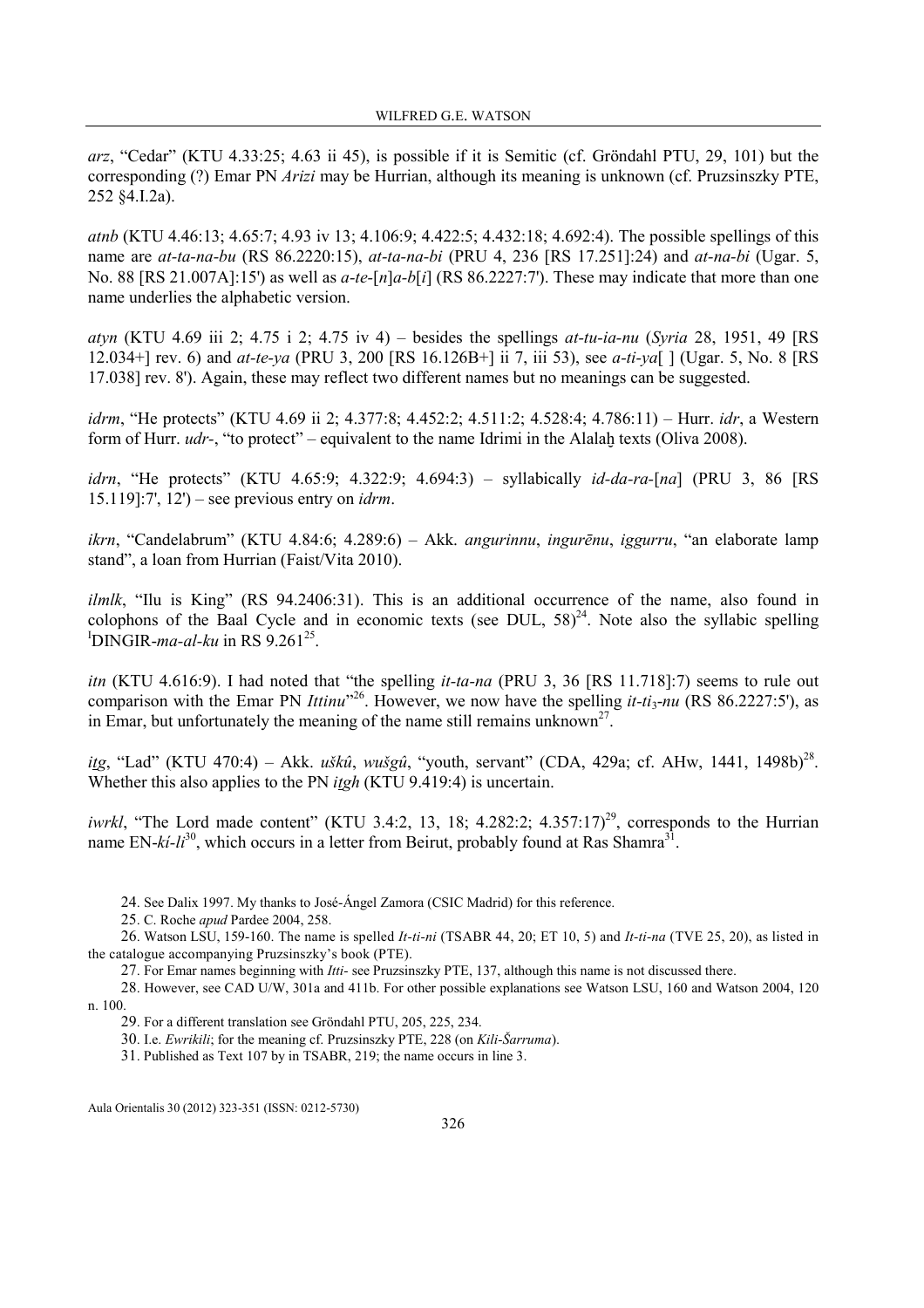iydm (KTU 4.16:2)<sup>32</sup> may mean "Where is Damu?", but this deity occurs as  $d<sup>c</sup>m$  in a Ugaritic PN (KTU  $(3.7:8)^{33}$ .

iytlm, "Ea is great" (KTU 2.14:14; 4.156:2; 4.223:6-9; 4.309:21; 4.344:9; 4.357:9, 18; 4.367:9; 4.374:1; 4.379:6; 4.409:2; 4.410:28; 4.425:11; 4.680:2), written <sup>Id</sup>É.A-GAL and probably to be read \*Eya-Talmi<sup>34</sup>.

iytr, "Ea is King" (KTU 4.50:17; 4.194:5; 4.285:5; 4.364:2; 4.547:2; 4.615:1; 4.617:5): see previous entry.

ubln, "Dry-skinned" (KTU 4.47:4; 4.223:1-2) – Akk. ubbulu(m), "dried (out)" (CDA, 417b) or else possibly "Late born" - Akk. *uppulu(m)*, "(child) born late in the season" (CDA, 424a). Note especially šumma sinništu ina alādi ūtappil, "if a woman is late in giving birth" (cited in CAD U/W, 187a).

ubr, "Envoy" (KTU 4.371:19; 4.617:16), rather than simply "foreigner" (Watson LSU, 154) in view of Nuzi Akk. *ubāru*, "envoy"<sup>35</sup>.

uldy, "Child" (KTU 4.309:18), if a direct loan from Akk. ulādu, "child" (AHw, 1407b; CDA, 420a; CAD U/W, 69b). Whether, instead, it corresponds to the Nuzi name Uldualli (NPN, 271, cited in Gröndahl PTU, 303) is uncertain.

urgy, "Finest" (KTU 4.63 i 45), a meaning based on Aram. 'rg, noun "choice, best" (DJPA, 73a). In addition, note the Mari PN  $\acute{u}$ -ra-a[n]\*-gi (ARMT XIII 1 obv. I 75) on which Durand comments: "On pourrait proposer aussi ú-ra-a[g]\*-gi. Une prononciation Uraggi est attestée par le NP ú-ra-gi de [ARMT] XXI 410 i 28; cf. aussi peut-être  $\hat{u}$ -ra-ak-ka". However, Durand proposes no meaning.

urttb, "Teshub is true" (RS 94.2284:2), is an alloform of *arttb* (KTU 4.102:4; 4.204:12; 4.281:28); cf. Watson LSU 159.

uryn, "Bowl" (RS 94.2391:17'), unless it is a form of Hittite *uriyanni*-, an official (cf. CAD U/W, 226a); see next name.

uryy, "Bowl" (KTU 4.12:8; 4.309:8), Akk. urû, "a bowl" (CDA, 427); "eine Schüssel" (AHw, 1435b); "(a vessel)" (CAD U/W, 260b) $^{36}$ .

utly, "Vessel" (KTU 4.348:14), Akk. udd/ttalû, "ein Metallgefäß" (AHw, 1401); uddalû, uttalû, "a vessel"  $(CDA, 418)$ ; "(a metal vessel)"  $(CAD U/W, 337b)^{37}$ .

"gy, "Bent" (KTU 4.611:19; 4.769:55), syllabically perhaps  $a$ -gu-ya (Ugar. 5, No. 5 [RS 17.022+]:28). The meaning is based on Arab.  $c\bar{a}ja$  ( $c\bar{w}j$ ), "to be bent" (see HALOT, 794b) and is simply a supposition<sup>38</sup>.

32. Not  $iy^{\mathcal{C}}dm$  as in Gröndahl PTU, 48 and 107.

33. See Watson LSU, 162 (§3.2.01); on this deity see Becking 1999.

34. Dijkstra 2007. For a different meaning see Watson LSU, 160.

35. As argued by Maidman 2010, 234 n. 50. See now CAD U/W, 10-12a and Durand 1997, 601 n. 30.

36. Made of bronze or wood according to Schneider-Ludorff 2009, 525 §4.19. For a different explanation see Watson LSU, 159 §3.2.01.

37. H. Schneider-Ludorff 2009, 525-526 §4.20; see Watson LSU, 159 §3.2.01.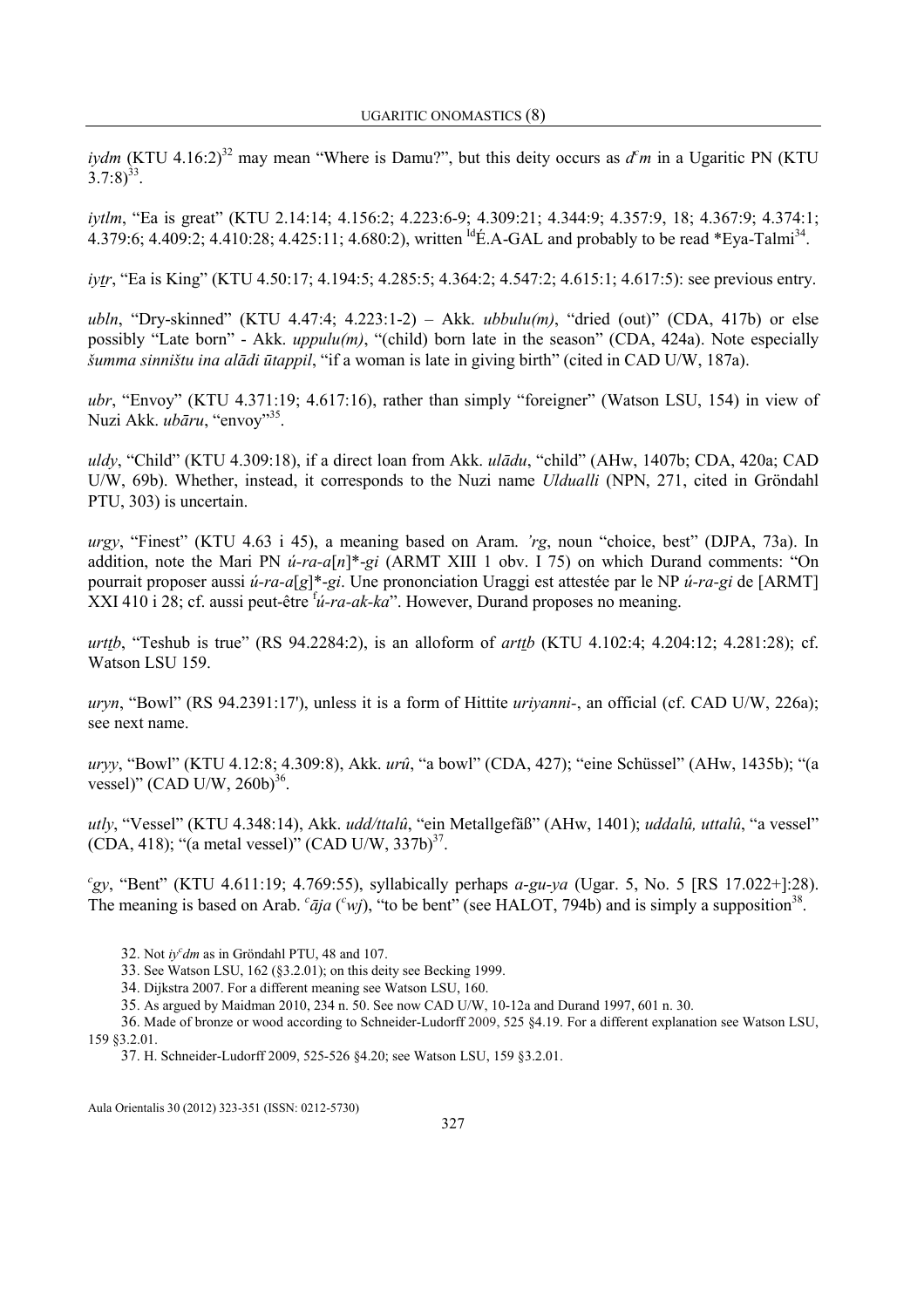$\epsilon$ <sup>mph</sup>, "The (Divine) Uncle has seen" (RS 24.257:9), is a new name, analysed as  $\epsilon$ <sup>m</sup> + ph, "L'oncle (divin) a vu" by Arnaud (1998, 160).

<sup>c</sup>nnn, "Servant" (KTU 4.405:6)<sup>39</sup>, derived from Ug. <sup>c</sup>nn, "manservant, servant, messenger" (DUL, 170), here with afformative  $-n$ . A syllabic spelling of this name may be *in-a-nu* (RS 86.2220:8).

 ${}^c$ šq, "Darling" (KTU 4.124:4), based on Arab.  ${}^c$ ašiqa, which means "to love passionately, etc." and on Arab. <sup>c</sup>ašīq "sweetheart, etc." (cf. DMWA, 614-615) – here perhaps used in an attenuated sense. Instead, Gröndahl (PTU, 29, 113) refers to Heb.  ${}^{c}$ sq, "to oppress" and Akk. *esqu*, "strong" – however the Akk. noun is cognate with Sem.  $hzq$  (cf. AHw, 257)<sup>40</sup>. Further possible alternatives are Mandaean  $\zeta q$ , "blind" and Aram.  $\epsilon$ š $q$ , "to do wrong, etc." (cf. DNWSI, 892).

<sup>c</sup>tln, "Eminent" (RS [Varia 33]:5)<sup>41</sup> – see the Heb. PN <sup>c</sup>tly (see HALOT, 903b) which may correspond to Akk. etellu, "pre-eminent, lord" (CDA, 84a).

 $b<sup>c</sup>$ *lmšlm*, "Baal brings peace" (KTU 4.778:4; 4.782:5)<sup>42</sup>, discussed by Dijkstra<sup>43</sup>, who compared the name with <sup>Id</sup>U-mi-iš-lam (PRU 3, 159-160 [RS 16.261]: 4) which may correspond to <sup>d</sup>U-miš-lam, i.e. Ba<sup>c</sup>almi*išlam* in (RS Varia 25:8, 15)<sup>44</sup> a letter now in the Lattakia Museum, and normalised by Arnaud as  $Ba<sup>c</sup>almi$ išlam<sup>45</sup>. Contrast the PN  $b^c$ *lšlm*, discussed below. This name includes the enclitic  $-mi$ , which is occasionally added at the end of personal names<sup>46</sup>, although in this case it occurs between the first and second elements. Or it may simply mean "Baal delivered safely", where *mšlm* is a D ptc of *šlm*. The connection with <sup>Id</sup>U-mi-iš-lu (PRU 3, 196 [RS 15.42+ ii]:5') is unclear<sup>47</sup>.

 $b^c$ lsdq, "Baal is just" (KTU 4.180:7; 4.323:6), also occurs in KTU 7.63:4, which is a legal text, as argued by Márquez Rowe<sup>48</sup>.

 $b^c l \ddot{s}lm$ , "Baal is well-being" (KTU 4.293:2; 4.332:10, 19; 4.679:5)<sup>49</sup>, corresponds to the spelling EN- $\ddot{s}u$ -lamu (Ugar. 5, No. 14 [RS 17.332]:2). See above on  $b^c$ lmšlm.

bdn, "Child" (KTU 4.46:8; 4.63 iii 30; 4.63 iv 12; 4.197:10; 4.247:33; 4.343:1; 4.609:30, 34; 4.617:30; 4.631:7; 4.728:6; 4.779:10). The new spelling  $ba\text{-}du\text{-}ni$  (RS 18.054:11') may suggest comparison with Emar Bada, "Child"<sup>50</sup>.

- 38. See also the Hatra PN  ${}^{c}g$ <sup>'</sup>, for which cf. Al-Jubouri 2010, 50.
- 39. No meaning was proposed in Watson LSU, 161.
- 40. In any case, Akk. ešqu means "solid, massive" of building stone (CDA, 83a); cf. also HALOT, 897; DNWSI, 892.
- 41. With a reference to Noth 1928, 191.
- 42. For the presence or absence of the word-divider in personal names see Watson 1990, 127.
- 43. Dijkstra 2007, 136 and n.1.
- 44. For the letter see Arnaud 1982.

45. Arnaud 1982, 102. Interestingly, the name Da-a-dá-mi occurs in the same letter (line 11), which Arnaud analyses as the Semitic element Dādu plus –mi, the particle of direct speech. He translates: "(Je le déclare): il est le chéri!".

- 46. See Watson LSU, 184-187 §3.2.02.1.
- 47. See Gröndahl PTU, 132, 161, 318.
- 48. Márquez Rowe 2006, 47-48; 2008, 471-472.
- 49. The name occurs as  $b^c l \ddot{s} l m$  in KTU 4.293:2 and 4.679:5) but as  $b^c l \ddot{s} l m$  in KTU 4.332:10 and 19; see n. 42, above.

50. Cf. Pruzsinszky PTE, 157 and 157 n. 85.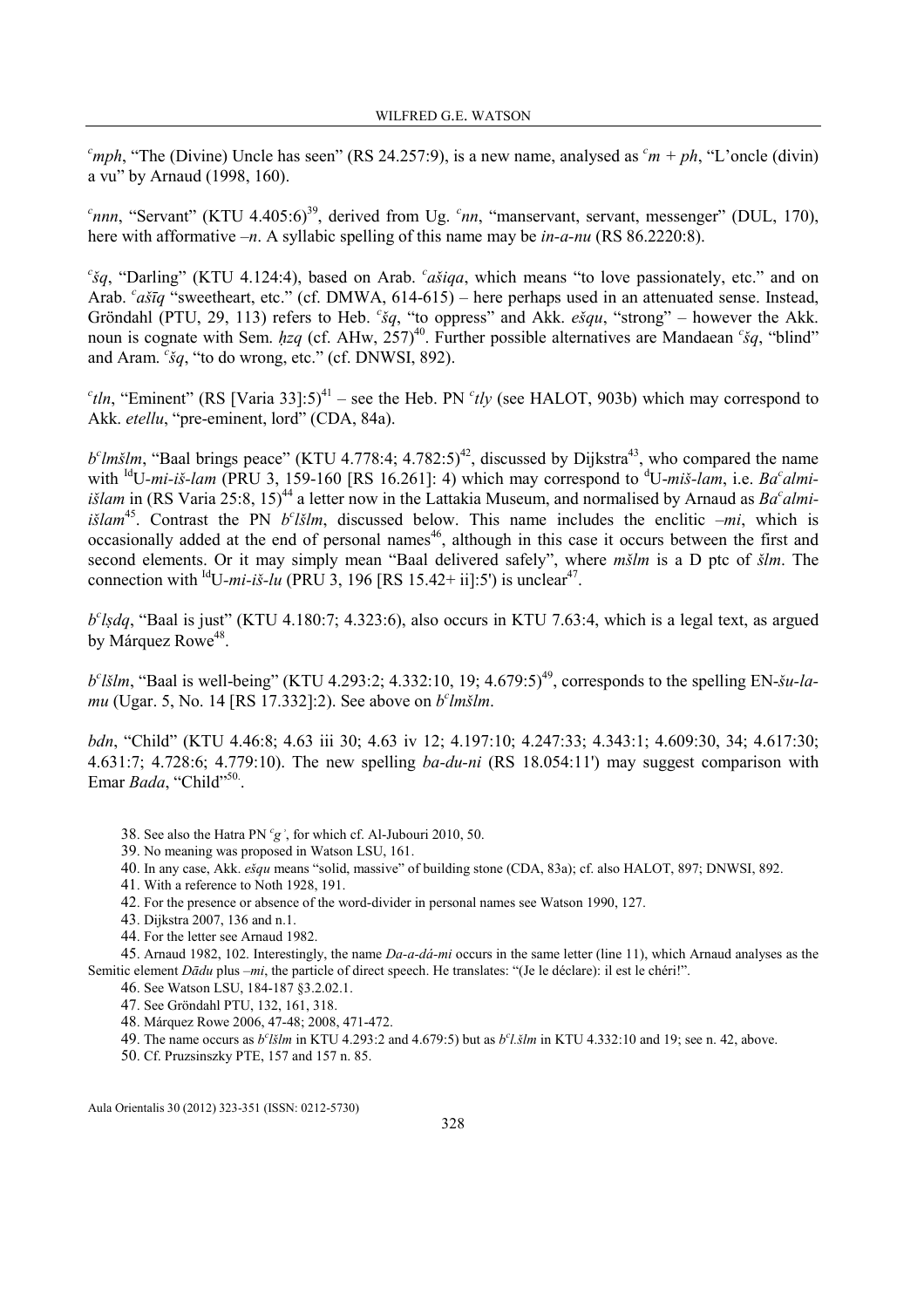bhl, "Emancipated (child)" (KTU 4.240:4), explained by the Ug. term bhl in RS 94.2168<sup>51</sup>. Alternatively, see Syriac *bhl*, "to be quiet, calm, etc." (cf.  $LS^2$ , 60).

brn (several meanings) (KTU 4.281:26; 4.410:6; 4.488:4). Possible meanings are (1) "a type of tree", Akk. burrānu (also murrānu,  $ur(r)$ ānu) (CDA, 219a)<sup>52</sup>; (2) "son", Akk. buru, "son" (CDA, 49b, from Aram.) or (3) "bull-calf", Akk. būru(m), "(bull calf" (CDA, 49b). The syllabic spellings are BUR-ra-na (PRU 3, 199 [RS 12.126B+] A I 4", etc.) and BU-ra-na (PRU 3, 74 [RS 16.385]:12), etc.

brqn, "Born in a thunderstorm" (KTU 3.8:23; 4.53:5; 4.141 i 9; 4.232:46; 4.278:8; 4.410:32; 4.753:11)<sup>53</sup>. An additional spelling is *búr-a-qú-*[na] (RS 86.2220:22).

 $dlg$ , "Passionate" (KTU 4.82:4; 4.98:4; RS 25.188), based on West Semitic  $dlg$ , "to burn, be inflamed" (cf.  $DNWSI, 250$ <sup>54</sup>.

dnil, "Ilu is strong" (KTU 1.17/1.19) – Mari Akk. dan-il, "Fort (est) Dieu"<sup>55</sup> – although "Ilu is Judge" is equally possible<sup>56</sup>.

dnn, "Substitute" (KTU 4.86:5; 4.124:14; 4.366:4-5; 4.377:1; 4.595:4; 4.617:35; 4.623:10; 4.759:4): see above under adnn.

dmn, "Face" (KTU 4.51:7; 5.9 iv 2) – see below on zmn.

 $gb<sup>c</sup>$  (KTU 4.63 ii 10) and  $gb<sup>c</sup>n$  (KTU 4.769:16), "Pitcher", has the spelling  $gá-ba-nu$  (PRU 3, 68-69 [RS 16.269]:6, etc.), based on Syr.  $gbw^c$ ,  $gbw^c$ , "pitcher" (LS<sup>2</sup>, 102; Payne Smith, 59).

gbln, "Creature" (KTU 4.63 iii 94), is based on Aram. gbl, "to create". An alternative meaning is "Plump" (LSU, 163). See the PN  $Ga-bu-lum$  on a tablet from Tall Bi<sup>c</sup>a (Bi. 26/49:59 line 9)<sup>57</sup>.

gld, "(May the child be) health(y)" (KTU 4.75 iii 5) and gldy (KTU 4.110:17; cf. 4.617:3), is of course Hurrian<sup>58</sup>. This name has now been found in Qatna, as  $qi$ -el-di where it is the most south-westerly occurrence of this name at this period<sup>59</sup>.

gny, "(One born in the month of) gunu" (KTU 4.54:12), as tentatively proposed by Gröndahl PTU, 30 and 129. The month name occurs syllabically (as [iti g] $a/u-ni$ ) in RS 25.455A+25.455B i 1 and alphabetically (as *gn*) in KTU 4.219:14;  $4.220:5^{60}$ .

51. For the Ug. verb bhl see Márquez Rowe 2006, 144 and n. 118.

52. See Hoch 1994, §125 (but with no reference to Ugaritic).

53. See Watson LSU, 162 and Durand 1997a, 566, 609.

54. Dalix 2002. For other possibilities, including reference to the Akk. PNN *dalluqu* and *dulluqum* (CDA, 61b), see Watson LSU, 163 and note also the OB PN dulāqum (CDA, 61b).

55. Lambert 1970, 249 and n. 3.

56. For discussion see Noth 1951, 252-254 and Dressler 1979, 152-156. See also Gröndahl PTU, 123 and DUL, 276.

57. Krebernik 1990, 76.

58. On Hurr. keldi-, "well-being", see Schwemer 1995, 81-101 and Wegner 2000, 52.

59. Richter 2002, 252. The name has also been found in Admattum (as a woman's name), Alalah and of course Nuzi; for references see Richter 2002, 252 n. 15.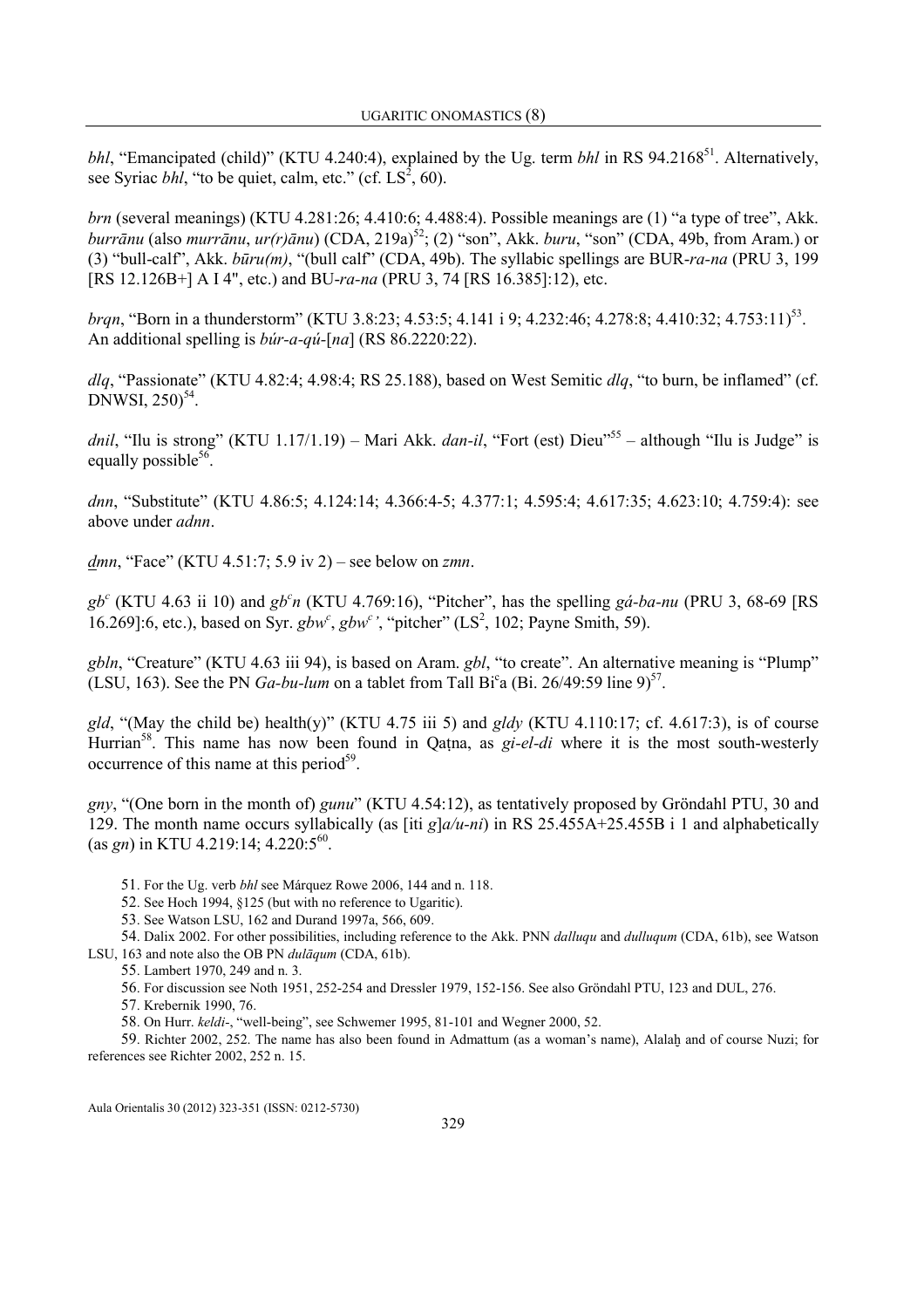gnym, "(One born in the month of) gunu" (KTU 4.55:13), is a variant of the previous name<sup>61</sup>. Whether the PN gn (KTU 4.75 iv 17) can be explained in the same way is uncertain<sup>62</sup>. Possibly gnb (KTU 4.50:7; 4.52:1) also belongs here rather than meaning "thief" or the like.

gpp, "Embraced" (KTU 4.706:4) – Aram. gpp, "to embrace" (DJPA, 134b); Syriac gpp, "to embrace"  $(LS<sup>2</sup>, 128)$ . Less probably Akk. *kuppupu*, "very bent" (also as a PN); cf. the Emar PN kappupu, "Gebeugter" (Pruzsinszky, PTE 85).

grgš, "Gnat" (KTU 2.67:2; 4.50:14; 4.123:15; 4.187:3; 4.194:1; 4.214 iii 21; 4.377:9; 4.787:4), with the variant grgs (KTU 4.33:29; 4.51:9; 4.52:13; 4.695:2)<sup>63</sup> and the syllabic spellings girgišu and girgisu<sup>64</sup>. This name is surprisingly common<sup>65</sup>. Five meanings have been proposed: (1) "Strawberry-tree" - Akk. gergiššu, "strawberry tree" (CDA, 91b); (2) "Skin Rash" - Akk. gergiššu, "a red skin complaint" (CDA, 91b); (3) "A Plant" - Akk. gergisu/û, "a plant" (CDA, 91); (4) "Potter" or the like, based on Arab. ğirğiš, "mud, clay" (Halff 1965) and Bab. gurguššu, "large offering vessel" (CDA, 96b) and (5) "Protégé of (the god) Guš", corresponding to DUMU-<sup>d</sup>Guši (PRU 3 [RS 16.257]:5). (6) A further meaning may be "Gnat", based on Syr. grgs, grgs<sup>3</sup>, "gnat" (cf.  $LS<sup>2</sup>$ , 131).

gsn, "Sack" (KTU 4.382:17; 4.616:13) – Akk. gusānu, "a leather sack" (CDA, 97a); Eg. gs3, "sack" (cf. GHWb, 908).

gssn, "Sprawler" (KTU 6.63:1), tentatively based on Syriac gss, "to recline, to lie" (cf. LS<sup>2</sup>, 126)<sup>66</sup>.

gzl, "Robber" (KTU 2.22:3; 4.63 i 5; 4.75 iii 4; 4.356:14; 4.389:2): (1) It may correspond to the syllabic spelling gu-ú-za-li (PRU 4, 134 [RS 17.116]:35'), i.e. Akk. guzallu, "ruffian, scoundrel" (CDA,  $97b$ )<sup>67</sup> although (2) it may be a term for a profession<sup>68</sup>, possibly Akk. *guzalû*, "throne-carrier" (CDA, 97b). (3) A further possibility is that it corresponds to the Emar PN Gaz-za-li (TVE 11. 21), i.e. Gazzālu, "Robber" (cf. Pruzsinszky PTE, 161).

 $g/bx$ , "Conqueror" (KTU 4.760:7; 4.590:3), corresponding to the Heb. PN  $\ell$  bwn (in 2 Sam. 23:31; cf. HALOT, 828a)<sup>69</sup>.

60. See De Jong/Van Soldt 1987-1988, 70.

61. For Ugaritic names with and without final –m see Watson LSU, 184-187.

62. For discussion see Dietrich/Loretz/Sanmartín 1974, 23-24.

63. "The alternation of  $\zeta$  and  $\zeta$  is understandable if the name has been borrowed from Amorite Babylonian or Assyrian, where š often became s. Then we may think of Akkad. girgiššu, 'strawberry tree' or 'a skin disease'" (De Moor 1969, 105). On s/š in this name see previously Gröndahl PTU, 23 §40.

64. For details cf. PRU 3, 124 [RS 15.163+]:19; PRU 3, 202 [RS 16.126B+] iii 33; PRU 4, 201 [RS 18.002]:14; PRU 4, 203 [RS 17.371+] rev. 12' and PRU 6, 85 [RS 19.079] rev. 18'.

65. It is also common in Carthage, occurring 28 times (as grgš, grgšm, grgšt and grgšy) but nowhere else; cf. Sznycer 1996, 20.

66. Much less probable is any connection with Akk. kasāsu, kaṣāṣu, "to chew, gnaw" (CDA, 150).

67. As proposed by Dietrich/Loretz 1967, 537.

68. So Nougayrol PRU 4, p. 247.

69. Based on Arab. *ġalaba*, "überwinden, überwaltigen, besiegen" ("to overcome, vanquish"), as proposed for Heb. *'lbwn* by Kopf 1958, 189; cf. also the Palmyrene PN  $^c$ *lbn* in Stark 1971, 44b, 105b and Syriac  $^c$ *lb*, "to conquer" (LS<sup>2</sup>, 526). However, the Ug. PN is incomplete.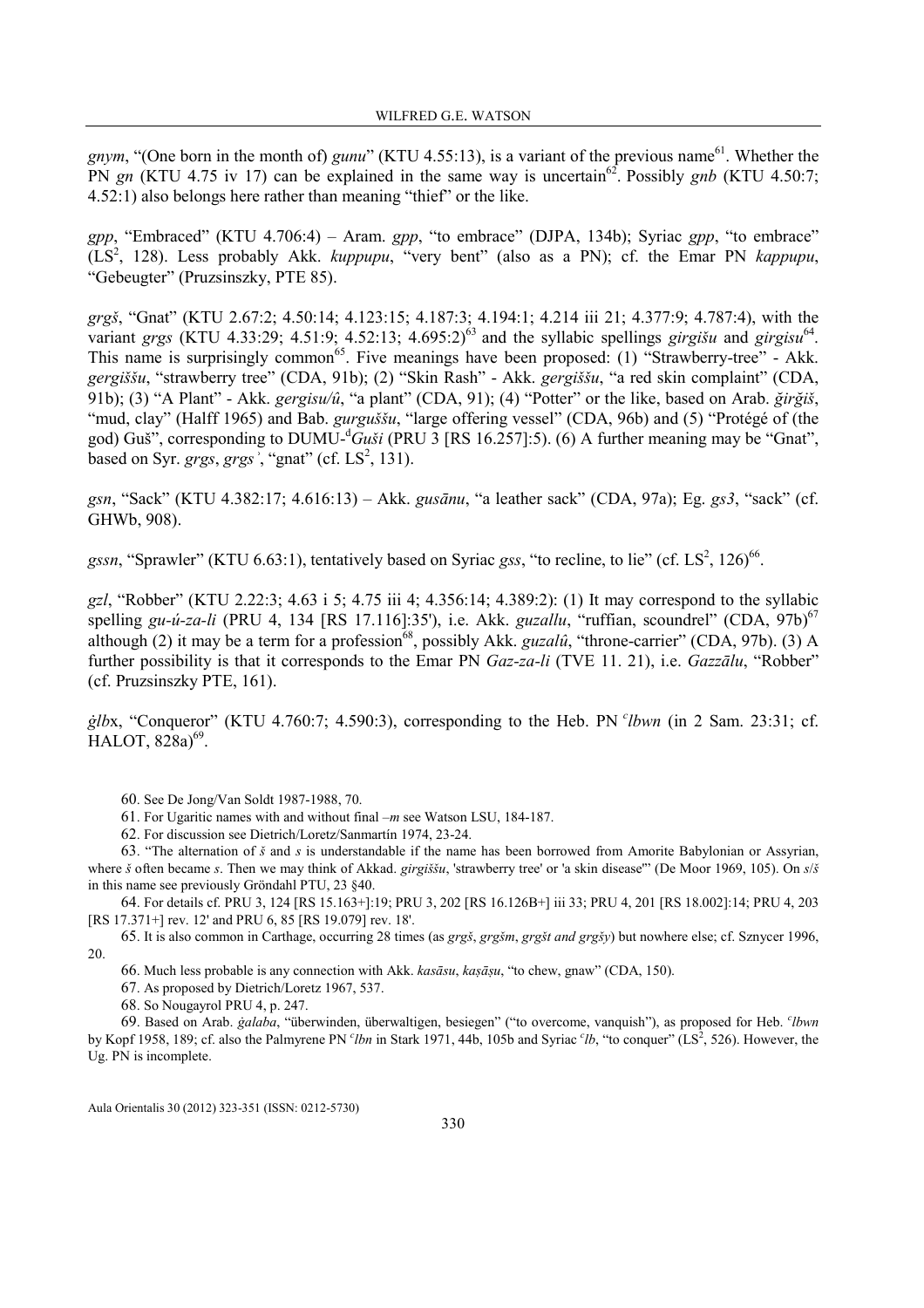hayn, "Bird" (KTU 4.118:3) – Sam. h y, "a bird" (Tal, 198; cf. SED II No. 23) unless it is a type of worm or snake cognate with Jewish Aram.  $h\bar{t}$ <sup>2</sup>), "name of a worm" (Jastrow, 328). See Common Semitic  $hVwVv$ -, "kind of worm, snake" (SED II No. 95).

hgln, "Prancer" (KTU 4.7:6): since the PN  $^cgl$ , "Calf" occurs in Ugaritic (KTU 4.658:8) perhaps this name does not have the same meaning (cf. Watson LSU, 166) but instead may derive from the verb "to skip along, jump<sup>"70</sup>. Another possibility is "Partridge" in view of Syriac  $hgl$ , "partridge" (cf. LS<sup>2</sup>, 214).

 $h$ mny, "(Born in the month) Hamanni" (KTU 4.108:3), based on the Nuzi and Alalakh month name  $\eta$ amannu (AHw, 315a; CAD H, 59b; CDA, 103b)<sup>71</sup>.

 $hr$ , "Horus" (KTU 4.41:5; 4.110:8; 4.139:5; 4.781:5). This Egyptian name is also found in a Phoenician inscription on a Canaanite jar found in Ugarit (Segert 2001).

*hrpt*, "Clever" (RS 94.2050+:47) is a new name. The meaning is based on the Heb. PN  $hrp$ , "clever" (HALOT, 356a), Aram. *hrp, hwrp'*, "ingenuity" (DJPA, 215b) and Syr. *hrp*, "to be cunning" (Payne Smith 158).

 $h_s b(n)$ , "Wine-jar" (PN: KTU 4.409:7; 4.33:14)<sup>72</sup> – cf. Aram.  $h_s b$ , "pitcher", Syriac  $h_s b$ , "large wine jar" (cf. LS<sup>2</sup>, 251) and Akk. has bu, "pottery, small pot, etc." (CDA,  $110b)^{73}$ .

hyil, "Ilu is alive" (KTU 2.26:3; 4.427:14; 4.497:2; 4.554:4): besides the spelling ha-ya-DINGIR (Syria 18, 1937, 251 [RS 8.146]:32) see  $hi$ -ya<sub>8</sub>-DINGIR (RS 86.2220:12).

 $hbsn$ , "Vessel" (KTU 4.307:15)<sup>74</sup> – Akk.  $hab/p\check{s}u(m)$ , "a vessel" (CDA, 100a). See also Afro-Asiatic \* $hubVs$ , "vessel"<sup>75</sup> and Late Eg.  $hbs$ , "Art Krüge für Myrrhe" (Wb 3, 257)<sup>76</sup>.

hby, "Vessel" (KTU 4.103:22; 4.339:4)<sup>77</sup> – Akk.  $h\bar{a}b/p\hat{u}$ , "small earthen jug for storage" (CAD H, 20; cf. CDA,  $100a$ <sup>78</sup> as well as Syriac/Aram. hby, hbyt', "amphora" (cf. LS<sup>2</sup>, 209; DJBA, 426a; Payne Smith, 123).

70. See Hamito-Semitic \*hogil-, "(to) go, (to) cross", with references to Semitic hgl, "(to) skip along", etc., in Orel/Stolbova 1995, 281-282 §1276.

71. The fem. PN *Ha-ma-ni-tum*, "Born in (the month) *Hamanitum*" (NPN, 52a) is cited in both AHw, 315a and CAD H, 59b. For another proposal see Watson LSU, 166.

72. For discussion see Watson 1996, 98.

73. For Ug. /h/ as equivalent to Akk. /h/ see Tropper 1995.

74. For a different proposal see Kogan 2003, 245.

75. Orel/Stolbova 1995, §1366.

76. Possibly a loan from Akk. ḫubšašû, "a pottery vessel". Cf. Militarev 2007, 115, who cites the Egyptian and Afro-Asiatic terms, but does not refer to Ugaritic.

77. Unless it means "Gazelle" (Watson LSU, 166) or is Anatolian, matching either the spellings hapiya or hubiya (for references see Gröndahl PTU, 310) but of unknown meaning.

78. For Afro-Asiatic see \*ḫab-/\*ḫabi', "vessel" in Orel/Stolbova 1995, 289 §1313.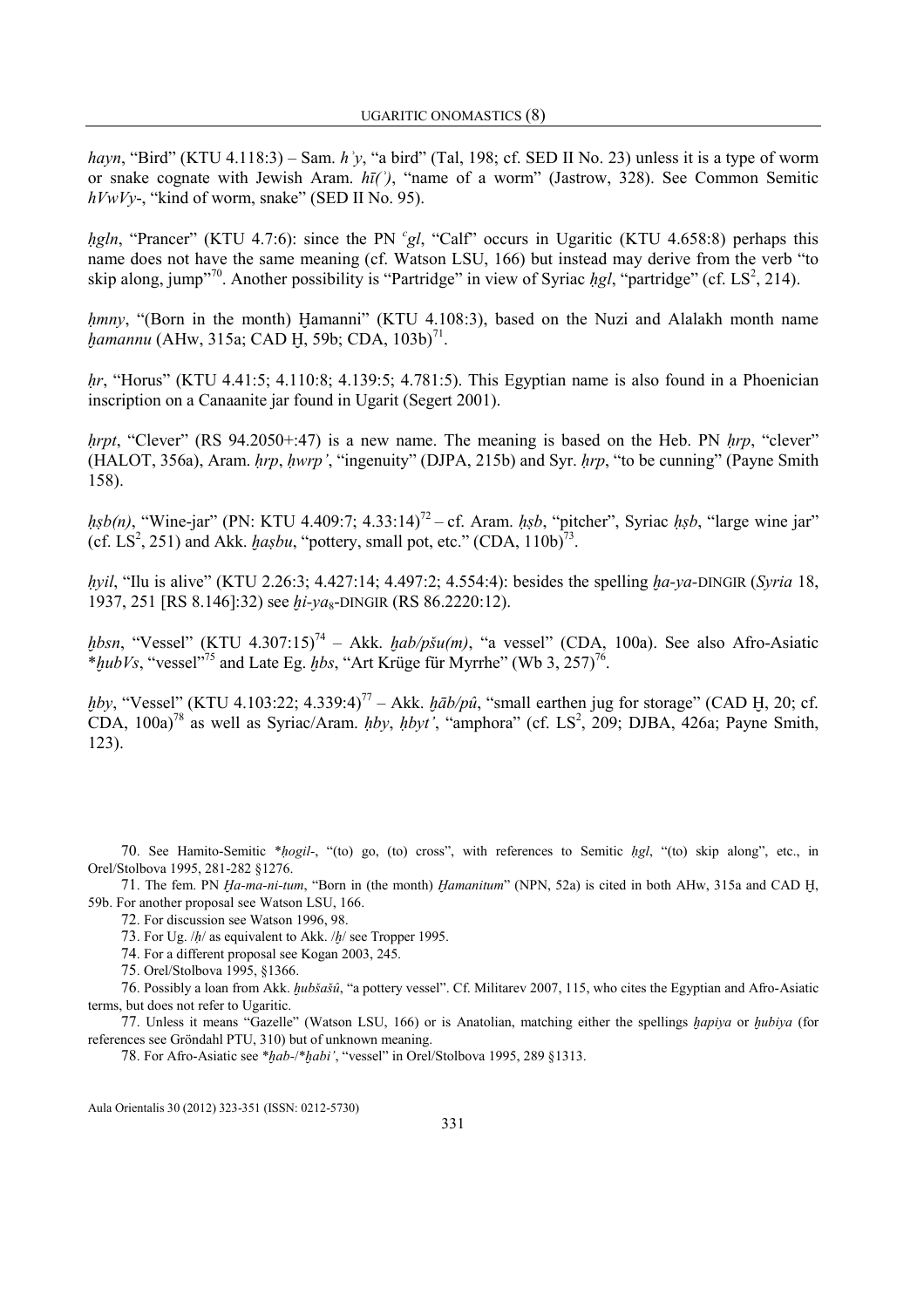$hlp$ , "Babe-in-arms" (KTU 4.172:4; 4.266:4; 4.611:11), a possible meaning in view of the Emar PN hulāpu, "Binde", lit. "a wrapping" (CDA, 119b) on which Pruzsinszky (PTE, 82 n. 116) comments: "ist hierbei an ein "Wickelkind" zu denken?"<sup>79</sup>.

 $hlyn$  (KTU 4.64 ii 9; 4.692:10), syllabically  $ha-li-ia-na$  (PRU 3, 139 [RS 16.131]:20), remains unexplained<sup>80</sup>. It cannot be excluded that it means "bat", corresponding to Hitt. *halliva*, "Fledermaus", but this is very uncertain (Haas 2010).

*hnzr*, "Swine" (KTU 4.64 ii 2; 4.69 i 14; 4.98:16) – see below on *hzrn* and *hzrv*.

hrmln, "Rue" (KTU 4.35 i 12; 4.103:42, 43) – Arab. harmal, "African rue" (DMWA, 172b); the name also occurs in Elephantine as  $hrml^{81}$  and may be Egyptian.

*hrpn*, "First child" (KTU 4.75 iv 6) – cf. Akk *harāpu*, "to be early" (CDA, 107a) and Demotic *hrp*, "to be first, early" (CDD H, 150). See also Akk. *hirāpu* and *hurāpu*, "spring (lamb/kid)" (CAD H, 245; cf. CDA, 121b), which indicate that the Ug. personal name may simply mean "Spring Child".

 $h\acute{s}\acute{s}$ , "(The god) Hasis(u)" (RS [Varia 31]:14). Like ktr, the name of the god hss can occur independently (e.g. KTU 1.6 vi 49; 1.92:17), but this is the only spelling with  $-\xi$ – and the only occurrence of this divine name as a personal name.

httx (KTU 4.436:3). Possible meanings are either (1) "Splendid", based on the Babylonian feminine name Ḫiššātu(m), "Superb" (see CDA, 117b under ḫiššā'um) or (2) "Dark(-haired/eyed)" – cf. Akk. ḫašû, "to become dark" (CDA, 111b) – but the Ugaritic name is incomplete.

hzrn, "Pig" (KTU 4.69 ii 5; 4.632:6) and hzrv (KTU 4.763:6): it seems certain that these are related to Semitic terms for "pig"<sup>82</sup>.

*kbby*, "Kubaba" (KTU 4.695:7) has the spelling  ${}^{\text{f}}\!ku$ -ba-ba (PRU 3, 76 [RS 16.144]:6)<sup>83</sup>. Dijkstra notes: "For the Anatolian name KBBY, we may compare the name of Kubaba, the wife of King Archalba", also the daughter of Tak'anu $^{84}$ .

kdgdl, "Large jar" (KTU 4.69 vi 7; 4.93 i 13; 4.412 iii 4; 4.624:11; 4.681:7; 4.769:51; RS [Varia 33]:2) – the syllabic equivalents DUG-ga-du-[li] / ka-dú-ga-du-[li]<sup>85</sup> show that Gröndahl's analysis was correct<sup>86</sup>.

kdrn, "Chatterbox" (KTU 4.33:22; 4.55:26; 4.350:1) is possible, based either on Hurr. kad=iri, "speaker"<sup>87</sup> or, curiously, on Syriac *kdr*, "a loquacious person" (cf. LS<sup>2</sup>, 319)<sup>88</sup>.

- 79. For various other proposals see Watson LSU, 167. There is no syllabic spelling to settle the matter.
- 80. See Gröndahl PTU, 138 (possibly related to  $hl'$ , "to be sick") and 215 (equated with equally opaque *ġlyn*).
- 81. See Benz 1972, 318.
- 82. See Dalix Meier 2006, 38. For a more cautious view see Kogan 2003, 250, 253.
- 83. See Van Soldt 1991, 13 and DUL, 424.
- 84. Dijkstra 2010, 28 and n. 8 with further references; see already PTU, 278 and DUL, 424.
- 85. C. Roche apud Dijkstra 2010, 36 n. 45.
- 86. Gröndahl PTU, 44 (= KD "Krug" + GDL "groß") and 149 ("großer Krug").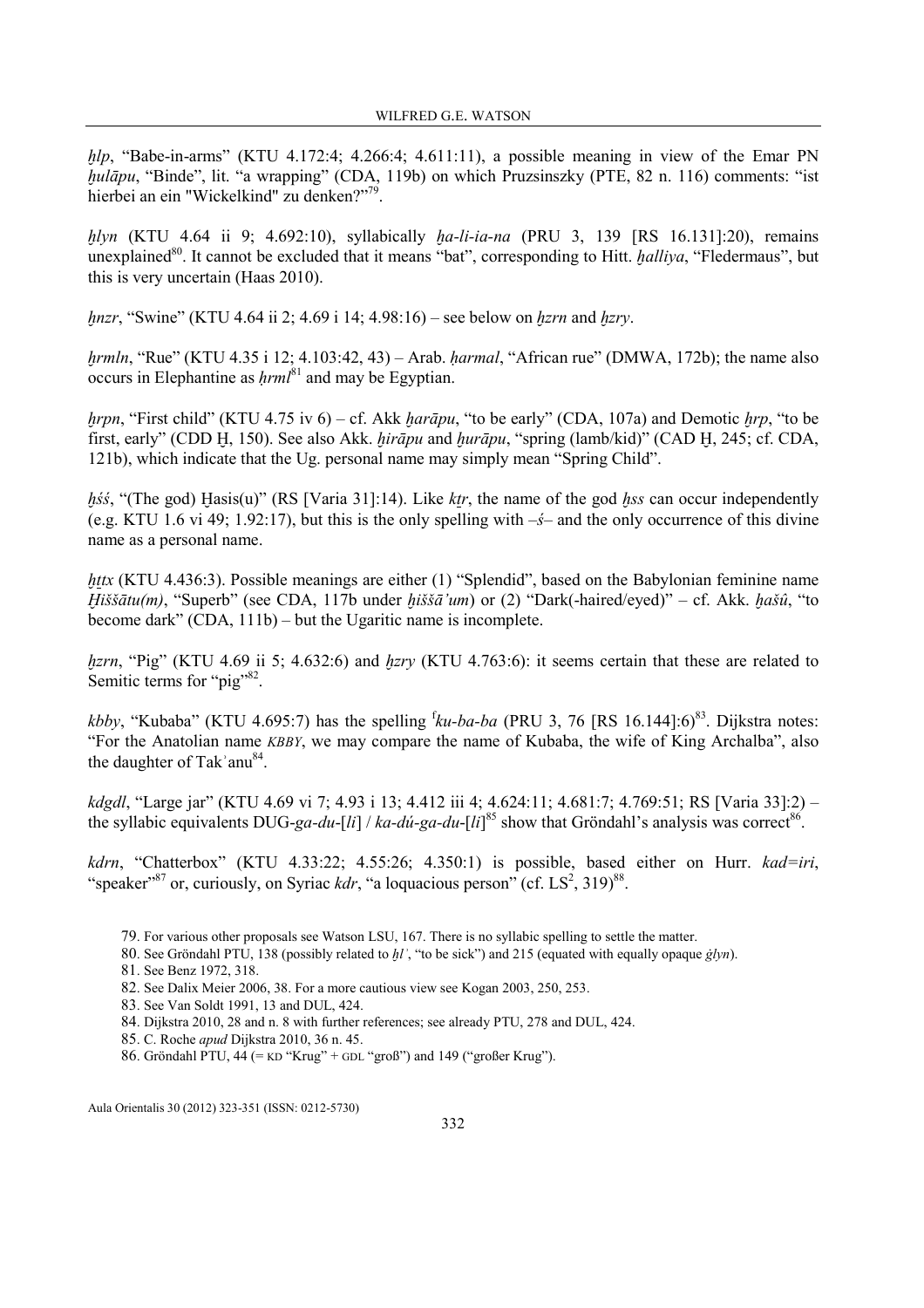kkn (KTU 4.610:69; 4.645:4)<sup>89</sup> – cf. the Akk. PN kikinum, which occurs in Sippar (rarely) and elsewhere<sup>90</sup>. Unfortunately, no meaning can be suggested.

kky (KTU 4.321:3)<sup>91</sup> – cf. perhaps the Nuzi PN spelled Ki-in-k[i-y]a (HSS XV, 22 obv.10), Ki-in-[k]i-a (JEN IV, 415 obv. 41) and  $Ki-in-ki-ya$  (JEN VII, 699 obv. 45) but normalised as *Kikkiya* by Maidman (2010, 283).

kpyn, "Famished" (KTU 4.759:3), based on Syriac and Aram.  $kpyn$ , "famished" (cf.  $LS^2$ , 340). Alternatively, see above under gby. It is less likely to correspond to the Nuzi PN  $ku-u-vi$  (HSS XV, 32) obv. 9) but may be compared with Alalakh  $ka_4-bi-ya$  (AT 15:3, 7).

*krmt*, "Extensive in wisdom" (KTU 4.687:1; 4.492:2). The spelling  $ki-ri-ma-te$  (RS 86.2220:7) seems to rule out any comparison with Akk. kurmittu, "butterfly"<sup>92</sup>. If Hurrian, it may combine the verb kir-, "to set free" or the adjective *keri*, "long"<sup>93</sup> and the noun *mati*-, "wisdom", but it remains obscure.

 $krzn$ , "Insect" (KTU 4.102:1; 4.357:28; 4.391:11; 4.616:6) – Aram.  $k^e r \bar{a} z \bar{a}$ , name of two species of winged locusts" (Jastrow, 665), "type of creeping animal" (DJPA B 600), Geez  $k^w a r \bar{a} z i$ , "ant"<sup>94</sup>. Other possible meanings based on Syriac  $krz$  (cf.  $LS^2$ , 344) are "bell-wether" and "pitcher". See also LSU, 170.

ksln, "Clumsy" (KTU 4.12:3; 4.122:5). The meaning "Clumsy" (Gröndahl PTU, 29, 425) is based on Arab. kasala, "schwerfällig gehen". Two further alternatives are "Lazy", equivalent to Arab. kaslān, "lazy, indolent, etc." (DMWA, 827) or possibly even "Confident", comparable to Heb. kesel, "confidence, stupidity" (HALOT, 489) $95$ .

kšy, "Kešši" (KTU 9.418:2) - possibly corresponding to Hurrian Kešši or Kišši, found in EA as ki-iš-ši  $(EA 341:4, 7)^{96}$  and also in the Boghazköy texts (Wilhelm 1999), but not in the Hurrian onomasticon<sup>97</sup>.

ktkt, "Craftsman" (KTU 4.33:16) - Akk. kikittû (also kiška/ittû), "(military) craftsman" (cf. CDA, 162b), "craftsman, smith, armorer, engineer" (CAD K, 453b-454) – is a possibility, although the name may be Anatolian, corresponding either to Cappadocian kutkutana (AT 141) or to Hittite kitkiti (NH no. 592)<sup>98</sup>.

ktl, "Brewer" (KTU 4.309:9); cf ktly (KTU 4.55:10; 4.611:5). An alternative to "Strong one", based on Hurr. kašl-, "to be strong" (Watson LSU, 171) is "brewer", based on Akk. kaššilu, "brewer"<sup>999</sup>.

- 87. See Pruzsinszky PTE, 242 (and nn. 174-175) on the Emar PN Katiri, "Sprecher" (but with no reference to Ugaritic).
- 88. For an alternative see Gröndahl PTU, 149 and Watson 2006, 450.
- 89. Listed by Gröndahl PTU, 311; cf. Watson 1987.
- 90. The name is cited by Suurmeijer 2010.
- 91. Previously discussed in Watson LSU, 168-169.
- 92. As proposed in Watson LSU, 170.
- 93. See Pruzsinszky PTE, 243 and n. 184.

94. CDG, 295. For references and discussion see SED II, No. 119 \*k<sup>w</sup>araz- // \*karaz-, 'kind of insect' (but with no reference to Ugaritic).

95. For the Heb. PN kislôn, "slow", see Noth 1928, 227 (cited in HALOT, 490).

96. See Hess 1993, 100 no. 100.

97. As pointed out by Dijkstra 2008, 205 n. 5. However, both Kuššiya and Kušuya occur in Nuzi: see Maidman, 2010, 283b.

98. Both cited by Gröndahl PTU, 280, with references but no gloss.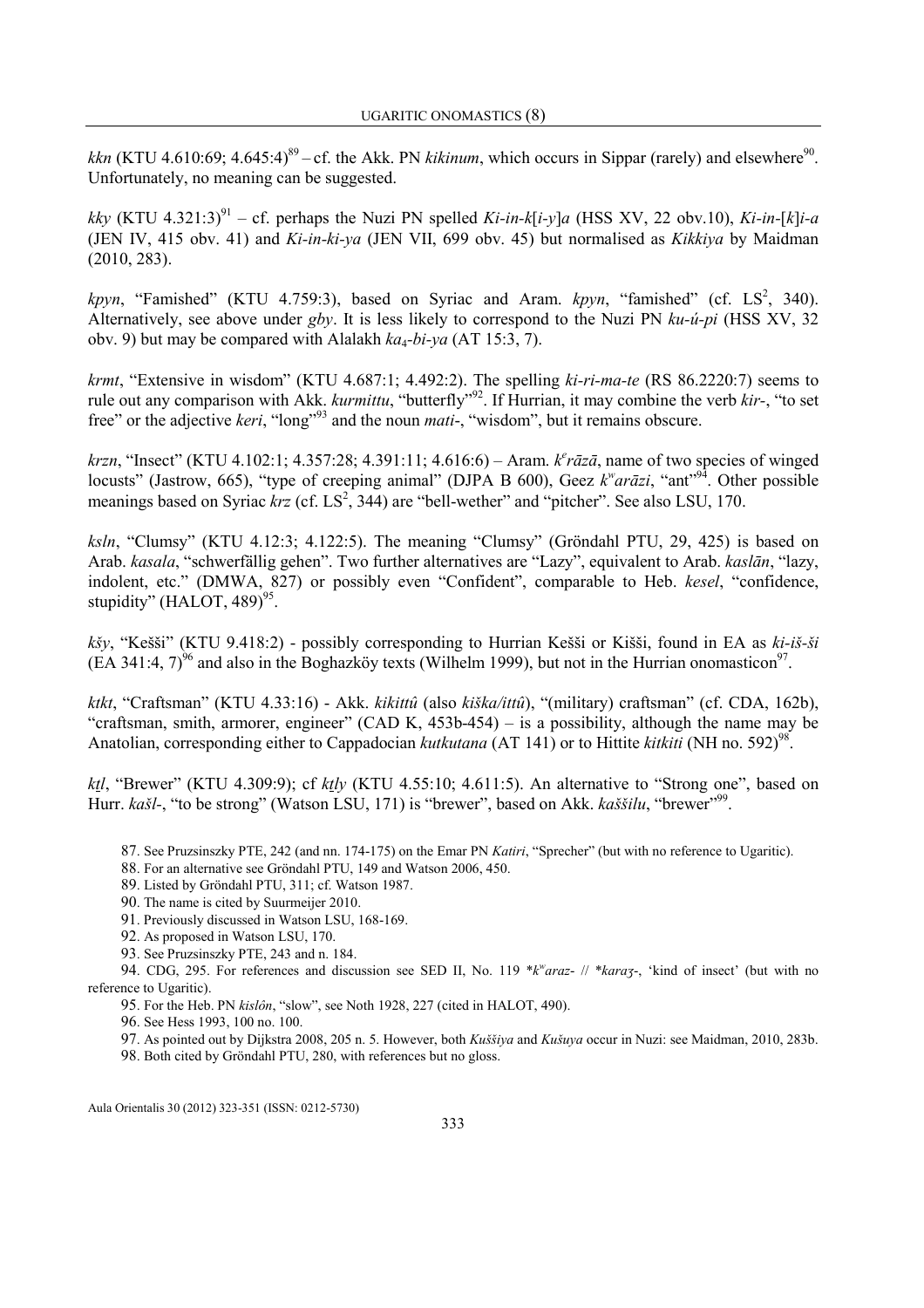ktwn, "Cautious" (KTU 4.339:2) – the spelling of this name is now available:  $ku-u\ddot{s}-wa$ [ ] (RS  $86.2227:10'$ , and it seems to be Hurrian<sup>100</sup>.

kwy, "Scarred" (KTU 4.313:27) and kwyn, "Scarred" (KTU 4.53:6) may be explained by Syriac kwy, "to scar" (cf. Payne Smith, 207 and  $LS^2$ , 320). See below on *yky*.

ldn, "Youth" (KTU 4.222:14; 4.264:8). Besides Akk. *līdānu*, "child (of a slave girl)" (CDA, 182a)<sup>101</sup>, see Eg.  $jd \lt^*ld$ , "boy" (EDE I, 240). See also the Emar PN *Lādia*, "child" (Pruzsinszky PTE, 173), which is West Semitic.

mrtd, "Gem" (KTU 4.63 i 13). The name has been explained as "Inheritance of Hadad" (cf. Gröndahl PTU, 32, 133, 160). An alternative is to compare Ug. mrtd with Mari Akk. maršīdātum, "a stone" (CDA,  $198)^{102}$ .

mšu, "Robber" (KTU 4.130:1; 4.635:39; 4.769:58), possibly with the spelling maš-i (RS 86.2220:20) corresponding to the Emar PN *maš* $\alpha$ , "Räuberisch" (Pruzsinszky PTE, 89).

ndbd, "Haddu is generous" (KTU 4.15:9) has the spelling na-du-ba-ti (PRU 3, 204 [RS 16.126B+] lower edge ii 3) as explained by Van Soldt (2005, 179).

nhr, "Intelligent" (KTU 4.713:4) explained by Arab. nihr, "industrious, intelligent", cited by Noth (1928, 228) for Heb.  $nahr\hat{\imath}$  (HALOT, 690a).

 $nhhy$ , "Boy" (KTU 4.687:2). This meaning is based on Eg.  $nhh$ , "Jüngling, Knabe" (GHWb, 428) and is therefore very uncertain. The syllabic spelling is  $ni-hé-hé$  (PRU 3, 198 [RS 16.359B]:1'; Ugar. 5, No. 12 [RS 17.034+]:34).

nkn, "Lame" (KTU 4.611:19) is possibly cognate with Heb. nkh, "lame" (HALOT,  $698$ )<sup>103</sup>. See below on pshn.

nmq, "Bright" (KTU 4.7:4; 4.233:7; 4.339:6; 4.442:42)<sup>104</sup>. This name also occurs on a Canaanite jar found at Ugarit with the inscription  $lhr$  nmq<sup>105</sup> and has the syllabic spelling  $nu-ma-qi$  (PRU 3, 201 [RS 16.126B+] iii 16). The meaning is based on Arab. nammaqa, "verschönern" (cited in PTU, 167).

99. As Durand notes (in Durand/Marti, 2003, 176 n. 116): "Le NP de la servante dans RE [= TVE] 27 est lui-même curieux; si Beckman a raison de le lire kašš-il, c'est peut être une forme absolue du terme kaššilu = «brasseur», désormais bien documenté par les textes d'époque amorrite". Cf. Durand 1987.

100. See Pruzsinszky PTE, 244 and nn. 190, 191 (on Hurr.  $kuz(z)$ -). This verb means "zurückhalten"; cf. Wegner 2000, 231.

101. See Watson LSU, 171 with further references.

102. Possibly a plural of Akk. maršittu (CAD M/1, 295a; cf. AHw, 1573b). Note the occurrence of  $n_{4}$ mar-sida-tum, "pierres marsidatum" in Lambert 1970, 256, line 15.

103. It is unlikely to correspond to Akk. akû, "cripple" (CDA, 10b), which is a loan from Sumerian (cf. AHw, 30).

104. It also occurs in KTU 1.69:2, an Akkadian text in the alphabetic script.

105. Segert 2001, 233, made no reference to Gröndahl (PTU, 167) or to the syllabic spelling and he suggested that nmq is a passive participle from \*ymq corresponding to Arab. wamiqa, "to love tenderly". He also mentioned the Phoenician PN nmq CIS I, 3665 from Carthage (as *brn bn nmq*). If the name is a direct loan from Akkadian, it could correspond to *nēmequ*, "wisdom" (CDA, 249b), but this is unlikely.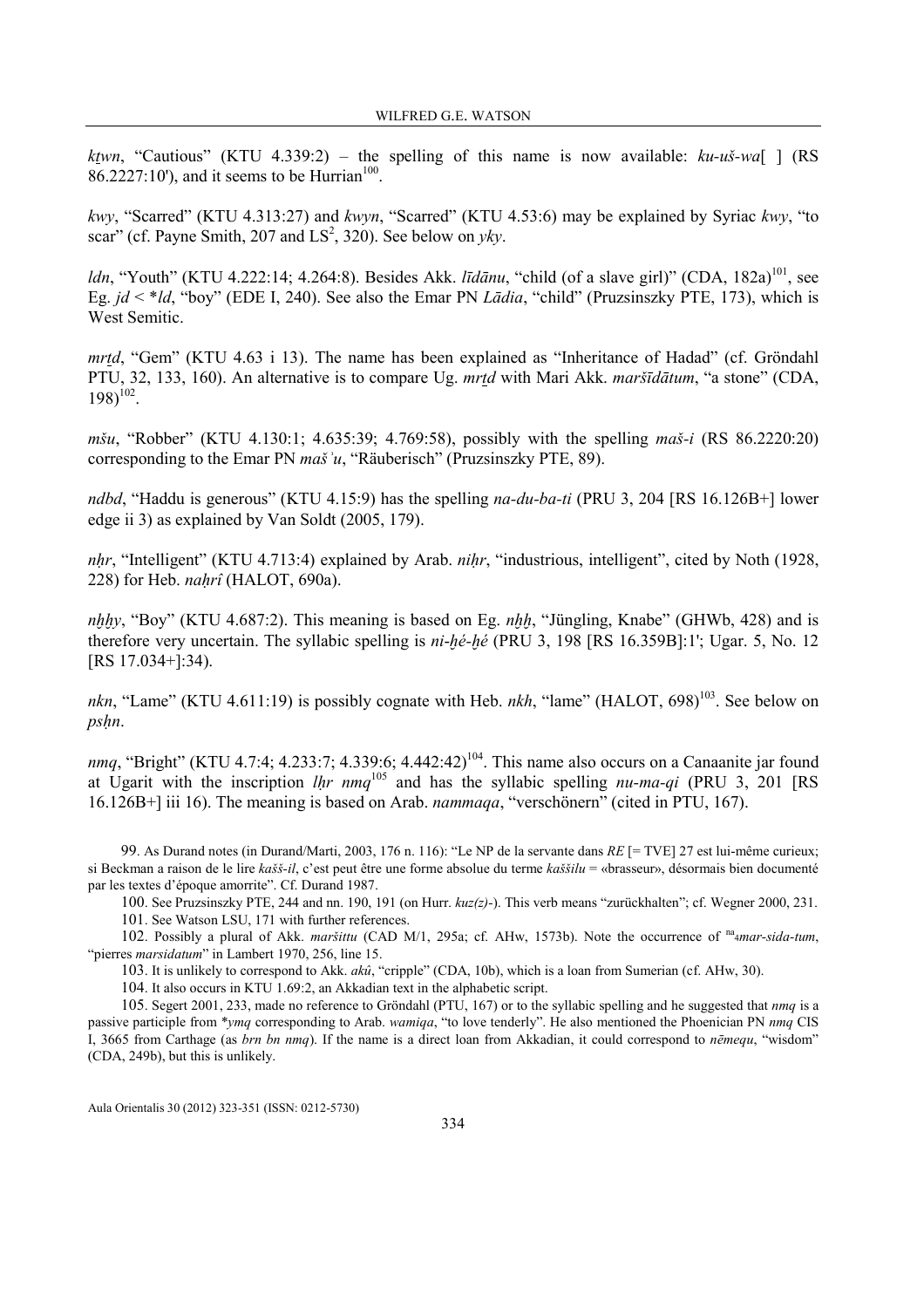nn, "Descendant" (KTU 4.52:11), if it corresponds to Phoen. nn, "descendant" (DNWSI, 734) and more remotely, Eg.  $nn$ , "son" (GHWb,  $415$ )<sup>106</sup>.

nwrd, "Steward" (KTU 4.102:3; 4.104:17; cf. 4.678:6) – based on Hurr. nuwarši-, which may denote "a kind of steward" (Dijkstra 2008, 210). Whether *nwrdr* (KTU 4.286:3) can be similarly explained remains uncertain.

pbyn, "Divine mountain" (KTU 4.63 ii 37)<sup>107</sup>. The spelling pa-pa-ya (PRU 3, 157 [RS 16254C+]: 14, 19) corresponds to the PN *pa-ba-ia* on a tablet from Tall  $Bi^c a^{108}$ .

pdy, "(The god) has ransomed" (KTU 4.15:3; 4.46:12; 4.86:7; 4.98:23; 4.112 iii 2; 4.178:3; 4.299:3; 4.376:2; 4.424:8; 4.425:6) – there has been much discussion of this name (see DUL, 664), which has now been found inscribed on a Phoenician arrowhead as  $p dy$  bn  $qry^{109}$ .

pgn, "Bawler" (KTU 2.46:1; 2.47:21) – Aram. pgn, "to cry out" (Jastrow, 1134). An alternative meaning is "Rue", based on Syriac pgn, "rue" (Ruta graveolens; cf.  $LS^2$ , 556).

pkly, "(DN) has gathered" (KTU 4.480:7), is a hypocoristic Hurrian name corresponding to the Emar PN Pukli-šarru, "Der Gottkönig hat versammelt" (Pruzsinszky PTE, 230)<sup>110</sup>.

pls, "(DN) is in my view" (KTU 2.44:17; 4.63 ii 31; 4.75 vi 5; 4.283:8; 4.769:11) and plś (KTU 4.617:15), with the same meaning, can be compared with the Phoen. PN  $pls$  found on an inscription from Amrit<sup>111</sup>.

pndn, "Big-bellied" (KTU 4.35 i 14; 4.33:38) – Akk. (MB) pandānu, "big-bellied" (only as a PN; CAD P, 81b); "chesty" (CDA, 263a). Alternatively, "Having a red spot", corresponding to Akk. pendû, "red mole, blemish" (CAD P, 323b-324)<sup>112</sup>. In either case the final  $-n$  would be an afformative (see Tropper UG, 271-273 §51.46).

pprn, "Vessel" (KTU 4.63 i 38). The syllabic spelling  $pu$ -pu-ru (PRU 6.63 [RS 17.445]:2) indicates Akk. pupuri, "a vesssel" (CAD P, 512a) or "(copper) container" (cf. CDA, 278b).

psḥn, "Lame one" (KTU 4.63 iii 42; 4.96:12; 4.343:2). Cognates include Heb. psḥ, "Hobbler" (HALOT, 947-948), Akk. pessû, passû, "lame, limping" (CDA, 273a; cf. CAD P, 327-328; AHw, 856-857) and Arab. *fasaha*, "to dislocate, put out of joint"<sup>113</sup> or *fasaha*, "to be(come) distant"<sup>114</sup>. It is interesting that the

- 106. For other possibilities see Watson 1995, 225.
- 107. See Ribichini/Xella 1988, 166.
- 108. Bi. 26/49:59 line 3 (Krebernik 1990, 76).
- 109. Sader 1990, 317. Following Delavault/Lemaire 1979, 12, she accepts the meaning of "la divinité «a racheté»".

110. On Hurr. pugl-, "sich versammeln", see Wegner 2000, 41; Laroche GLH, 204. As Pruzsinszky PTE, 230 n. 65 comments: "Das Element findet sich auch in den Kurznamen Pukli un Pukuli des Nuzi-Onomastikons", but makes no reference to the Ug. name. For a different explanation see Watson LSU, 174.

111. Puech 1986, 337, line 2. For the meaning see Watson LSU, 174 (note: correct " $pl\ddot{s}b^cT$ " to " $pl\dot{s}/b^cT$ ").

112. Unless, of course, it is Hurrian, i.e. pnd-n/ on which see Dietrich/Loretz 1969a (although this particular name is not mentioned) and Pruzsinszky PTE, 241 (on Emar Penti-, "Der Rechte") and 241 n. 159 (for further references).

113. See already De Moor 1971, 138 and Gröndahl PTU, 29 §54, 175.

114. See the brief discussion in SED I, 514 No. 55 (with no reference to Ugaritic).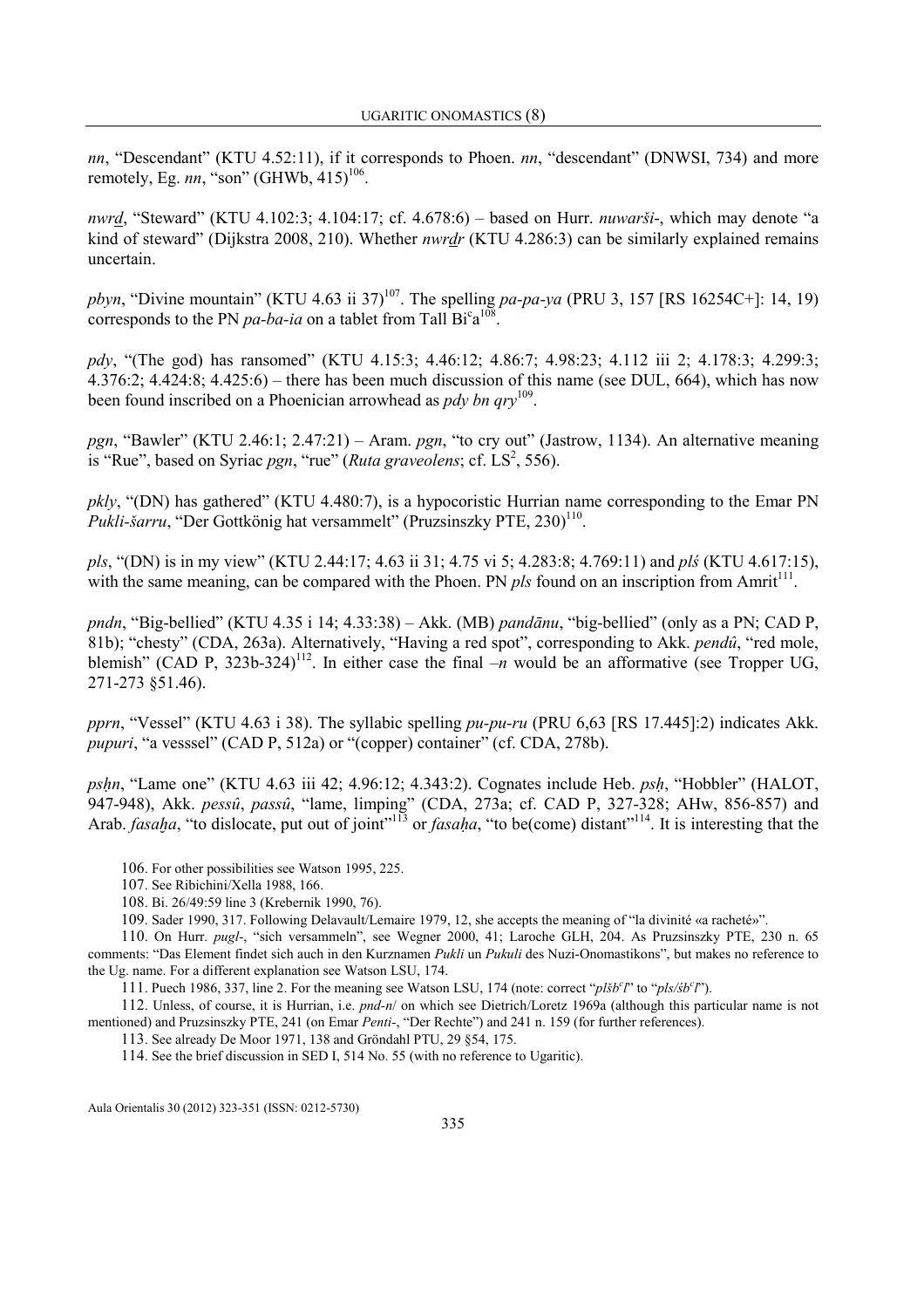name psh also occurs in a Canaanite or Early Phoenician inscription on a bowl<sup>115</sup>. The text reads: ks psh bn šm<sup>c</sup>, "Bowl of PN<sub>1</sub>, son of PN<sub>2</sub>". It also occurs as *psh* on a 6th or 7th century BCE seal<sup>116</sup>. See above on nkn.

pyn, "Strong" (KTU 4.52:4; 4.244:8; 4.696:8) – Akk. pīyānu, "strong" (CDA, 276; but see CAD P, 371).

 $qly$ , "Bowl" (KTU 4.780:4) – Akk.  $qulliu$ ,  $qullu$ , "a bowl" (CAD Q, 297b-298a) "ein Ton- od. Bronzekrug" (AHw, 926b; cf. CDA, 290b). Other alternatives are "burnt" – Emar PN qaliu/qalī, "Verbrannter" (Pruzsinszky PTE, 93) or possibly "slight", Akk. *gallu*, "slight" (CDA, 28a)<sup>117</sup>, Most probably, though, the name is Hurrian, a hypocoristic meaning "(The god) made happy", corresponding to the Emar PN Kili, i.e.  $KeI=i$ , "Er machte zufrieden"<sup>118</sup>.

 $qry$ , "My wall (is DN)" (KTU 4.788:4), is a hypocoristic name. See the Emar PNN  $Ab\bar{i}$ -qīrī, "My father is my wall", which may be Hurrian (Pruzsinszky PTE, 190 and n. 397) and Qīrī-Dagān, "My wall is Dagan" (Pruzsinszky PTE, 197). However, note the Phoen. PN qrym (Benz 1972, 407) as well as Phoen. qry in the name *pdy bn qry*<sup>119</sup>.

qwhn, "Wailer" (KTU 4.754:8) – previously unexplained – but see perhaps Syriac qwh, "to wail" (cf. LS<sup>2</sup>, 651).

qwy, "Awaited" (KTU 9.419:11): like Emar *Iakiu*, the root may be  $qwy^{120}$  for which see Heb.  $qwh$ , "to await, hope" (HALOT, 1082) and Akk.  $qu^{\prime\prime}\hat{u}$ , quww $\hat{u}$ , etc., D: "to await, wait for" (CDA, 292b).

rpš, "Broad" (KTU 4.63 iii 23; 4.243:4), may be Semitic (Gröndahl PTU, 180); cf. the Nuzi PN Rap-še-ya  $(EN 9/1, 7$  obv. 3) whose father also had a Semitic name  $(Be-Ii-ya)^{121}$ .

rpty, "Fidgety" (KTU 4.116:12) – Syriac rpt, "to wriggle, move around, show signs of life" (cf. LS<sup>2</sup>, 741; Payne Smith,  $548$ <sup>122</sup>.

rt, "Ruth" (KTU 4.69 iii 19), may correspond to Heb. rût, which has been explained in various ways<sup>123</sup>. For previous discussion see Watson LSU, 177.

sbl, "Juniper" (KTU 4.69 i 13; 4.122:17; with a new occurrence in RS  $94.2050+36$ ) – the spelling ZU-bali (RSOu 7, 3 obv. 10') indicates Akk. *supālu*, "juniper" (CDA, 328; CAD S, 390-391)<sup>124</sup>. For the  $b/p$ interchange in Ugaritic names see Gröndahl PTU, 22 §35<sup>125</sup> .

115. Alexandre 2002.

116. Avigad/Sass 1997, no. 323.

- 118. As explained by Pruzsinszky PTE, 240, with a reference to Ug. qly in n. 147. See already Dietrich/Loretz 1967, 538.
- 119. Sader 1990, 317. Comparison with Aram. qry, "grain weevil, etc." (DJBA, 1043b) seems much less likely.
- 120. Pruzsinszky PTE, 168 and n. 184. However, see above on kwy and kwyn.
- 121. For the text cf. Maidman 2010, 181.
- 122. For previous suggestions see Watson 1990, 125 and Watson 1993, 219.
- 123. See for example, Knauf 1994 and Rendsburg 1999, 27-28, §1.

124. There seem to be no other cognates, but it may correspond to Eg. 'asbar, "juniper", discussed by Hoch 1994, 35-36, § 29 (although tentatively explained there as a metathesised form of \*barata).

<sup>117</sup>. See the discussion in Pruzsinszky PTE, 93 n. 245 (but with no reference to Ugaritic).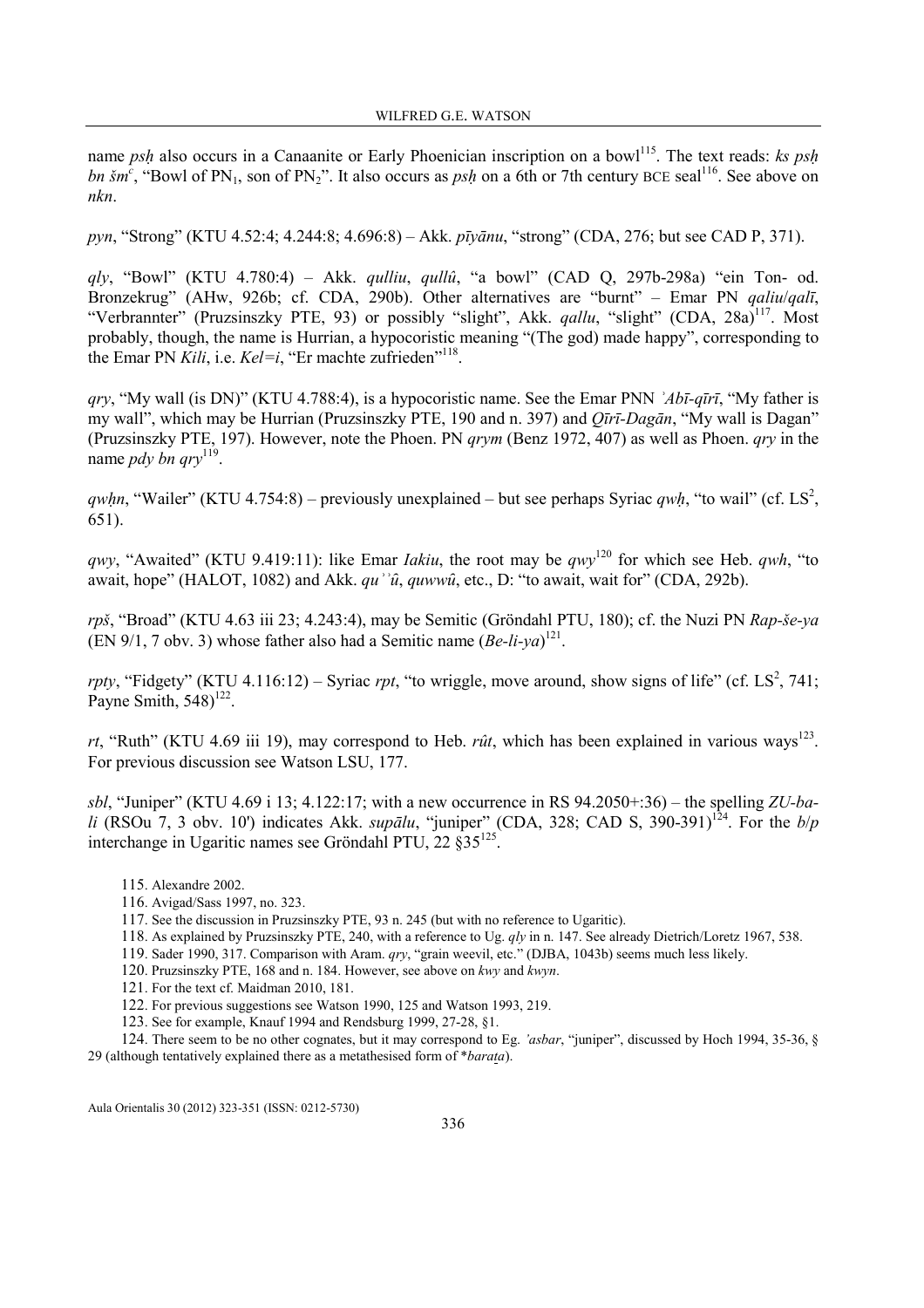slgyn, "He/She of the umbilical cord" (KTU 4.93 ii 7) and  $slgyn$  (KTU 4.69 ii 6; 4.450:2)<sup>126</sup>. The spelling zu-ul-gi-ia-na (RS 34.36:11')<sup>127</sup> may point to a derivation from Hurr. *zulgi*, "(umbilical) cord", a meaning proposed by Richter based on Hurr. zul(l)-, "to bind, tie". He comments that this word occurs in nominal single word names, both male and female, e.g. *zulgi* (Mari), *sulki* (Alalakh), <sup>f</sup>sulgi (Dilbat) and *zulkia* (Hattuša), adding: "Bei einer Deutung als Geburtsname bietet sich die Spezialbedeutung "Nabelschnur" an." (Richter 2010).

smyy, "Blind" (KTU 4.318:7; 4.624:4) – Syriac smy, "blind person" (DJPA, 381a; cf. LS<sup>2</sup>, 480). An alternative is "Indecisive", correspondg to Akk. samû, "undecided, vacillating" (CDA, 315b).

snb, "Binder" (KTU 4.311:3; cf. Watson LSU, 178), comparable to the PN sannabân, ""nom de métier" based on sanâbum "envelopper"<sup>128</sup> and the OB PN sannāpu, "binder" (CDA, 316b). Note also the OB PN sa-an-bi-um (BM 12874 obv. 9)<sup>129</sup>.

snt, "Carnelian" (KTU 3.4:10) – Akk. sāntu, etc. "carnelian" (CDA, 315), sāmtu, sāntu, sāndu, "a red stone, mostly designating carnelian" (CAD S, 121) or perhaps simply "Red", unless it means "Daughter" (cf. Watson LSU, 178).

sphy, "Vessel" (KTU 4.393:14)<sup>130</sup>, based on Akk. siphu(m), which denotes a metal vessel (cf. CDA,  $324b)^{131}$ .

srp, "Suckling" (KTU 4.283:6), based on Syriac srp, "to suck" (cf. Payne Smith, 392; LS<sup>2</sup>, 500); cf. also Akk. sarāpu, "to sup" (CDA, 317b), "to sip" (CAD S, 172b)<sup>132</sup>. This may clarify the Emar PN Saripa (unexplained in Pruzsinszky PTE, 270).

ssl, "Container" (KTU 4.15:6). The spellings su-us-su-ul-lu and su-us-su-ul-li (PRU 4, 202 [RS 17.371+]:1, 2, rev.  $6'$ <sup>133</sup> indicate Nuzi Akk. *sussullu* (also *sussullku*), a wooden container used for bread and meat<sup>134</sup>. This rules out comparison with the Akk. PN *saslum* (CDA, 319), meaning unknown, or with Akk. *sisalhu*, which is a type of sheep or cattle (CDA, 325a; CAD S, 321).

ssn, "Vessel" (PN: KTU 4.153:11): cf. NA susānu, "a vessel" (CAD S, 416a; CDA, 329a; cf. AHw, 1063b) and compare Syriac ss<sup>2</sup>, "a measure" (cf.  $LS^2$ , 486).

125. For other proposals see Gröndahl PTU, 184.

126. An alternative meaning is "jar" (see Watson LSU, 178). See also, perhaps, the Ug. PN slg (KTU 4.12:13).

127. See Van Soldt 2005, 357.

128. Durand 1997, 644 n. 594.

- 129. Mander/Pomponio 2001, 47.
- 130. For a different proposal see Watson LSU, 178.

131. For Mari cf. ARM 25 No. 487 obv.1 and No. 518 rev.3. For Emar cf. Tsukimoto 1992, 312-313.

132. See also Hitt. šara(p)-, šarip-, "to sip" (CHD Š, 243-244; cf. also EDHIL, 731) and possibly Hitt. šarupp-, with a similar meaning (CHD Š, 299). The verb may be onomatopoeic.

133. Correct DUL, 771 accordingly.

134. "Bei sussullu bzw, sussulku handelt es sich in Nuzi um einen hölzernen Behälter, der ü.a. für die Aufnahme von Brot ... und Fleisch ... vorgesehen war und von den Köchen in größerer Zahl genutzt wurde" (Schneider-Ludorff 2009, 528). See also CAD S, 417-418.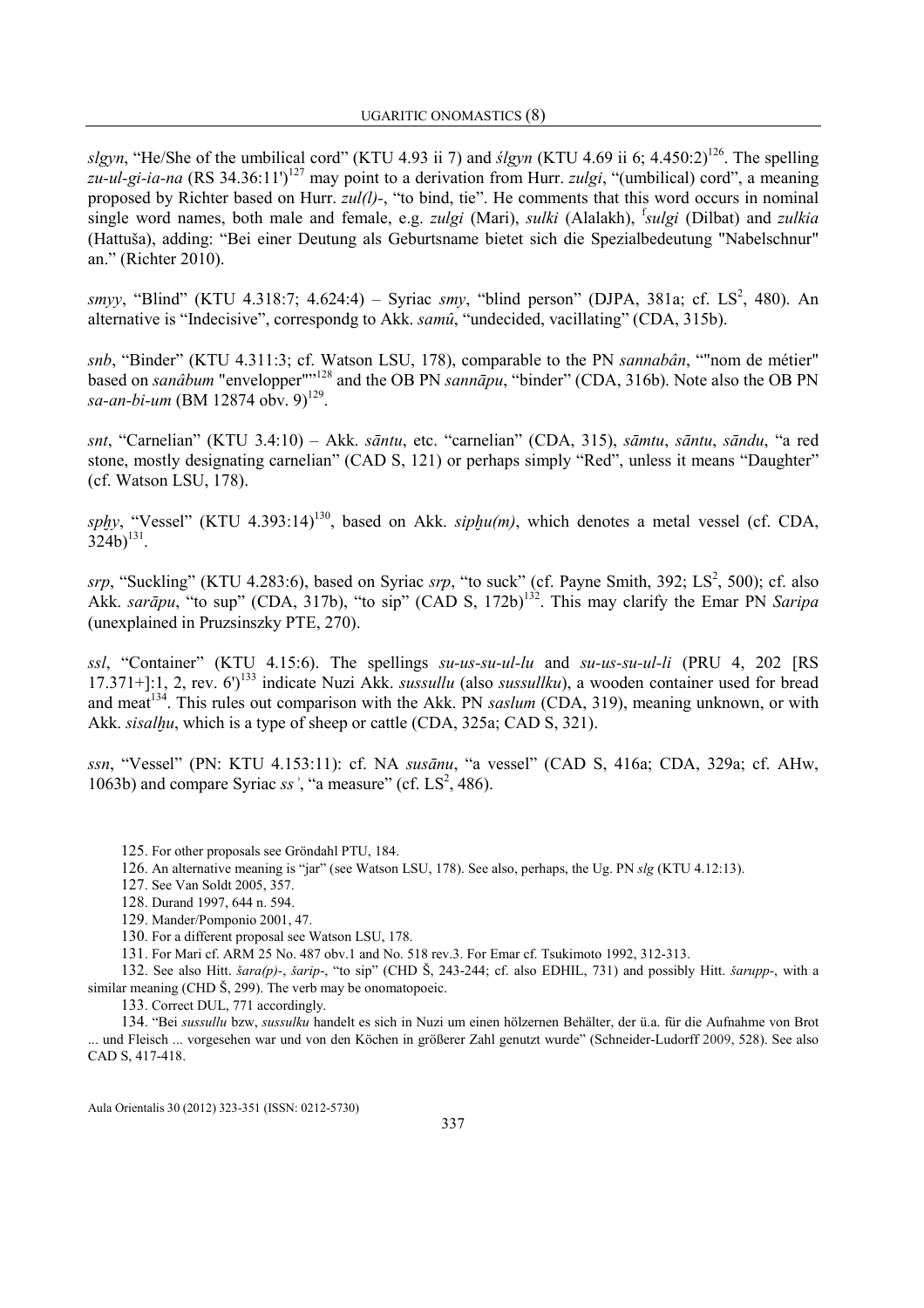strn, "Protection" (KTU 4.7:14) is a new name; see next entry (stry).

stry, "(A DN is) my protection" (KTU 4.778:14; 4.782:21; cf. 4.86:20), possibly corresponding to the abbreviated Hebrew name sitrî, "(Yahweh is) my Protection"<sup>135</sup>. Note also Si-it-ru- $d$ -mi on a tablet from Tall  $Bi^c a^{136}$ .

*sbt*, "Supported (by DN)" (RS 94.2050+:14)<sup>137</sup> is a new Ugaritic PN. The root occurs elsewhere only in mṣbṭ, "tongs" (Wyatt RTU, 91) which may correspond to Akk. muṣabbi(t)tu, "a bronze implement" (CDA, 220a); see also Akk. ṣābitu, "gripping tool" (CDA, 331a: mng 2).

ṣmrt, "(The DN is my) X" (KTU 4.75 vi 5). The absence of a syllabic spelling makes it difficult to choose from (1) "bloated", equivalent to Akk. *şimertu(m)*, "swollen state" (CDA, 338b) (2) "wish" or the like, based on Akk. *ṣamāru*, "to wish, strive (for)" (CDA,  $333a$ )<sup>138</sup> and (3) "wealth", if explained by Akk. *simru*, "wealth" (CDA, 338)<sup>139</sup>. Any would be suitable as personal name<sup>140</sup>.

ṣnnr, "Light-filled" (RS 94.2050+:5). This new entry seems to be a composite name, i.e. ṣn, "filled" (cf. Akk.  $\bar{g}$ *enu*, "filled, laden" (CDA, 336a) + *nr*, "light" (cf. DUL, 642)<sup>141</sup>. However, the meaning proposed is quite uncertain.

snr, "Tree" (KTU 4.15:10; 4.35 ii 16; 4.281:30; 4.370:45; 4.749:2; 4.769:35) – also as snrn, (KTU 4.103:8) remains unexplained<sup>142</sup>, but cf. Syriac *snr*, "(name of a tree)" (cf. LS<sup>2</sup>, 633) and more remotely, Eg. snr, "eine Pflanze" (Wb 4,  $167.2-3$ )<sup>143</sup>, "e[ine] Pflanze" (GHWb, 721).

srptn, "Ruddy-skinned" (KTU 4.63 i 46): see Akk. *siriptu* "reddening, discoloration (of skin)?" (CDA, 339). An alternative is a meaning such as "Vociferous", based on Akk. *sarāpu*, "to be loud, cry out" (CDA, 334a).

šmtr, "Highly freckled" (RS 94.2050+:55), a new name, can be explained by Akk. matāru, "to speck" (CAD M/1, 405-406; cf. AHw, 1574b and CDA, 204a ["spotted, speckled"]).

 $\delta \xi$ , "(Well-)Fed" (KTU 4.658:19): see on  $\delta \xi$  and tty below.

ššl, "Concern" (KTU 4.229:7): Gröndahl (PTU, 250) had already suggested a connection with Hurr. šašor zaz-, but without proposing a meaning. The meaning of Hurr. zazal- has been recently discussed by  $Richter<sup>144</sup>$ .

- 135. Noth 1928, 38 and 158, cited in HALOT, 772b, with further references.
- 136. Bi. 27/48:24 line 31 (Krebernik 1990, 72).
- 137. Translated "le fait d'être tenu en main [par une divinité]" in Bordreuil/Pardee 2004 II, 194.
- 138. Durand 1998, 162 note m.: "ṣimrât, les désirs and √ṣamāru "to strive for (something)" (CAD Ṣ, 92b-93).
- 139. Cf. the PN Dagān-ṣimertī, "Dagān ist mein Reichtum / Höchstes" (Pruzsinszky PTE, 195 and n. 443).
- 140. For other options see Gröndahl PTU, 189.
- 141. It could be a misspelling of ṣnrn (KTU 4.103:8).
- 142. For other options see Gröndahl PTU, 189; DUL, 787 and HALOT, 1038.
- 143. Reference courtesy of the on-line TLA. Or else this may explain the Ug. PN snr (KTU 4.273:2; 4.432 ii 7).

144. Richter 2009; see also Schneider-Ludorff 2009, 486.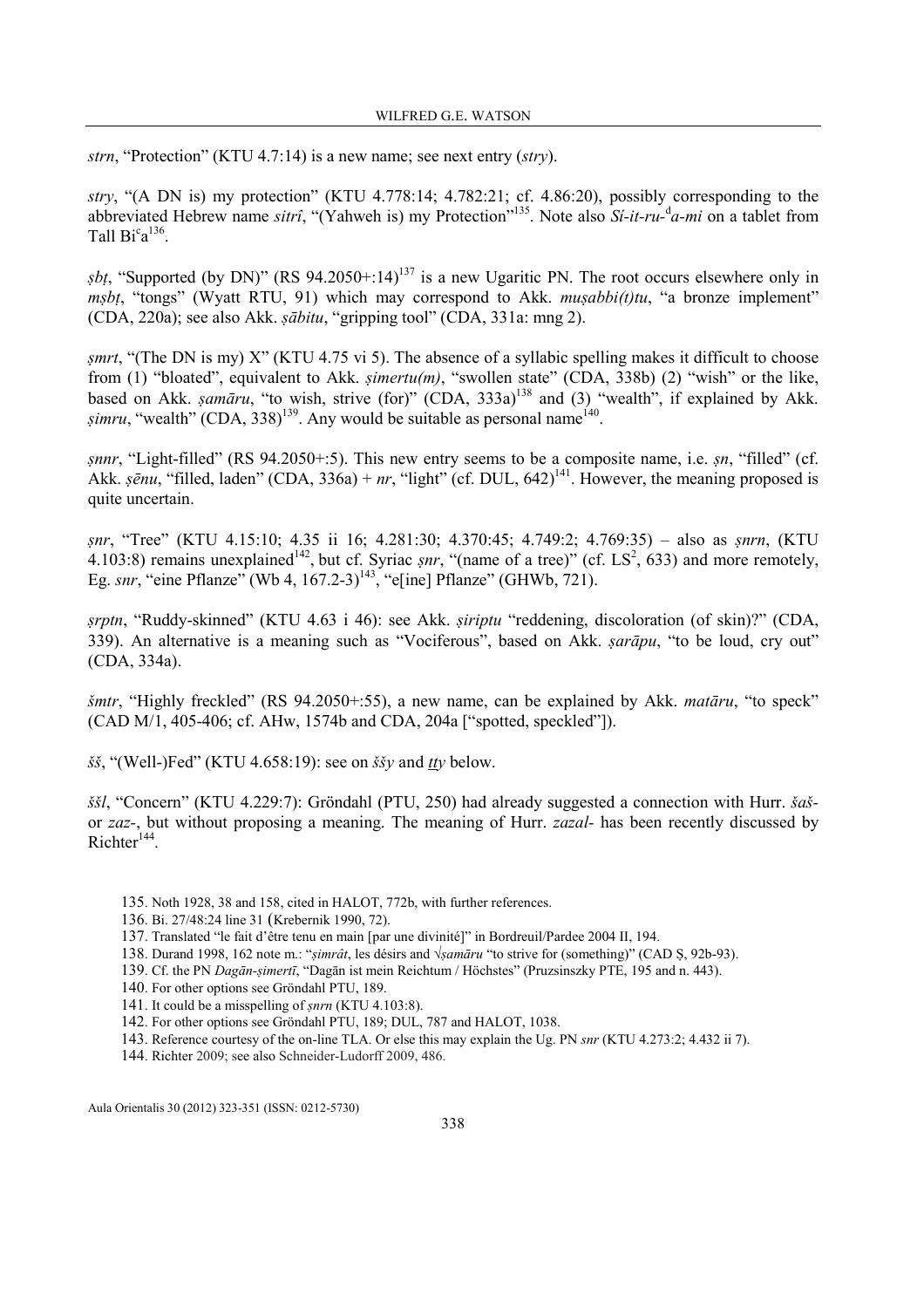ššy, "He raised" (KTU 4.313:7; cf. LSU, 180) if Hurrian; see on tty below.

tblm, "Smith" (RS 86.2235) if it is a PN, corresponding to Hurr. tabli (or taballi), "(metal-)caster, smith"<sup>145</sup>.

*tby* (KTU 4.159:5) may be a form of Hurr. *tapp*-, "to strengthen"<sup>146</sup>.

tg, "Crown" (KTU 4.83:6). The name is generally considered to be Hurrian (Gröndahl PTU, 258-259)<sup>147</sup> explained by Hurr. tagi-(b/p) "fest, hart" and a similar name occurs in Emar as Taku. "Pure One. Light" (Pruzsinszky PTE 247 and 247 n. 218). Curiously, though, it also occurs in an inscription from Beth Shean as ta-gi (Beth Shean 2:4)<sup>148</sup> and therefore may be Semitic. The meaning is supplied by Hatra tg<sup>2</sup>, "crown"<sup>149</sup>, Palm. tg<sup>2</sup>, "crown" (DNWSI, 1203) and Syr. tāgā, "crown" (Payne Smith 1903, 604)<sup>150</sup>.

tgbry, "Wood", in the toponym gt tgbry (KTU 4.271:7, 9 and perhaps  $4.296:13$ ) – spelled ta-ga-bi-ra(-ya) (Ugar. 5, No. 96 [RS 20.012] :4, 15, 22) – may be a PN; but whether it corresponds to Hurr. tagabarušhe, which denotes a piece of furniture (cf. CAD T, 38b and CDA, 393b), is very uncertain. Possibly it refers to a type of wood.

tgġln (KTU 4.609:38) – to the syllabic spellings already listed (DUL, 861) add ta-ku-uh-li (Ugar. 5, No. 28 [RS 20.184]:11) and  $ta-ku-uh-li-na$ , who was the "prefect of the Land of Ugarit"<sup>151</sup>.

 $tgn$ , "Crown" (KTU 4.64 v 7): see above on  $tg$  (but cf. Watson LSU, 181).

*tġd*, "Addu reared (him)" (KTU 4.609:9). This name was recognised as a hybrid, comprising the Hurrian verb teġ – and the divine name Addu (Dietrich/Loretz 1969b). Hurr. teġ- means "to grow", but in personal names has the transitive meaning "to raise, bring up (a child)" (Fincke 1995, 12). The Emar PN tiha'e is  $similar<sup>152</sup>$ .

*tġh*, "(DN) Reared (him)" (KTU 4.85:7): see the previous name (*tġd*)<sup>153</sup>.

tkwn (KTU 4.103:53; 4.556:4), syllabically perhaps ta-ku-an (PRU 4, 183 [RS 17.319]:18) and ta-gu-a-nu (PRU 6, 60 [RS 17.349 [D]]:6) and from Qaṭna: da-ku-wa (MSH02G-i0194+284:2; MSH02G-i0274:4) and ta-ku-wa (MSH02G-i0276:2)<sup>154</sup>. The name may be Hurrian<sup>155</sup>, but see the Hatra PN tqwn<sup>156</sup>.

145. See Neu 1993, 62 and n. 12; Wegner 2000, 193 and Dietrich/Loretz 1990.

146. For the verb see Richter 2003, 167-168 (§1.2.3.: "Eine verbale Basis tapp- ist bislang nicht diskutiert worden, im hurritische Sprachgut ist sie nur selten bezeugt"); it means "verstärken, befestigen". Less likely is comparison with Hurr.(?) tebiu, "wool", for which cf. Hrůša 2010, 122-123 (VI 8).

147. See previously Dietrich/Loretz 1967, 550.

148. Cited in Mynářová 2007, 91.

149. See Al-Jubouri 2010, 39.

150. In the toponym gt tgbry (KTU 4.271:7, 9 and perhaps 4.296:13), the element tgbry (spelled ta-ga-bi-ra(-ya), etc.) may be a PN; whether it corresponds to Hurr. *tagabarušhe*, which denotes a piece of furniture (CAD T, 38b), is very uncertain. Possibly it refers to a type of wood.

151. Aphek 6 52055/1 line 4S (Singer 1986).

152. See Pruzsinszky PTE, 248.

153. Note that \*tkpg<sup>c</sup> (KTU 6.15:1) is an incorrect reading; see above under akpgt.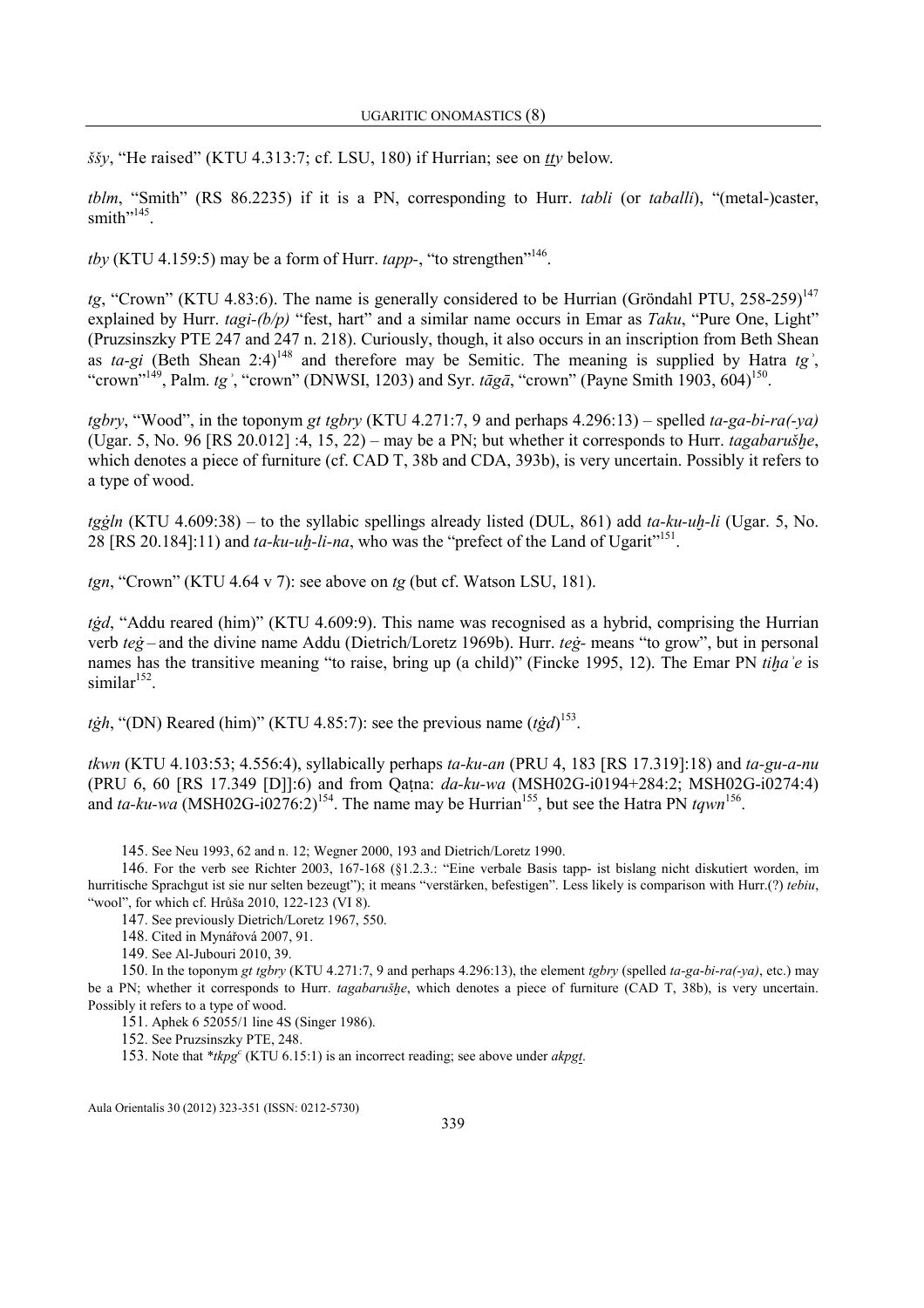tlb, "May (DN) cause to prosper!" (KTU 4.357:16) and the syllabic spelling  $t\dot{u}l$ -[b]i-x (Ugar. 7 pl. 2:15'): the name is Hurrian<sup>157</sup> and the underlying verb is Hurr.  $tulp$ -, "to cause to prosper"<sup>15</sup> .

tlby, "May (DN) cause me to prosper!" (KTU 4.118:4; 4.161:2, 3) and the syllabic spelling tu-ul-bi-ia (PRU 6, 78 [RS 19.041]:17): see previous entry.

tlgn, "Itchy feet" (KTU 4.609:35), possibly corresponding to Akk. tilgūtu, "chilblain" (CAD T, 405a). Less likely comparisons are Demotic  $tlg$ , which denotes a plant<sup>159</sup> and Hitt.  $talugai-$ , "long"<sup>160</sup>.

tlš, "(The goddess) Tališ" (KTU 4.214 iii 22; 4.382:30) – the name of the goddess seems to be Hurrian, as proposed by Dalix Meier<sup>161</sup>. However, cf. the Alalaḫ PN  $Tu$ -la-a-ši in AT 272:12<sup>162</sup>.

tlšn, "Silvester, Forester" (KTU 4.311:13; 4.512:2) – although this could be a form of the verb lšn, "to slander" (Watson 1993, 221), in view of the previous name it is more probably to be derived from Hurr. tali, "forest"<sup>163</sup>.

tlz, "Bird" (KTU 4.7:15): the solitary possible cognate of this newly published name<sup>164</sup> appears to be Akk. talʾazu, "a bird" (CAD T, 93a; CDA, 395b), but it only occurs in lexical lists.

 $tmv$ , "Flea" (KTU 4.724:11; 4.761:8) and  $tmvn$ , "Flea" (KTU 4.41:12). The spelling  $tam-me-i\alpha$  (RS 14.16:29) supports comparison either with Akk. tâmû, "apple-like tree" (CDA, 397; AHw, 1318b) or with Hurr. tame, "flea"<sup>165</sup>, but the occurrence of /tamaia/ as a Hurrian name at Nuzi (NPN, 262) favours the latter. It is the Hurrian equivalent of the PN  $prgt$ , "Flea" (KTU 4.128:7; 4.317:1)<sup>166</sup>.

tan, "Placid" (KTU 4.7:4<sup>167</sup>; 4.277:11). This could be a spelling of Hurrian names with the element tg-(discussed above)<sup>168</sup>. Alternatively, the spellings *il-taq-nu* (Syria 15, 1934, 133 [RS 4.466+]:14, 15)<sup>169</sup> and

154. Cited in Mynářová 2007, 78-79.

155. As proposed by Dietrich/Loretz 1967, 550 and cf. Van Soldt 2005, 185 and n. 128. Unfortunately, the meaning of Akk.  $takw\hat{u}(m)$  remains unknown (cf. CAD T, 91b; CDA, 395b).

156. Al-Jabouri 2010, 40; see on tqn below.

157. So Gröndahl PTU, 265, but with no meaning proposed. For a different solution see Watson LSU, 181.

158. See Salvini 1996.

159. Charpentier 1981, §1393.

160. EDHIL 819-820.

161. "le théonyme pourrait dériver du terme hourrite tali signifiant «forêt» avec le suffixe -š que l'on rencontre également dans un certain nombre d'anthroponymes. Il s'agirait donc de la «forestière, sylvestre»" (Dalix Meier 2006, 56).

162. As collated and read by Oliva 1998, 597.

163. "le théonyme pourrait dériver du terme hourrite tali signifiant «forêt» avec le suffixe -š que l'on rencontre également dans un certain nombre d'anthroponymes. Il s'agirait donc de la «forestière, sylvestre»" (Dalix Meier 2006, 56).

164. Bordreuil/Pardee 2010, 11.

165. André-Salvini/Salvini 1999, 145.

166. See Watson 2006, 452 (correct "prġt" to prġt").

167. This line is read as šd d tqn, "the field of Tqn", by Bordreuil/Pardee 2010, 12.

168. Dietrich/Loretz 1967, 550 on §2524.

169. See Gröndahl PTU, 32 §61, 3; note also taqan (AT 149) cited in PTU 201.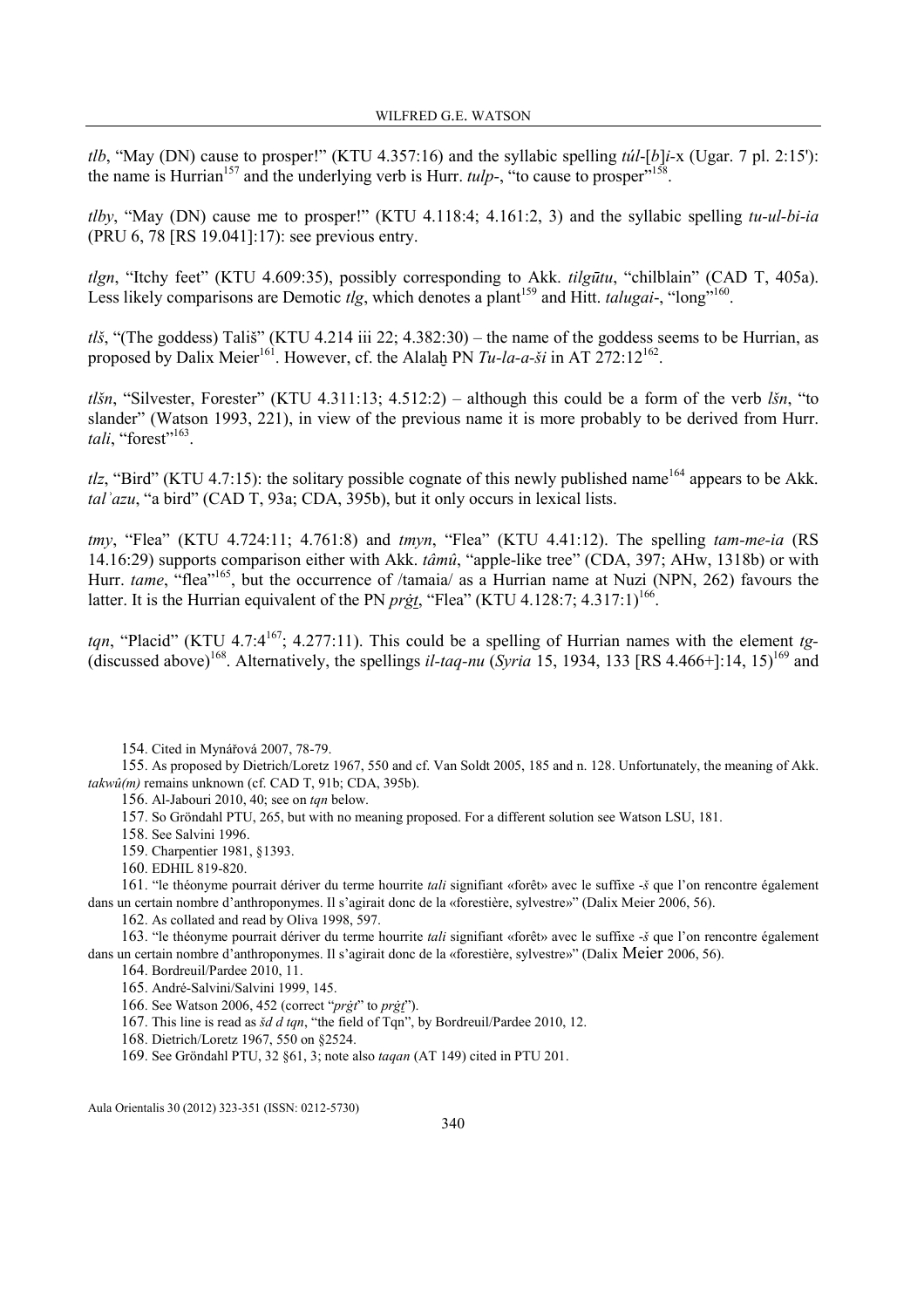táq-qa-na (PRU 3, 32 [RS 16.129]:2) indicate a connection with Akk. taqānu, "to become placid, orderly, secure" (CAD T, 197b-199a) from which names such as *tuqnanni*, *tiqnanni*, *tuqunu*, etc. derive<sup>170</sup>.

tran, "Child" (KTU 3.7:3), based on Akk. (MA) tarû, tariu, "child", weaned but still below the age for labour (CAD T, 245)<sup>171</sup>.

trbnn, "Plump" (KTU 4.369:21, 22; 4.693:35), a meaning based on Aramaic trb, "fat" (DJBA, 1239b; DJPA, 590b; cf. also DNWSI, 1229). Alternatively, it may correspond to Akk. tarabānu, "eine Drogenpflanze" (AHw, 1324b; cf. CDA, 399)<sup>172</sup>. Yet again, it may simply be "a verbal form ... *tarib*, plus the name of a goddess" and mean "DN has replaced", i.e. a brother or sister who had died earlier"<sup>173</sup>. Note also the OB PNN ta-ri-ba-tum (BM 12814 obv. 8) and ta-ri-bu (BM 12842 obv. 8, rev. 4)<sup>174</sup>.

trġds, "Lover of Tarhund-" (KTU 2.10:5; 4.102:27; 4.425:2), written trġnd in the TN gt trġnd (KTU 4.400:15) and analysed as  $DN + \text{-}asa$ , "Lover (or Worshipper) of Tarhund- $\frac{175}{175}$ .

trmn, "(The god) gave him drink" (KTU 4.612:6). This may be explained by Hurrian names of the type  $tarm=i-DN$ , "DN gave him drink"<sup>176</sup>, unless it means "Spring, Fountain", Hurr. *tarmani-*, "spring"<sup>177</sup>, as proposed previously<sup>178</sup>.

ttn, "vessel" (KTU 4.35 ii 21; 4.63 ii 16; 4.69 iii 3; 4.245 i 10): The syllabic spelling tu-tu-na (PRU 6, 54:18) indicates (Emar) Akk. tutunu, "a vessel" (CAD T, 499b-500a).

*tdd*, "Creature of Hadad" (RS 94.2050+:46). If the name can be analysed as  $td + (h)d^{179}$  then Akk. *tīdu(m)*, "Lehm, Ton(erde); lehmise Masse" (AHw, 1391; cf. CDA, 414b), "mud, clay" (CAD Ṭ, 106-110), indicates the literal meaning "Clay of Hadad". Also possible is "Way of Hadad"; cf. Akk. ṭūdu, ṭuddu, "path, trail" (CAD Ṭ, 121-122a; cf. CDA, 415a).

tiy, "(Born in the month) šiy" (KTU 4.245 ii 6)<sup>180</sup>, has the syllabic spelling ša-i-ya (PRU 3, 59 [RS 16.133]:4; PRU 3, 96 [RS 16.249]:4-5, 7; PRU 3, 154 [RS 16.242]:5). Possibly this is a variant spelling of the Ugaritic month name *šiy*, recently published<sup>181</sup>. For the interchange of /š/ and / $t$ / in Ugaritic names, as in *ahršp* (KTU 4.370:7) and *ahrtp* (KTU 4.277:5), see Gröndahl PTU, 23  $\frac{841}{10}$  and Tropper UG, 110.

170. So already Gröndahl PTU, 201. Less likely is a connection with Akk. tuqnu, "a garment" (CAD T, 481a); cf. Watson 1990, 126 and Pruzsinszky PTE, 99 with n. 313.

- 171. Unless it means "(child) minder" (CDA, 401a). For other possibilities see Watson LSU, 181.
- 172. For an explanation from Hurrian cf. Watson 1996, 104.
- 173. Van Soldt 2005, 186.
- 174. Mander/Pomponio 2001, 53.
- 175. Arbeitman 1980, 11 n. 16.
- 176. Fincke 1995, 20-21.
- 177. See Salvini 1971; André-Salvini/Salvini 1998, 19, 21.
- 178. Watson 1999; LSU, 181.
- 179. For similar names cf. Gröndahl PTU, 133, especially  $hdd = hd(y) + (h)d$ .
- 180. For a different explanation (i.e. "raptor") see Watson 2007, 100.
- 181. For references see Del Olmo Lete 2010, 133 (§3. "Un nuevo mes: šiy").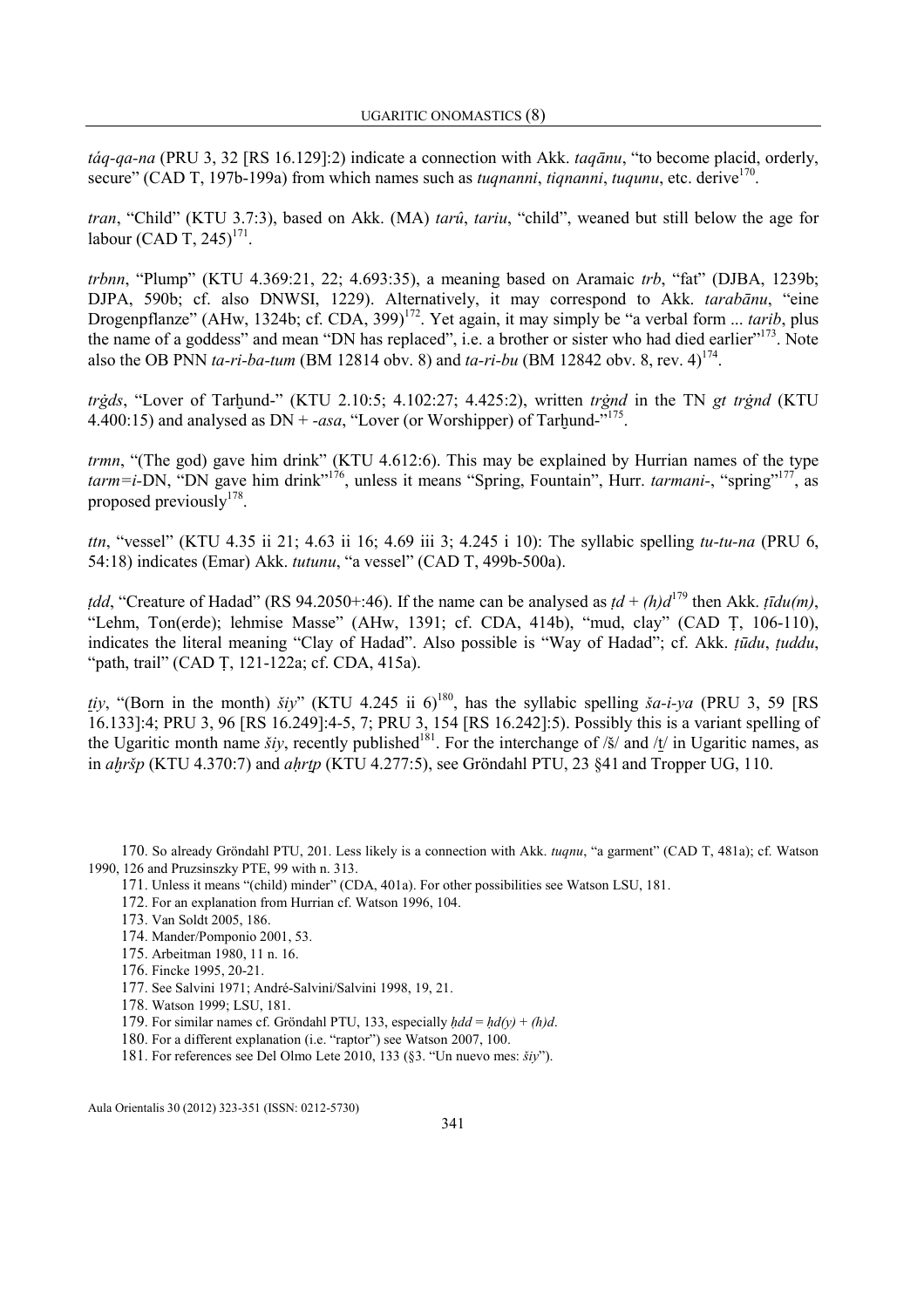tbq, "Abandoned" (KTU 4.177:4), may be a PN corresponding to the Punic PN špq, which is unexplained (Benz, 1972, 425) or to Official Aram. šbq, "to leave, to leave alone, to leave behind, to abandon, etc." (DNWSI, 1104-1105).

tbrn, "Broken" (KTU 4.93 ii 4; 4.761:5) – syllabically ša-ba-ra-na (PRU 3, 202 [RS 16.257+] iii 51) – and tbry (KTU 4.617:18; cf. 4.761:5). This name has persisted in later tradition. On the Dadanitic name tbrh, Hidalgo-Chacón Díez commented: "Es handelt sich bei diesem Wort um einen weiblichen Personennamen, der aus dem Element tbr .... und dem femininem Morphem  $-h<sup>*</sup>-t$  gebildet wird"<sup>182</sup>. The form *thrn* also occurs in Safaitic as does *thry*, corresponding to Ug. *thry* (KTU 4.617:8; 4.761:5)<sup>183</sup>.

tbt, "Straight-haired" (KTU 4.123:22). It has usually been considered a variant of tpt, "to judge" (cf. Gröndahl PTU, 22, 50, 199), but instead it may be explained by Syriac  $\check{s}bt'$ , "straight hair" (cf. LS<sup>2</sup>, 751). Alternatively, perhaps, "(The deity) averts (evil)", based on Arab. *tabata*, "to hold back, keep, prevent, etc." (DMWA, 102a).

tk, "Only (child)" (KTU 4.45:2), with the spelling  $\delta u$ -uk-ku (PRU 4, 118 [RS 17.133]:5), a meaning indicated by Hurr. šukko, "one" (Wegner 2000, 70).

 $t\ell gn$ , "Container" (RS 94.2050+:15). This is a new PN, possibly meaning "Born in the season of snow"<sup>184</sup>. Another possibility is "Container", corresponding to Mari Akk. šulgum, "a container" for bread (CDA  $382b$ ; CAD  $\check{S}/3$ ,  $239b$ )<sup>185</sup>.

tmyr, "High-spirited" (KTU 4.93 ii 10; RS [Varia 33]:12), based on Akk. šamāru, "to rage, be furious"  $(CDA, 353b)$ , "to surge, become spirited, excited, etc."  $(CAD \check{S}/2, 296)^{186}$ .

tnyn, "My brother" (KTU 4.141 ii 16;  $4.258:2$ )<sup>187</sup> – the spelling *še-ni-ia-na* (PRU 3, 56 [RS 15.120]:21) is listed by Gröndahl (PTU, 250)<sup>188</sup> and corresponds to Emar šennin(n)a, derived from Hurr. šēna-, "brother" (cf. Pruzsinszky PTE, 247 and 217).

*tgrn*, "Vessel" (KTU 4.103:22), corresponding to Akk. *šekaruuhhu*, "metal container"<sup>189</sup>.

tryl, "She wished for a sister" (KTU 1.161:32; 2.14:8,12,17; 2.16:2; 2.342; 6.13:2; 7.53:4), has the syllabic spellings  $\check{g}$  sar-e-li (PRU 3,14 [RS12.33]:2) and  $\check{g}$  are el-li (Ug. 5,159 [RS 17.086+]:9, etc.). According to Wilhelm it is a recent form of Hurrian  $\bar{\varepsilon}a = -m - e = e$ , "She wished for a sister"<sup>190</sup>.

- 183. However, cf. Watson LSU, 182.
- 184. I.e. "celui qui est né en temps de neige", according to Bordreuil/Pardee 2004, 202, unless it is Hurrian.
- 185. Cf. the PN slgyn, discussed here and in Watson LSU, 178.

186. On the various meanings of Heb. šamîr see HALOT, 1562-1563.

187. Also *tny*, "My brother" (KTU 4.339:14).

188. But with a different Hurrian derivation (šini, "two"). However, it was not included in DUL, 925. For discussion of the name see Watson 1993, 220 and Ribichini/Xella 1991, 168.

189. Cf. Schneider-Ludorff 2009, 523.

190. Wilhelm 1992b, 239 n. 4. For other explanations see Watson LSU, 183.

<sup>182</sup>. Hidalgo-Chacón Díez, María del Carmen 2009, 46.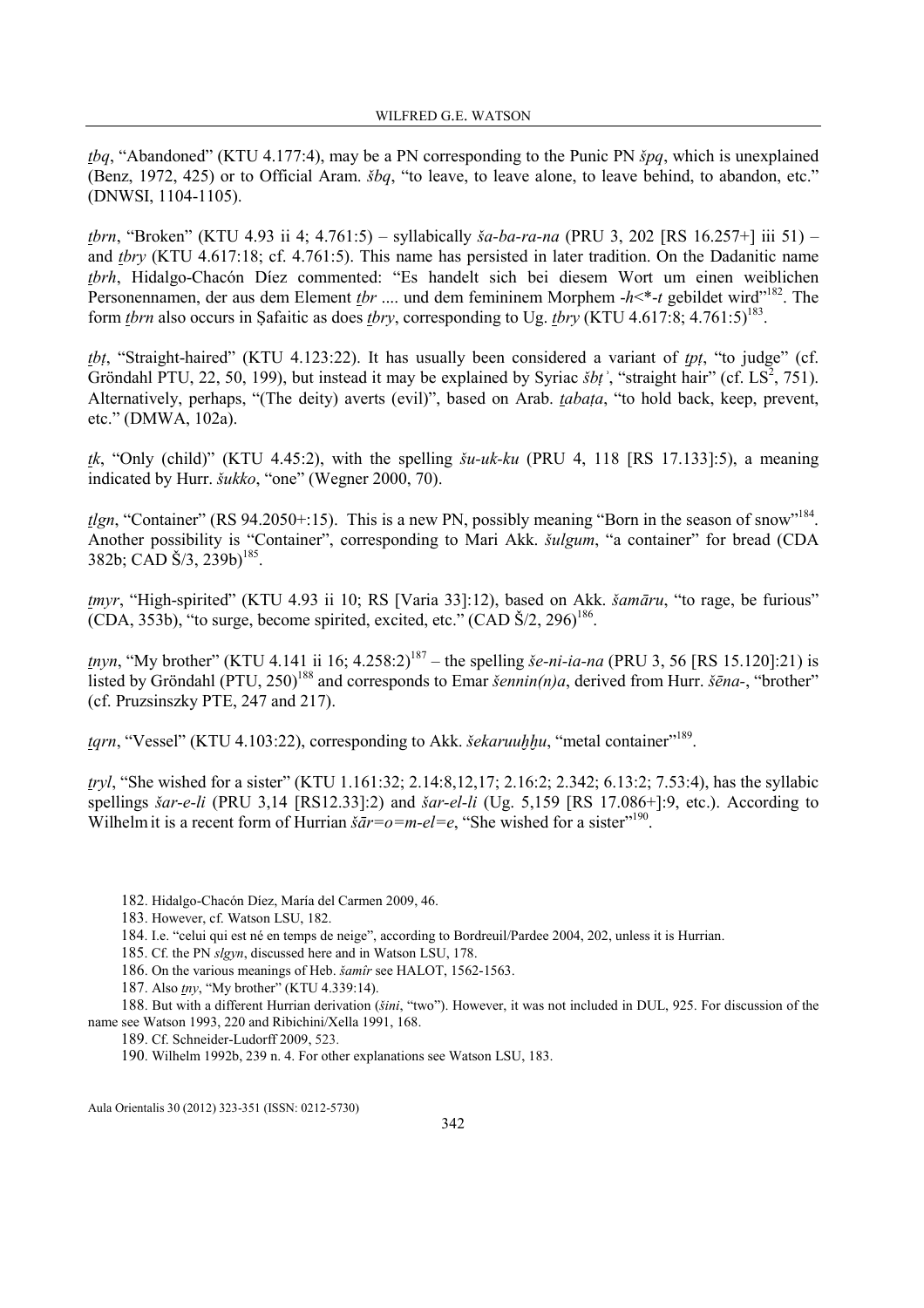tty, "He nourished" (KTU 4.63 iv 5; 4.389:12). This is not a Semitic name meaning "Sixth" (so Gröndahl PTU, 313), but a Hurrian name derived from Hurr.  $\frac{\partial \alpha}{\partial z}$ , "to feed, nourish"<sup>191</sup>. Compare the Emar PN  $\delta$ azi, "He nourished", as explained by Pruzsinszky PTE, 240<sup>192</sup>. See also on *zzb*, discussed below.

 $y^c r$ , "Kid" (KTU 4.609:18) and  $y^c r n$ , "Kid" (KTU 4.63 ii 18; iii 10)<sup>193</sup> correspond to Heb.  $ya^c ar\bar{a}h$ , "kid" (HALOT, 423) and Arab.  $ya^c r$ , "goat"<sup>194</sup>.

ybnn, "(Ilu) has created" (KTU 2.64:1, 9; 2.72:25; 4.57:1; 4.91:1; 4.158:2; 4.260:5; 4.277:3; 4.384:9; 4.680:3). The new spelling ia-bi-ni-na (RS 88.2009:3) differs from the spellings ia-ab-ni-ni (Ugar. 5, No. 43 [RS 20.017]:2), ia-ab-na-na (Ugar. 5, No. 12 [RS 17.022+]:9) and ia-ab-na-ni-ma (PRU 6, 14 [RS 19.050]:2). Are there two different names, perhaps?

yky, "He is scarred" (KTU 4.35 i 7; 4.52:6; 4.226:7; 4.785:7; 9.790:18). We now have a clear spelling of this name, i.e. ia-ku-yu<sub>8</sub> (RS 86.2220:24). For a possible meaning cf. Syriac kwy, "to scar" (Payne Smith, 207; cf. LS<sup>2</sup>, 320)<sup>195</sup>. See above on the PNN kwy and kwyn.

yqr, "Valued" (KTU 1.108:2; 1.113:26; cf. 1.166:13), syllabically ia-qa-ru (PRU 3, 169 [RS16.145]:2, iaqa-rù (PRU 6, 25 [RS 17.053]:3'), ia-qa-rum (PRU 3, XXIV, etc.) and ia-qa-ri, ia-qar-mi (PRU 4, 202 [RS 18.20+] 4) was not the founder of the dynasty<sup>196</sup>.

*ytil*, "Ilu exists" (KTU 4.269:11): the corresponding spelling may be *ia-aš*-DINGIR (RS 86.2220:15). Instead, Arnaud reads ia-aša<sub>x</sub>-DINGIR and normalises as /Yaša<sup>c</sup>-'Ilu/, giving the sign AŠ the value aša<sub>x</sub> which according to him provides a more satisfactory verb form $197$ . This would be in agreement with scholars who analyse ytil as deriving from  $y_t^c$ , "to save"<sup>198</sup>. Like Hebrew  $i\ddot{s}^{199}$  and  $y\ddot{e}\dot{s}$ , both meaning "there is", Ugaritic may have had two forms of the existential particle:  $i\ell^{200}$  and  $y\ell$ , particularly in the spellings of personal names, but it remains uncertain.

zlbn, "Untruthful" (KTU 4.7:10; 4.362:2; 4.616:16; 4.611 ii 20; 4.753:8). Besides the spellings zi-la-ba-ni (PRU 3, 20 [RS 15.063]:2) and  $za$ -la-ba-na (PRU 3, 34 [RS 8.207] rev. 6') see now  $zu$ -lu-pa-na (RS 86.2220:3). This may be an allograph of  $slpn$ , "Dishonest" (for which cf. Watson LSU, 179).

zry, "Small" (KTU 4.63 i 10; 4.628:1)<sup>201</sup> – cf. the Nuzi PN Zi-ir-ru (HSS XIII, 369 obv. 6)<sup>202</sup> and Akk. zīru, zirru, "small" (CDA, 449a).

- 191. Wilhelm 1992b, 134.
- 192. See also De Martino/Giorgieri 2007, 130 n. 30.
- 193. For the meaning "wood, forest" see PTU, 30, 142; similarly, for the Phoen. PN, cf. Benz 1972, 324.
- 194. For discussion and other cognates see SED II, No. 248, but with no reference to Ugaritic.

195. This may also explain the Akk. name Iakuia, a yaqtul-ia form of \*KWY, cited by Pruzsinszky PTE, 168, n. 184. On the West Semitic Emar names Iakiu and Ia[k]ku see Pruzsinszky PTE, 168 and n. 185.

196. See Márquez Rowe 2006, 188 and idem 2008, 472.

197. Arnaud 2001, 326 and 327 note on line 15.

198. Gröndahl PTU, 20, 38, 147, 425; cf. Dietrich/Loretz 1967, 540.

199. HALOT, 92b; DCH I, 403b.

200. For it see Tropper UG, 614 §75.212.3 and 819-820 §88.1. For the PN it (KTU 4.616:11) see Watson LSU, 160.

201. In Watson LSU, 186 correct 'ẓry' to 'zry'.

202. Listed but not discussed by Maidman 2010, 169.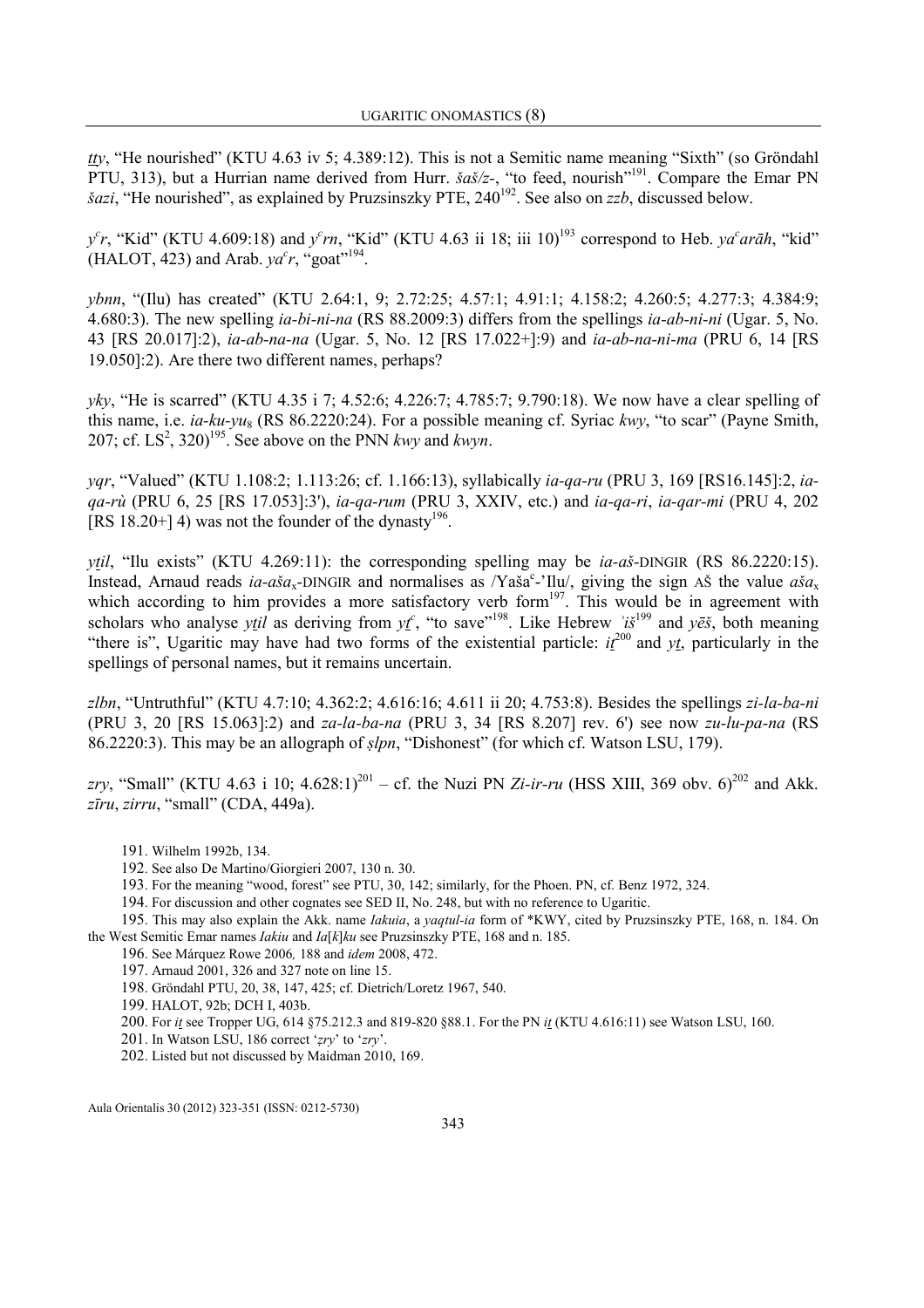zzb, "Nourished" (KTU 4.679:6)<sup>203</sup>. The final -b indicates the name to be Hurrian, perhaps a form of z $\bar{a}z$ -, "to feed", a verb that may also underlie the Emar PN  $Za(z)zu$ , as tentatively suggested by Pruzsinszky<sup>204</sup>. See on *tty* above.

zmn, "Face" (KTU 4.617 [ii] 24) – the syllabic spellings ZI-me-ni (PRU 6, 147 [RS 19.127]:2), ZI-me-nu (RS 34.169:2') and Zi-mi-nu (RS 92.2017:29) indicate, perhaps, that the name is cognate with Akk.  $z\bar{u}mu(m)$ , "face, appearance" (CDA, 447b).

#### 3. Names based on the calendar

There is a set of proper names based on the names of months<sup>205</sup>. Under "Kalendarische Namen", Gröndahl (PTU, 30  $\S56$ ) listed the alphabetic names *bn izl, gn, gny, bn nqly, bn hdt, hdtn* and *hrpn* as well as the syllabic spellings *addāru*,  $hi\gamma$ *nivarānu*,  $hud\tilde{a}$ *nu,*  $hud\tilde{a}$ *šu* and  $\tilde{h}$ *ingalā*. However, these lists are incomplete. The full list of alphabetic names is as follows:

atnb, "(Born in the month) Attana" (KTU 4.46:13; 4.65:7; 4.93 iv 13; 4.106:9; 4.422:5; 4.432:18; 4.692:4), as explained by Gröndahl PTU, 222. The month name Attana (also as Attanatu) is found in Alalakh and as *Attanašwe* was the seventh month in Nuzi<sup>206</sup>.

izl, "(Born in the month) Izalli" (KTU 4.35 i 17), izly (KTU 4.348:8) and perhaps izldn (KTU 4.320:5), all based on the Alalakh month name izalli (cf. CDA, 137b). See PTU, 30.

gny, "(Born in the month) Gūnu" (KTU 4.54:12); cf. also the PNN gnym, (KTU 4.55:13), gn (KTU 4.75 v 17) and gnb (KTU4.50:7; 4.52:1), all discussed above.

hmny, "(Born in the month) Hamanni" (KTU 4.108:3), discussed above.

hyrn, "(Born in the month) Hiyaru" (KTU 4.75 iii 11; 4.75 iv 11; 4.148:2; 4.214 i 17; 4.277:3; 4.307:5; 4.332:20; 4.343:8 4.374:2; 4.378:7; 4.609:4; 4.729:5) and the allograph *ġyrn* (KTU 4.277:3)<sup>207</sup>; cf. Watson LSU, 168.

krr, "(Born in the month) Kirari" (KTU 4.75 i 17; 4.139:9); cf. Watson LSU, 170.

nqly, "(Born in the month) Niqala" (KTU 4.15:4; 4.69 vi 26; 4.761:9); cf. Watson LSU, 174.

tiy, "(Born in the month) Ša'iya" (KTU 4.245 ii 6), discussed above.

205. For the names of the months at Ugarit see Olivier 1971; 1972; Vita 1998 and Watson 2001, 139-142.

206. See Stieglitz 1998, 213.

207. It is unlikely that the PNN iyrd (KTU 4.147:18) and iyry (KTU 4.222:18) refer to the month  $hiyaru$ , as given in Gröndahl PTU, 223, 252; but cf. DUL, 135.

<sup>203.</sup> The context is broken and only  $bn \, zzb$   $\vert$   $\vert$  can be read in line 6.

<sup>204</sup>. Pruzsinszky PTE, 248 (discussion in n. 231, but with no reference to Ugaritic). See previously Gröndahl PTU, 250, with possible syllabic spellings.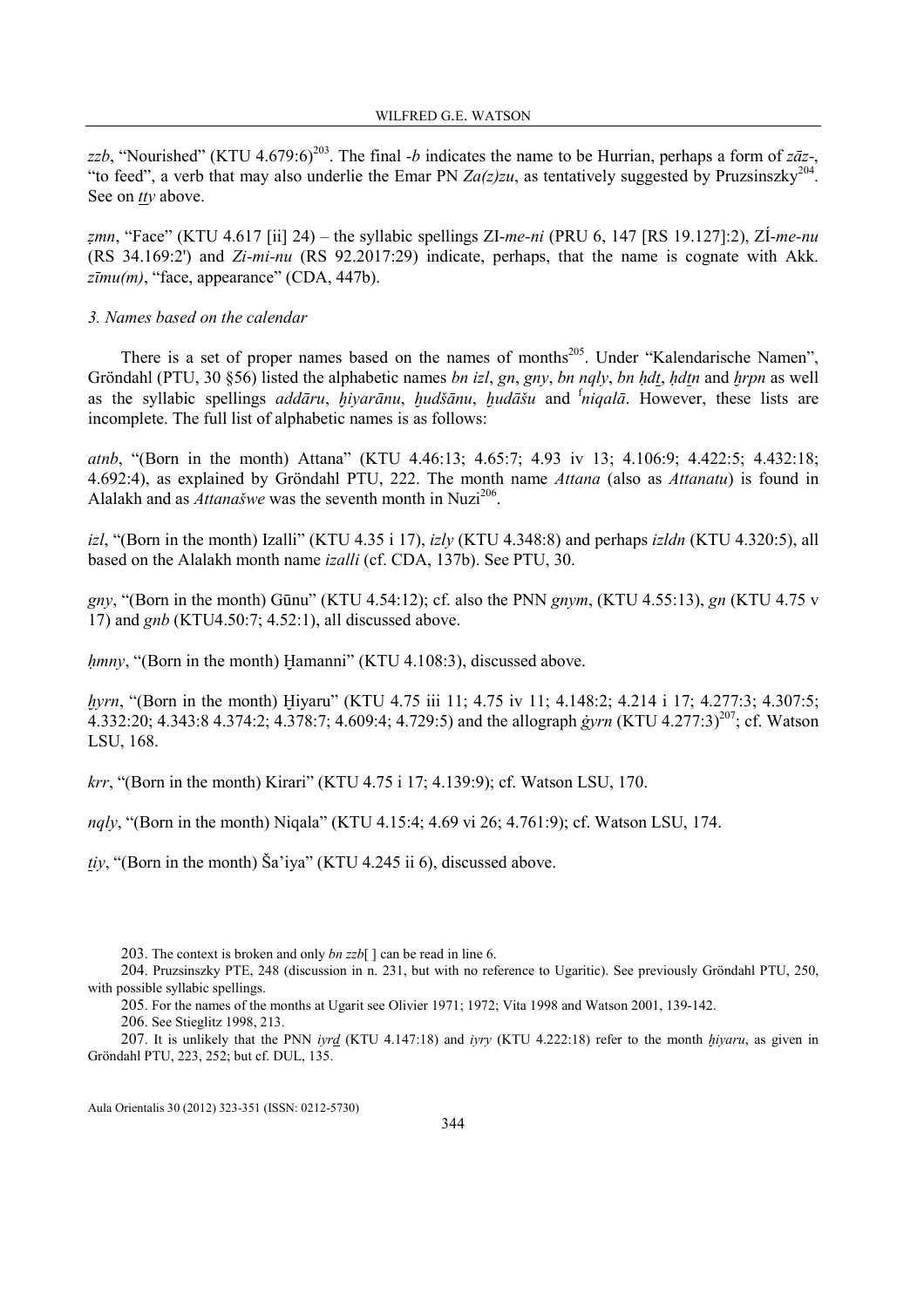Related names are:

*hdt*, "(Born in the) New (month)" (KTU 4.281:17) – spellings  $hu-da-si$  (Ugar. 5, No. 95 [RS 20.001]: 4) and *hu-dá-ši* (PRU 3, 133 [RS 15.132]:5); cf. Watson LSU, 166.

hdtn, "(Born in the) New (month)" (KTU 4.63 ii 3; 4.63 iv 8; 4.116:11; 4.153:10; 4.243:34; 4.609:18, 19;  $7.221:2, 3$  – spelling  $hu$ -ud-ša-nu (PRU 3, 199 [RS 16.257+] i 17").

# hrpn, "(Born in the) Spring" (KTU 4.75 iv 6), discussed above.

Further names that may belong here are those constructed with  $\delta p\delta$ , "the sun(-goddess)" and *yrh*, "the moon(-god)".

# 4. Final comments

Here, new proposals have been put forward for over 85 names:  $abd<sup>c</sup>n$ , abl, adnn, arpš $h$ , ikrn, itg, ubln, uldy, urgy, uryn, uryy, utly, <sup>c</sup>gy, <sup>c</sup>nn, <sup>c</sup>šq, <sup>c</sup>tln, bdn, bhl, dnn, gbln, gnb, gpp, grgš, gsn, gssn, ġlbx, hayn, hgln, ḥmny, ḥlp, ḥrmln, kdrn, kpyn, krzn, ktkt, ktwn, kwy, mrtd, mšu, nḥr, nḥḥy, nkn, nn, nwrd, pgn, pkly, pndn, pprn, pyn, qwḥn, qwy, rpty, smyy, snt, sphy, srp, ssl, ssn, ṣnr, ṣrptn, šmtr, ššl, ššy, tg, tlgn, tlšn, tlz, tmy, tran, trbnn, ttn, tdd, tiy, tbq, tbt, tk, tlgn, tmyr, tqrn, tty,  $y^c r$ , yky, zlbn, zry, zzb and zmn. Interestingly, several names may be explained by Aramaic and/or Syriac, for example: urgy, bhl, gbln, gpp, gssn, grgs/š, hayn, hgln, kdrn, kpyn, krz, kwy(n), pgn, qwh, rpty, smyy, tg, trbnn, tbt and yky. For other names (atyn, itn, bdn, 'gy, 'nnn, ybnn) syllabic spellings have been identified. Unfortunately, even when corresponding syllabic spellings are available, it is often difficult to determine the meanings of personal names in Ugaritic, so that generally speaking the proposals set out above are no more than tentative.

## 5. References

- Alexandre 2002 Y. Alexandre, "A Fluted Bronze Bowl with a Canaanite Early Phoenician Inscription from Kefar Veradim", in Z. Gal, ed., Eretz Zafon. Studies in Galilean Archaeology, Jerusalem 2002)  $65-74$ ;
- Alexandre 2006 Y. Alexandre, "A Canaanite Early Phoenician Inscribed Bronze Bowl in an Iron Age IIA-B Burial Cave at Kefar Veradim, Northern Israel", Maarav 13 2006, 7-41 [plates: 129-133].
- Al-Jubouri 2010 B. A. al-Jubouri, "Nouvelles inscriptions araméennes du temple de Nannay à Hatra", JSS 55, 2010, 37-52.

André-Salvini/Salvini 1999

- B. André-Salvini/M. Salvini, "La colonne I du vocabulaire Sa trilingue RS 94-2939", SMEA 41, 1999, 145-146.
- Arbeitman 1980 Y. Arbeitman, "E Luvia Lux", *JANES* 12, 1980, 9-11
- Arnaud 1982 D. Arnaud, "Une lettre du roi de Tyr au roi d'Ougarit : milieux d'affaires et de culture en Syrie à la fin de l'âge du Bronze récent", Syria 59, 1982, 101-107.
- Arnaud 1998 D. Arnaud, "Prolégomènes à la rédaction d'une histoire d'Ougarit II: Les bordereaux de rois divinisés", SMEA 41, 1998, 153-173.
- Arnaud 2001 D. Arnaud, "Textes administratifs religieux et profanes", in M. Yon/D. Arnaud, eds, Études ougaritiques I. Travaux 1985-1995, Paris 2001, 323-332.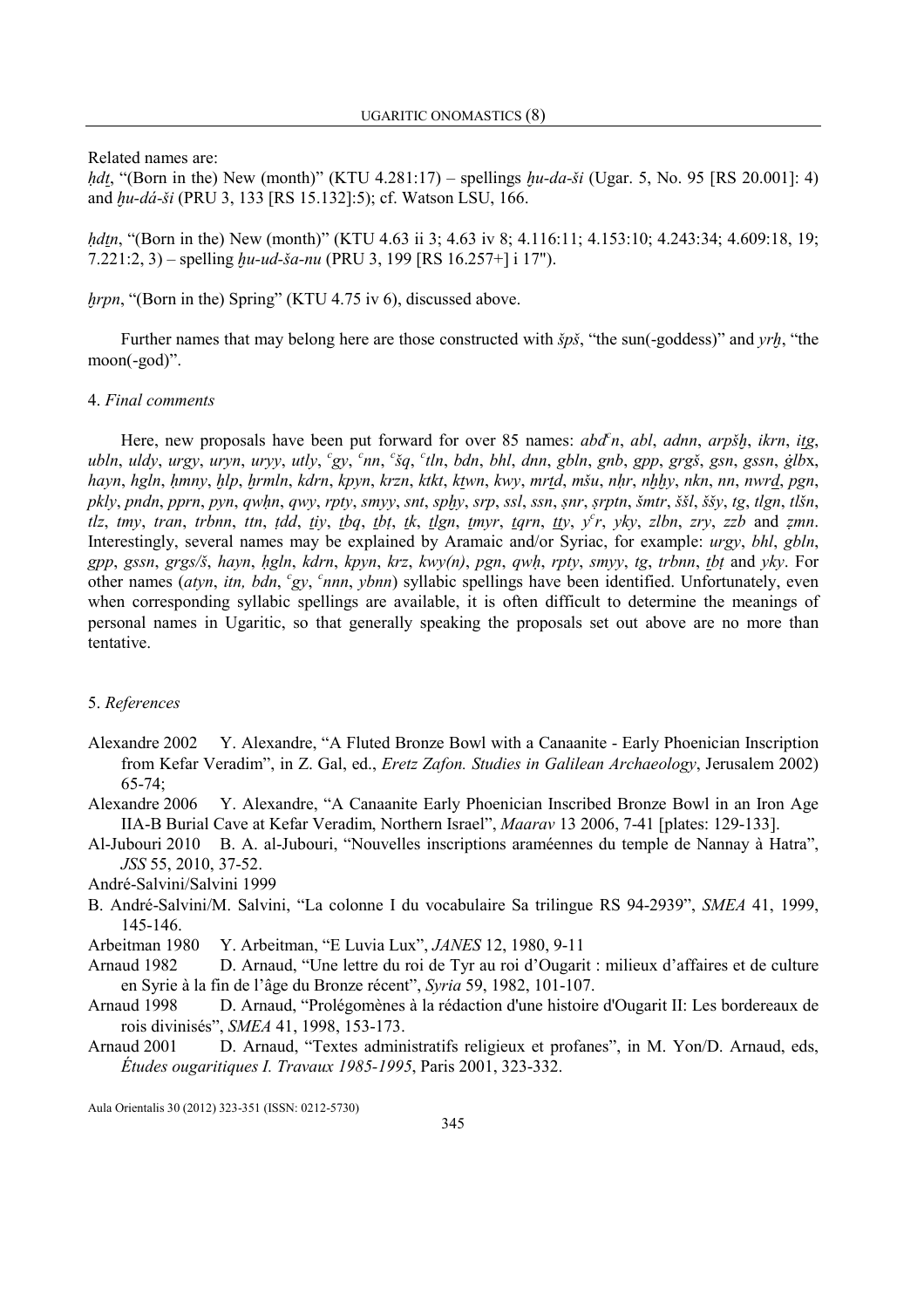Avigad/Sass 1997 N. Avigad/B. J. A. Sass, Corpus of West Semitic Stamp Seals, Jerusalem 1997.

Becking 1999 B. Becking, "Blood", K. van den Toorn et al., eds, Dictionary of Demons and Deities in the Bible, Leiden  $1999^2$ , 175-176.

Benz 1972 F. Benz, *Personal Names in the Phoenician and Punic Inscriptions*, Rome 1972.

- Bordreuil/Pardee 2004 P. Bordreuil/D. Pardee, Manuel d'ougaritique II, Paris 2004.
- Bordreuil/Pardee 2010 P. Bordreuil/D. Pardee, "Textes alphabétiques du Musée du Louvre", in W. H. van Soldt, ed., Society and Administration in ancient Ugarit. Papers read at a symposium in Leiden, 13- 14 December 2007, Leiden 2010, 1-15.
- Breyer 2010 F. Breyer, "Die luwische Etymologie von Alasija", Folia Orientalia 47, 2010, 439- 446.
- Charpentier 1981 G. Charpentier, Receuil de matériaux épigraphiques relatifs à la botanique de l'Égypte antique, Paris 1981.

Cooper/Schwartz/Westbrook 2005

 J. Cooper/G. Schwartz/R. Westbrook, "A Mittani-Era Tablet from Umm el-Marr", in D. I. Owen/G. Wilhelm, eds, Studies on the Civilization and Culture of the Hurrians Volume 15. General Studies ad Excavations at Nuzi 11/1, Bethesda 2005, 41-56.

Dalix 1997 A.-S. Dalix, *Iloumilkou, scribe d'Ougarit au XIII<sup>e</sup> siècle avant J. C.* (Ph.D. dissertation, Paris IV-Sorbonne, Paris 1997.

Dalix 2002 A.-S. Dalix, "Dlq et le sphinx : le cachet RS 25.188", UF 34, 2002, 45-52.

Dalix Meier 2006 A.-S. Dalix Meier, "Ba<sup>c</sup>al et les sangliers dans CAT 1.12", *Historiae* 3, 2006, 35-68. De Jong/Van Soldt 1987-1988

T. de Jong/W. H. van Soldt, "Redating an Early Eclipse Record (KTU 1.78). Implications for the Ugaritic Calendar and for the Secular Accelerations of the Earth and Moon", JEOL 30, 1987-1988, 65-77.

- Del Olmo Lete 2010a G. del Olmo Lete, "Glosas ugaríticas IV: isoglosas acadias", AuOr 28, 2010, 129- 133.
- Del Olmo Lete 2010b G. del Olmo Lete, "The Nominal Postpositional Morpheme /–y/ in Ugaritic. Gender, inflection, and vocalization", AuOr 28, 2010, 207-231.

De Martino/Giorgieri 2007

S. de Martino/M. Giorgieri, "Hurritisch ašti "Ehefrau"", AoF 34, 2007, 126-148.

De Moor 1969 J. C. de Moor, Review of Gröndahl PTU, BO 26, 1969, 105-108.

- De Moor 1971  $\blacksquare$  J. C. de Moor, The Seasonal Pattern in the Myth of Ba<sup>c</sup>lu According to the Version of Ilimilku, Kevelaer/Neukirchen-Vluyn 1971.
- Delavault/Lemaire 1979 B. Delavault/A. Lemaire, "Les inscriptions phéniciennes de Palestine", RSF 7, 1979, 1-39.
- Dietrich/Loretz 1967 M. Dietrich/O. Loretz, "Zur ugaritischen Lexikographie (II)", OLZ 62, 1967, 535- 552.
- Dietrich/Loretz 1969a M. Dietrich/O. Loretz, "Hurritisch \*fa/ent- in ugaritischen Personennamen", UF 1, 1969, 211-213.
- Dietrich/Loretz 1969b M. Dietrich/O. Loretz, "Siegel des Taḥe-Addu (ca. 1750 v.Chr.)", UF 1, 1969, 213-215.
- Dietrich/Loretz 1990 M. Dietrich/O. Loretz, "Hurritisch-hebräisch-ugaritisch tbl "Schmied"", UF 22, 1990, 87-88.
- Dietrich/Loretz 2006 M. Dietrich/O. Loretz, "Der Name ảkpgt auf dem Siegelzylinder KTU 6.15 (RS 6.223)", UF 38, 2006, 145-147.

Dietrich/Loretz/Sanmartín 1973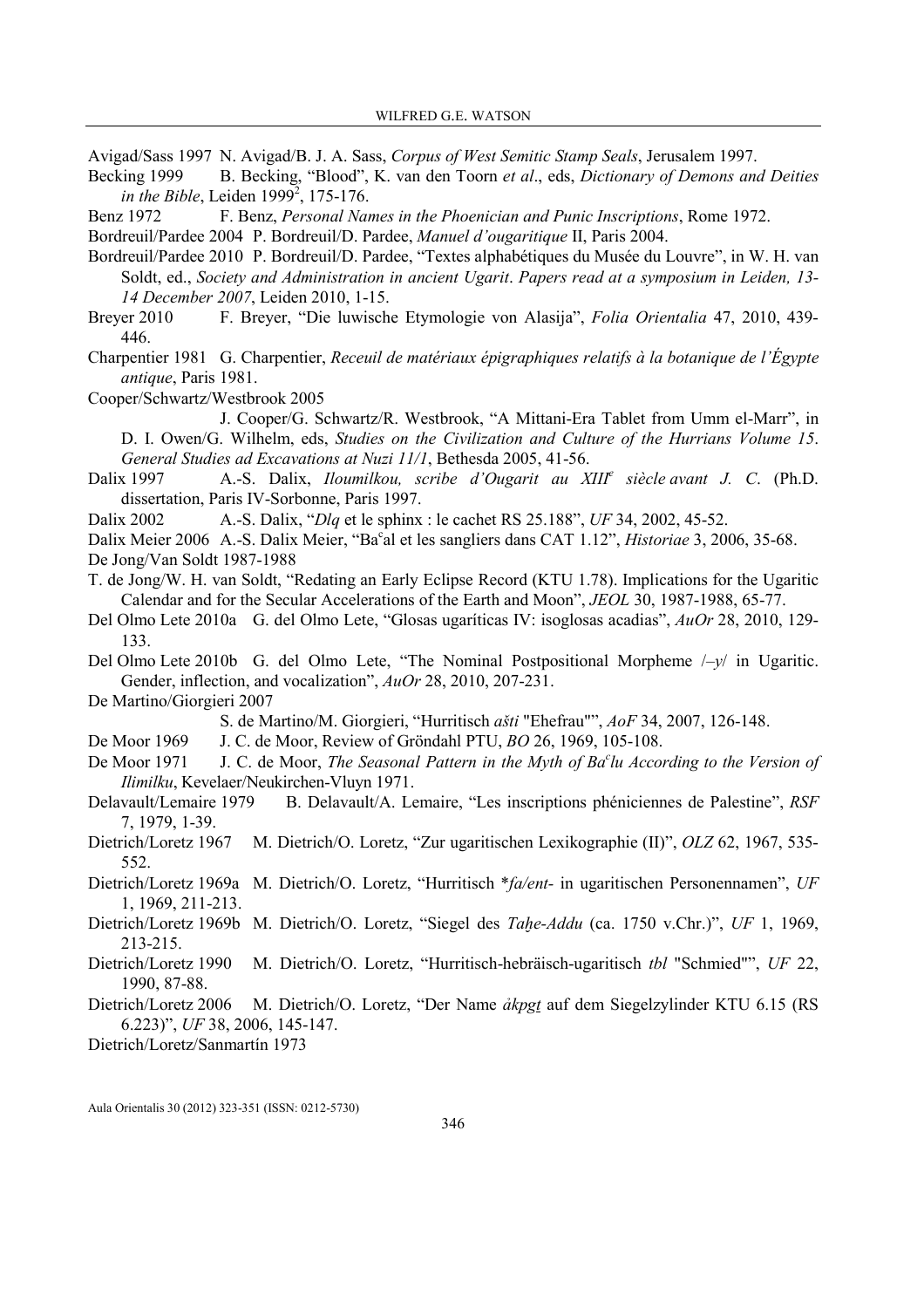M. Dietrich/O. Loretz/J. Sanmartín, "Zur ugaritischen Lexikographie (VII): Lexikographische Einzelbemerkungen", UF 5, 1973, 79-104. Dietrich/Loretz/Sanmartín 1974

 M. Dietrich/O. Loretz/J. Sanmartín, "Zur ugaritischen Lexikographie (XI)", UF 6, 1974, 19-38.

Dijkstra 2007 M. Dijkstra, "<sup>Id</sup>É.A-GAL = *ivtlm* (Eya-talmi\*)", UF 39, 2007, 135-139.

- Dijkstra 2008 M. Dijkstra, "New Joins in the Hurrian Epic of Kešši and their Ramifications", UF 40, 2008, 205-224.
- Dijkstra 2010 M. J. Dijkstra, "So I bought her for sixteen shekels of silver and a homer and a letekh of barley", in W. H. van Soldt, ed., Society and Administration in ancient Ugarit. Papers read at a symposium in Leiden, 13-14 December 2007, Leiden 2010) 27-44.
- Dosch 2009 G. Dosch, "Zur Struktur der Gesellschaft des Königreichs Arraphe: Texte über die Streitwagenfahrer (rākib narkabti)", in G. Wilhelm, ed., General Studies and Excavations at Nuzi 11/2 in Honor of David I. Owen on the Occasion of his 65<sup>th</sup> Birthday October 28, 2005. Studies on the Culture and Civilization of Nuzi and the Huurrians Volume 18, Bethesda 2009,  $71-228$ .
- Dreessler 1979 H. H. P. Dressler, "The Identification of the Ugaritic Dnil with the Daniel of Ezekiel", VT 29, 1979, 152-161.

Durand 1987 J.-M. Durand, "kaššilu", NABU 1987/42.

Durand 1997ª J.-M. Durand, Documents épistolaires du Palais de Mari. Tome. I, Paris 1997.

Durand 1997b J.-M. Durand, "Études sur les noms propres d'époque amorrite, I : les listes publiées par G. Dossin", MARI 8, 1997, 597-673.

Durand 1998 J.-M. Durand, Documents épistolaires du Palais de Mari. Tome II, Paris 1998.

Durand/Marti 2003 J.-M. Durand/L. Marti, "Chroniques du Moyen-Euphrate 2. Relecture de documents d'Ekalte, Émar et Tuttul", RA 97, 2003, 141-180.

Faist/Vita 2010 B. I. Faist/J.-P. Vita, "angurinnu", NABU 2010/07.

Fincke 1995 J. Fincke, "Beiträge zum Lexikon des Hurritischen von Nuzi", in D. I. Owen/G. Wilhelm, eds, Studies on the Civilization and Culture of Nuzi and the Hurrians. Vol. 7. Edith Porada Memorial Volume, Bethesda 1995, 5-21.

Haas 2010 V. Haas, "Hethitische Fledermäuse?", in J. C. Fincke, ed., Festschrift für Gernot Wilhelm anläßlich seines 65. Geburtstages am 28. Januar 2010, Dresden 2010, 151-154.

Halff 1965 G. Halff, "Onomastique punique de Carthage", Karthago 12, 1965, 105.

Hess 1993 R. Hess, *Amarna Personal Names*, Winona Lake 1993.

Hidalgo-Chacón Díez 2009

 M. del Carmen Hidalgo-Chacón Díez, "Neubearbeitung der dadanischen Inschrift Abū l-Ḥasan 197", AuOr 27, 2009, 43-56.

- Hoch 1994 J. Hoch, Semitic Words in Egyptian Texts of the New Kingdom and Third Intermediate Period, Princeton 1994.
- Hrůša 2010 I. Hrůša, Die akkadische Synonymenliste malku = šarru. Eine Textedition mit Übersetzung und Kommentar, Münster 2010.
- Israel 2008 F. Israel, "Études amorrites III : la couche amorrite de l'onomastique ougaritique", in C. Roche, ed., D'Ougarit à Jérusalem: Recueil d'études épigraphiques et archéologiques offert à Pierre Bordreuil, Paris 2008, 350-366.
- Knauf 1994 E. A. Knauf, "Ruth la Moabite", VT 44, 1994, 547-548.
- Kogan 2003 L. Kogan, "On Some Animal Names in the Languages of Ancient Syria and Mesopotamia", AuOr 21, 2003, 249-256.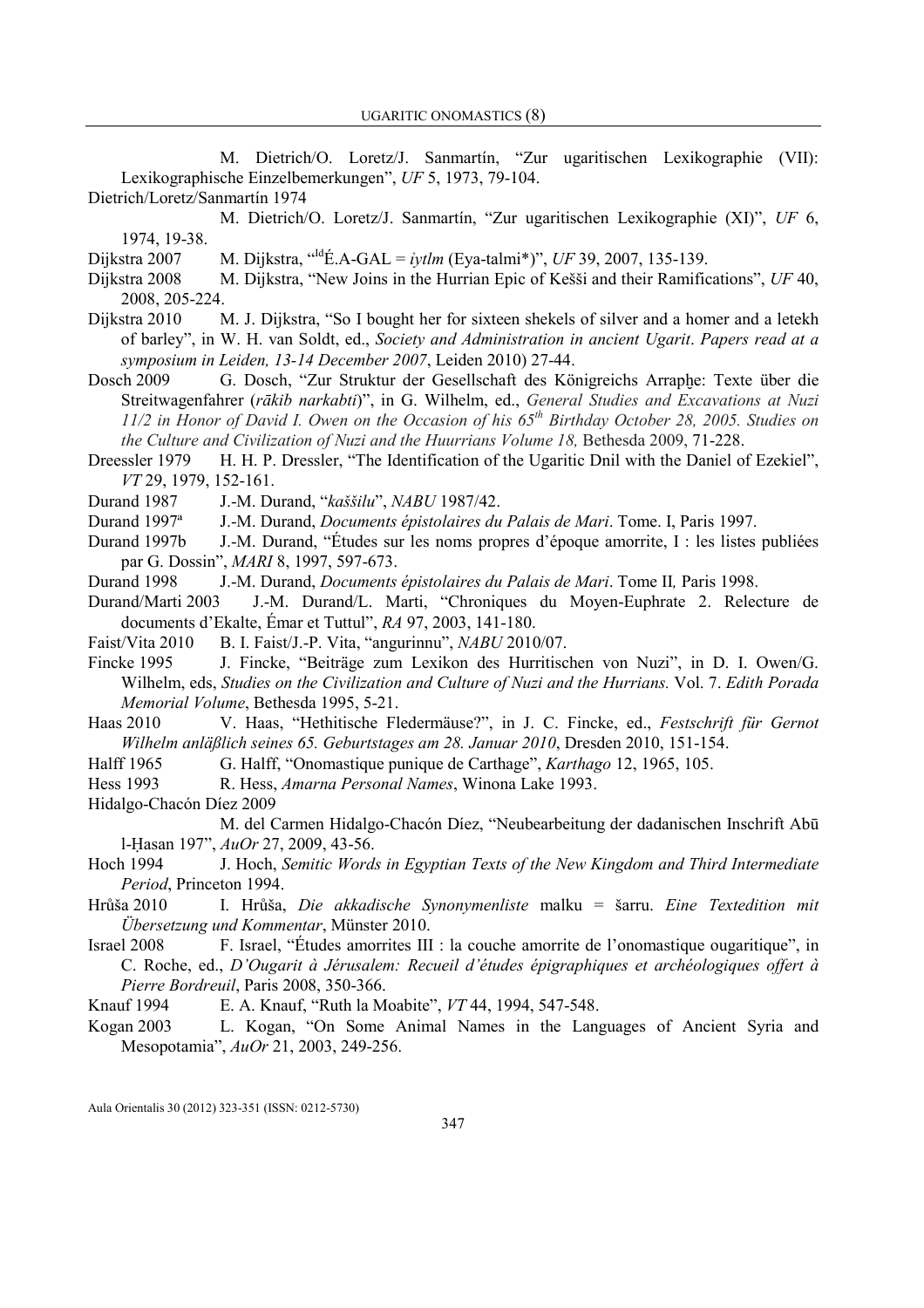- Kopf 1958 L. Kopf, "Arabische Etymologien und Parallelen zum Bibelwörterbuch", VT 8, 1958, 161-215.
- Krebernik 1990 M. Krebernik, "Die Textfunde aus Tell Bi°a", MDOG 122, 1990, 67-87.
- Lambert 1970 M. Lambert, "Textes de Mari dix-huitième campagne 1969", Syria 47, 1970, 245- 260.
- Lemaire 1990 A. Lemaire, "Cinq nouveaux sceaux inscrits ouest-sémitiques", SEL 7, 1990, 97-109.
- Maidman 2010 M. P. Maidman, Nuzi Texts and Their Uses as Historical Evidence, Atlanta 2010.
- Malbran-Labat 2010 F. Malbran-Labat, "Urtēnu Ur-Tešub", in J.-M. Michaud, ed., Le Royaume d'Ougarit de la Crète à l'Euphrate – Touveaux axes de recherche, Sherbrook 2007, 63-104.
- Mander/Pomponio P. Mander/F. Pomponio, "A Minor Old Babylonian Archive about the Transfer of Personnel", JCS 53, 2001, 35-67.
- Márquez Rowe 2006 I. Márquez Rowe, The Royal Deeds of Ugarit. A Study of Ancient Near Eastern Dipomatics, Münster 2006.
- Márquez Rowe 2008 I. Márquez Rowe, "Crítica bibliográfica. Apuntes sobre lexicografía ugarítica", Sefarad 68, 461-472.
- Militarev 2007 A. Militarev, "Akkadian-Egyptian Lexical Matches", in C. L. Miller, ed., Studies in Semitic and Afroasiatic Linguistics Presented to Gene B. Gragg, Chicago 2007, 155-164.
- Mynářová 2007 J. Mynářová, Language of Amarna Language of Diplomacy. Perspectives on the Amarna Letters, Prague 2007.
- Neu 1993 E. Neu, "«Baumeister» und «Zimmermann» in der Textüberliefrung von Hattuša", Istanbuler Mitteilungen 43, 1993, 9-62.
- Noth 1928 M. Noth, Die israelitischen Personennamen, Stuttgart 1928; reprint Darmstadt 1966.
- Noth 1951 M. Noth, "Noah, Daniel und Hiob in Ezechiel xiv", VT 1, 1951, 251-260.
- Oliva 2008 J. Oliva, "Minima Alalahiana VII: Weitere Anmerkungen zum hurritischen Terminus udra=ni und zur westlichen Wurzel idr", NABU 2008/58.
- Oliva 1998 J.-C. Oliva, "Neue Kollationen und Anmerkungen zu einigen Alalaḫ VII-Texten", UF 30, 1998, 587-601.
- Olivier 1971 J. P. L. Olivier, "Notes on the Ugaritic Month Names", JNWSLL 1, 1971, 39-45.
- Olivier 1972 J. P. L. Olivier, "Notes on the Ugaritic Month Names II", *JNWSLL* 2, 1972, 53-59.
- Orel/Stolbova 1995 V. E. Orel/O. Stolbova, Hamito-Semitic Etymological Dictionary. Materials for a Reconstruction, Leiden 1995.
- Pardee 2004 D. Pardee, "Textes akkadiens d'Ugarit (à propos du livre de Sylvie Lackenbacher)", Syria 81, 2004, 249-262.
- Patri 2009 S. Patri, "La perception des consonnes hittites dans les langues étrangères au XIIIe siècle", ZA 99, 2009, 87-126.
- Puech 1986 E. Puech, "Les inscriptions phéniciennes d'Amrit et les dieux guérisseurs du sanctuaire", Syria 63, 1986, 327-342.
- Renaut 2009 L. Renaut, "Recherches sur le henné antique", JNES 68, 2009, 193-212.
- Rendsburg 1999 G. A. Rendsburg. "Hebrew Philological Notes (I)", Hebrew Studies 40, 1999, 27-32.
- Ribichini/Xella 1988 S. Ribichini/P. Xella, "L'elemento abn nell'onomastica fenicio-punica", UF 20, 1988, 387-392.
- Richter 2002 T. Richter, "Bericht über die 2001 in Qaṭna gemachte Inschriftenfunde", MDOG 134, 2002, 247-255.
- Richter 2003 T. Richter, "Das "Archiv des Idanda". Bericht über Inschriftfunde der Grabungskampagne 2002 in Mišrife/Qaṭna", MDOG 135, 2003, 167-168.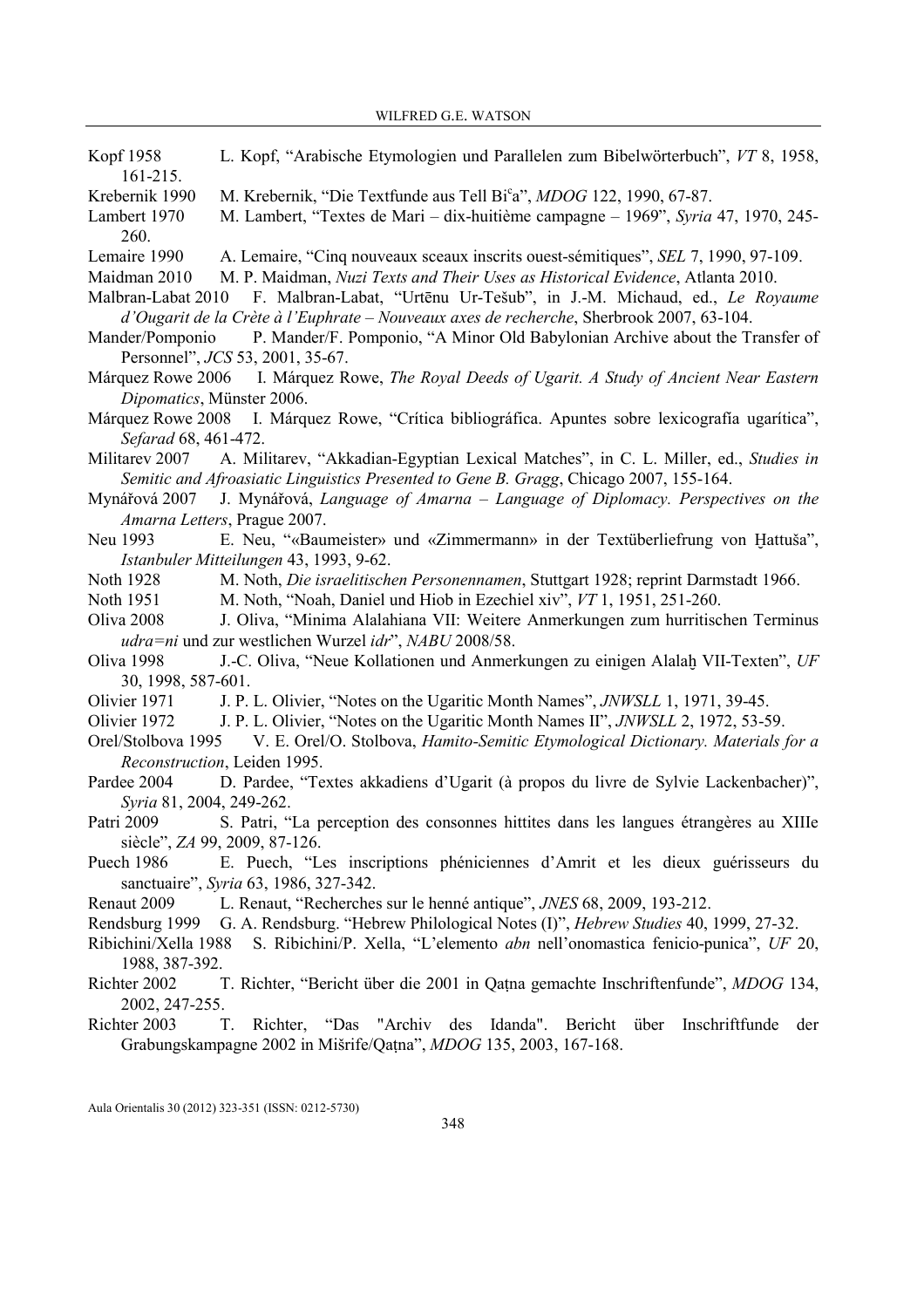- Richter 2004 T. Richter, "Ein Tontafelfund der Grabungskampagne 2003 in Tell Mishrife/Qatna", MDOG 136, 2004, 217-222.
- Richter 2009 T. Richter, "Hurritisch za-za-(al)<sup>o</sup> in den Qatna-Briefen", in G. Wilhelm, ed., General Studies and Excavations at Nuzi 11/2 in Honor of David I. Owen on the Occasion of his  $65<sup>th</sup>$  Birthday October 28, 2005. Studies on the Culture and Civilization of Nuzi and the Hurrians Volume 18, Bethesda 2009, 431-435.
- Richter 2010 T. Richter, "Ergänzungen zum hurritischen Wörterbuch II", in J. C. Fincke, ed., Festschrift für Gernot Wilhelm anläßlich seines 65. Geburtstages am 28. Januar 2010, Dresden 2010, 261-262.

Sader 1990 H. Sader, "Deux épigraphes phéniciennes inédites", Syria 67, 1990, 315-322.

Salvini 1971 M. Salvini, "Sul nome della sorgente in Hurrico", SMEA 14, 1971, 171-180.

Salvini 1996 M. Salvini, "Excursus: The Name Tupkiš", in G. Buccellati/M. Kelly-Buccellati, "The Seals of the King of Urkesh: Evidence from the Western Wing of the Royal Storehouse AK", WZKM 86, 1996, 66-98.

Sanmartín 2010 J. Sanmartín, "Makrophonemische Notierungen mehrdeutiger west-akkadischer Lesungen. Der Fall /δ-m-r/", AuOr 28, 2010, 134-137.

### Schneider-Ludorff 2009

 H. Schneider-Ludorff, "Metallgefäße aus Nuzi nach den schriftlichen Quellen", in G. Wilhelm, ed., General Studies and Excavations at Nuzi 11/2 in Honor of David I. Owen on the Occasion of his  $65<sup>th</sup>$  Birthday October 28, 2005. Studies on the Culture and Civilization of Nuzi and the Hurrians Volume 18, Bethesda 2009, 491-529.

#### Schneider-Ludorff 2010

 H. Schneider-Ludorff, "Die Amme nach Texten aus Nuzi", in J. C. Fincke, ed., Festschrift für Gernot Wilhelm anläßlich seines 65. Geburtstages am 28. Januar 2010, Dresden 2010, 479-489.

- Schwemer 1995 D. Schwemer, "Das alttestamentliche Doppelritual 'lwt wšlmym im Horizont der hurritischen Opfertermini ambašši und keldi", in D. I. Owen/G. Wilhelm, eds, Studies on the Civiization and Culture of Nuzi and the Hurrians. Vol. 7. Edith Porada Volume, Bethesda 1995, 81-116.
- Segert 2001 S. Segert, "Une inscription phénicienne trouvée à Ras Shamra (fouille 1963)", in M. Yon/D. Arnaud, eds, Études ougaritiques I. Travaux 1985-1995, Paris 2001, 231-234.
- Singer 1986 I. Singer, "Takuhlinu and Haya: Two Governors in the Ugaritic Letter from Tel Aphek", Tel Aviv 13, 1986, 26-31.
- Stark 1971 J. K. Stark, *Personal Names in Palmyrene Inscriptions*, London/New York 1971.
- Stieglitz 1998 R. R. Stieglitz, "The Phoenician-Punic Menology", in M. Lubetski/C. Gottlieb/C. Keller, eds, Boundaries of the Ancient Near Eastern World. A Tribute to Cyrus H. Gordon, Sheffield 1998, 211-221.
- Suurmeijer 2010 G. Suurmeijer, "A new couple and two orphans", NABU 2010/03.
- Sznycer 1996 M. Sznycer, "À propos de l'inscription punique de Carthage. CIS I 4483", Semitica 46, 1996, 17-24.
- Tropper 1995 J. Tropper, "Akkadisch *nuhhutu* und die Repräsentation des Phonems /ḥ/ im Akkadischen", ZA 85, 1995, 58-66.
- Tsukimoto 1992 A. Tsukimoto, "An Akkadian Field Sale Document Privately Held in Tokyo", ASJ 14, 1992, 311-315.
- Van Soldt 1991 W. H. van Soldt, Studies in the Akkadian of Ugarit. Dating and Grammar, Kevelaer/Neukirchen-Vluyn 1991.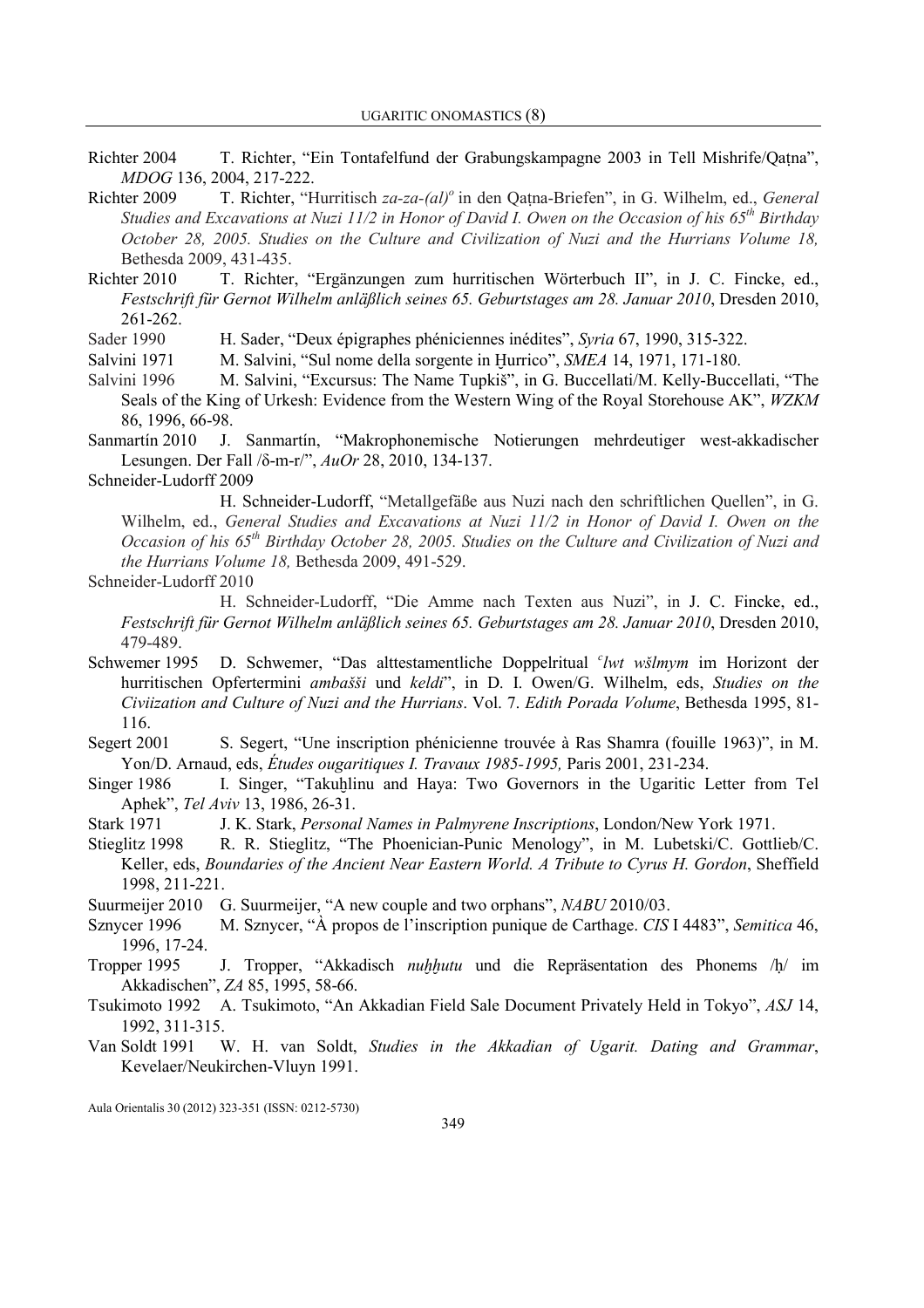- Van Soldt 2003a W. H. van Soldt, "The Vocalisation of the Word mlk, "King", in Late Bronze Age Syllabic Texts from Syria and Palestine", in M. F. J. Baasten/W. Th. van Peursen, eds, Hamlet on a Hill. Semitic and Greek Studies Presented to Professor T. Muraoka on the Occasion of his Sixty-Fifth Birthday, Leuven/Paris/Dudley 2003, 449-472.
- Van Soldt 2003b W. H. van Soldt, "The Use of Hurrian Names at Ugarit", UF 35, 2003, 681-707.
- Van Soldt 2005 W. H. van Soldt, The Topography of the Ugaritic City-State, Münster 2005.
- Vita 1998 J.-P. Vita, "Datation et genres littéraires à Ougarit", in F. Briquel-Chatonnet/H. Lozachmeur, eds, Proche-orient ancien. Temps vécu, temps pensé, Paris 1998, 39-52.
- Vita 2007 J.-P. Vita, "Les scribes des textes rituels d'Ougarit", UF 39, 2007, 643-664.
- Watson 1987 W. G. E. Watson, "Ugaritic kknt", AuOr 5, 1987, 309-311.
- Watson 1990 W. G. E. Watson, "Ugaritic Onomastics (1)", AuOr 8, 1990, 113-127.
- Watson 1993 W. G. E Watson, "Ugaritic Onomastics (3)", AuOr 11, 1993, 213-222.
- Watson 1995 W. G. E. Watson, "Ugaritic Onomastics (4)", AuOr 13, 1995, 217-219.
- Watson 1996 W. G. E. Watson, "Ugaritic Onomastics (5)", AuOr 14, 1996, 93-106.
- Watson 1999 W. G. E. Watson, "Reciprocal Loanwords in Ugaritic and Hurrian", NABU 1999/54.
- Watson 2001 W. G. E. Watson, "Daily Life in Ancient Ugarit (Syria)", in R. E. Averbeck, ed., Life and Culture in the Ancient Near East, Bethesda 2001, 121-152.
- Watson 2004 W. G. E. Watson, "A Botanical Snapshot of Ugarit. Trees, fruit, plants and herbs in the cuneiform texts", AuOr 22, 2004, 107-155.
- Watson 2006 W. G. E. Watson, "Names for Animals in the Ugaritic Texts", in G. del Olmo Lete/Ll. Feliu/A. Millet Albà, eds, šapal tibnim mû illakū. Studies Presented to Joaquín Sanmartín on the Occasion of His 65th Birthday, Sabadell, Barcelona 2006.
- Watson 2007a W. G. E. Watson, "Additional Botanical Items in the Ugaritic Texts", AuOr 25, 2007, 129-139.
- Watson 2007b W. G. E. Watson, "Additional Names for Animals in the Ugaritic Texts", *Historiae* 4, 2007, 93-116.
- Wegner 2000 I. Wegner, Einführung in die hurritische Sprache, Wiesbaden 2000.
- Wilhelm 1992a G. Wilhelm, "Hurritische Lexikographie und Grammatik: Die hurritisch-hethitische Bilingue aus Boğazköy", Or 61, 1992, 122-141.
- Wilhelm 1992b G. Wilhelm, "Hurritische Berufsbezeichnungen auf -li", SMEA 29, 1992, 239-244.
- Wilhelm 1999 G. Wilhelm, "Kešše", in D. I. Owen/G. Wilhelm, eds. Studies on the Civilization and Culture of Nuzi and the Hurrians, Vol.10. Nuzi at Seventy-Five, Bethesda 1999, 411-413.
- Wiseman 1953 D. J. Wiseman, The Alalakh Tablets, London 1953.

6. Abbreviations

- CDA J. Black/A. George/N. Postgate, eds., A Concise Dictionary of Akkadian, Wiesbaden 2000<sup>2</sup>.
- CDD J. H. Johnston, ed., The Demotic Dictionary of the Oriental Institute of Chicago, Chicago 2001.
- CDG W. Leslau, A Comparative Dictionary of  $Ge^c$ ez (Classical Ehtiopic), Wiesbaden 1987.
- CHD H. G. Güterbock/H. A. Hoffner, eds, The Hittite Dictionary of the Oriental Institute of Chicago, Chicago 1980–.
- CIS Corpus Inscriptionum Semiticarum, Paris 1881.
- DCH D. J. A. Clines, ed., *Dictionary of Classical Hebrew*, Sheffield 1993 –.
- DJBA M. Sokoloff, A Dictionary of Jewish Babylonian Aramaic, Ramat Gan/Baltimore 2002.
- DJPA M. Sokoloff, Dictionary of the Jewish Palestinian Aramaic of the Byzantine Period, Ramat Gan 1990.